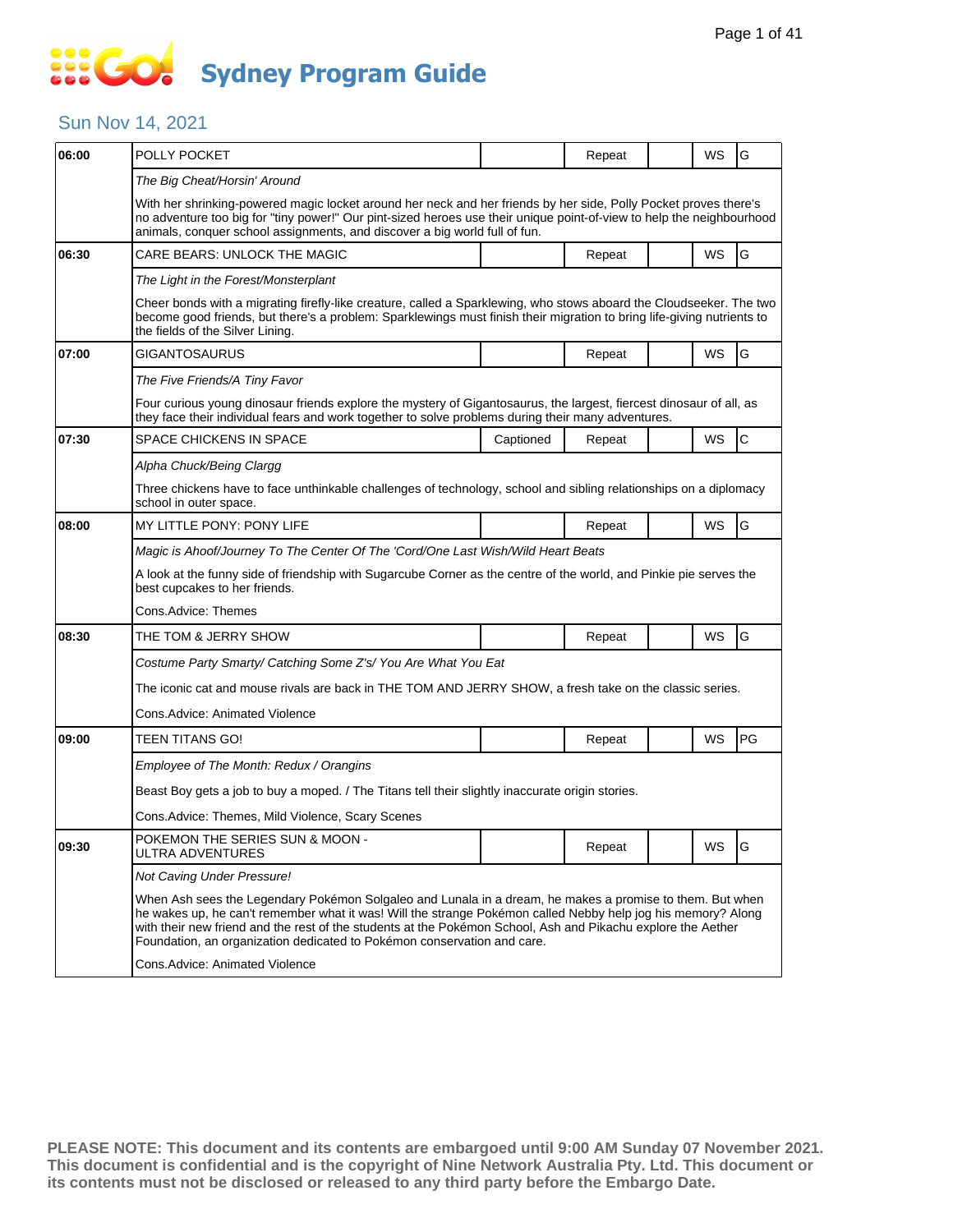# **SOCIETY Sydney Program Guide**

### Sun Nov 14, 2021

| 10:00 | POWER PLAYERS                                                                                                                                                                                                         |  |        |  | WS | PG |  |  |  |
|-------|-----------------------------------------------------------------------------------------------------------------------------------------------------------------------------------------------------------------------|--|--------|--|----|----|--|--|--|
|       | Big Mad Part1/Big Mad Part2                                                                                                                                                                                           |  |        |  |    |    |  |  |  |
|       | A human who is able to transform into a toy-sized action figure recruits a team of toy heroes for adventures around<br>the world.                                                                                     |  |        |  |    |    |  |  |  |
|       | Cons.Advice: Mild Violence                                                                                                                                                                                            |  |        |  |    |    |  |  |  |
| 10:30 | POWER PLAYERS                                                                                                                                                                                                         |  | Repeat |  | WS | PG |  |  |  |
|       | Unboxing - Part 1/Unboxing - Part 2                                                                                                                                                                                   |  |        |  |    |    |  |  |  |
|       | A 9-year-old boy discovers the Power Bandz and meets Madcap and the Power Players.                                                                                                                                    |  |        |  |    |    |  |  |  |
|       | Cons.Advice: Mild Violence                                                                                                                                                                                            |  |        |  |    |    |  |  |  |
| 11:00 | <b>LEGO CITY ADVENTURES</b>                                                                                                                                                                                           |  | Repeat |  | WS | PG |  |  |  |
|       | Buster Moves/To Cop or Not To Cop                                                                                                                                                                                     |  |        |  |    |    |  |  |  |
|       | Buster attempts to retrieve his runaway mustache in a fast-paced, zany citywide chase; Grizzled and Rooky go<br>under cover to root out the criminal mastermind behind a counterfeit pie operation.                   |  |        |  |    |    |  |  |  |
|       | Cons.Advice: Mild Violence                                                                                                                                                                                            |  |        |  |    |    |  |  |  |
| 11:30 | LEGO CITY ADVENTURES                                                                                                                                                                                                  |  | Repeat |  | WS | PG |  |  |  |
|       | Handle With Car/The Silver Blur                                                                                                                                                                                       |  |        |  |    |    |  |  |  |
|       | Duke and his high-tech, temperamental smart car chase ice-cream truck bandits; the oblivious Ms. Blumfeld turns<br>into a superhero, stopping crimes around the city as Duke struggles with his orders to arrest her. |  |        |  |    |    |  |  |  |
|       | Cons.Advice: Mild Violence                                                                                                                                                                                            |  |        |  |    |    |  |  |  |
| 12:00 | BAKUGAN: GEOGAN RISING                                                                                                                                                                                                |  | Repeat |  | WS | PG |  |  |  |
|       | Wynton vs. Magnus/Ventana Adventure                                                                                                                                                                                   |  |        |  |    |    |  |  |  |
|       | Dan Kouzo and his pals bond with the mysterious creatures known as Bakugan while fighting sinister forces out to<br>control the world.                                                                                |  |        |  |    |    |  |  |  |
|       | Cons.Advice: Animated Violence, Themes                                                                                                                                                                                |  |        |  |    |    |  |  |  |
| 12:30 | BEYBLADE BURST SURGE                                                                                                                                                                                                  |  | Repeat |  | WS | PG |  |  |  |
|       | Defeat Valt                                                                                                                                                                                                           |  |        |  |    |    |  |  |  |
|       | With his semi-final match against Valt approaching fast, Hyuga has hardly any time left to prepare! Luckily, Hikaru<br>comes to the rescue with a training strategy specially designed for the semi-finals.           |  |        |  |    |    |  |  |  |
|       | Cons.Advice: Mild Violence                                                                                                                                                                                            |  |        |  |    |    |  |  |  |
| 13:00 | POWER RANGERS BEAST MORPHERS                                                                                                                                                                                          |  | Repeat |  | WS | PG |  |  |  |
|       | Beast King Rampage                                                                                                                                                                                                    |  |        |  |    |    |  |  |  |
|       | The Beast Morphers Rangers are given access to a powerful new zord, but Evox has designs to steal it for himself.                                                                                                     |  |        |  |    |    |  |  |  |
|       | Cons. Advice: Themes, Mild Violence, Scary Scenes                                                                                                                                                                     |  |        |  |    |    |  |  |  |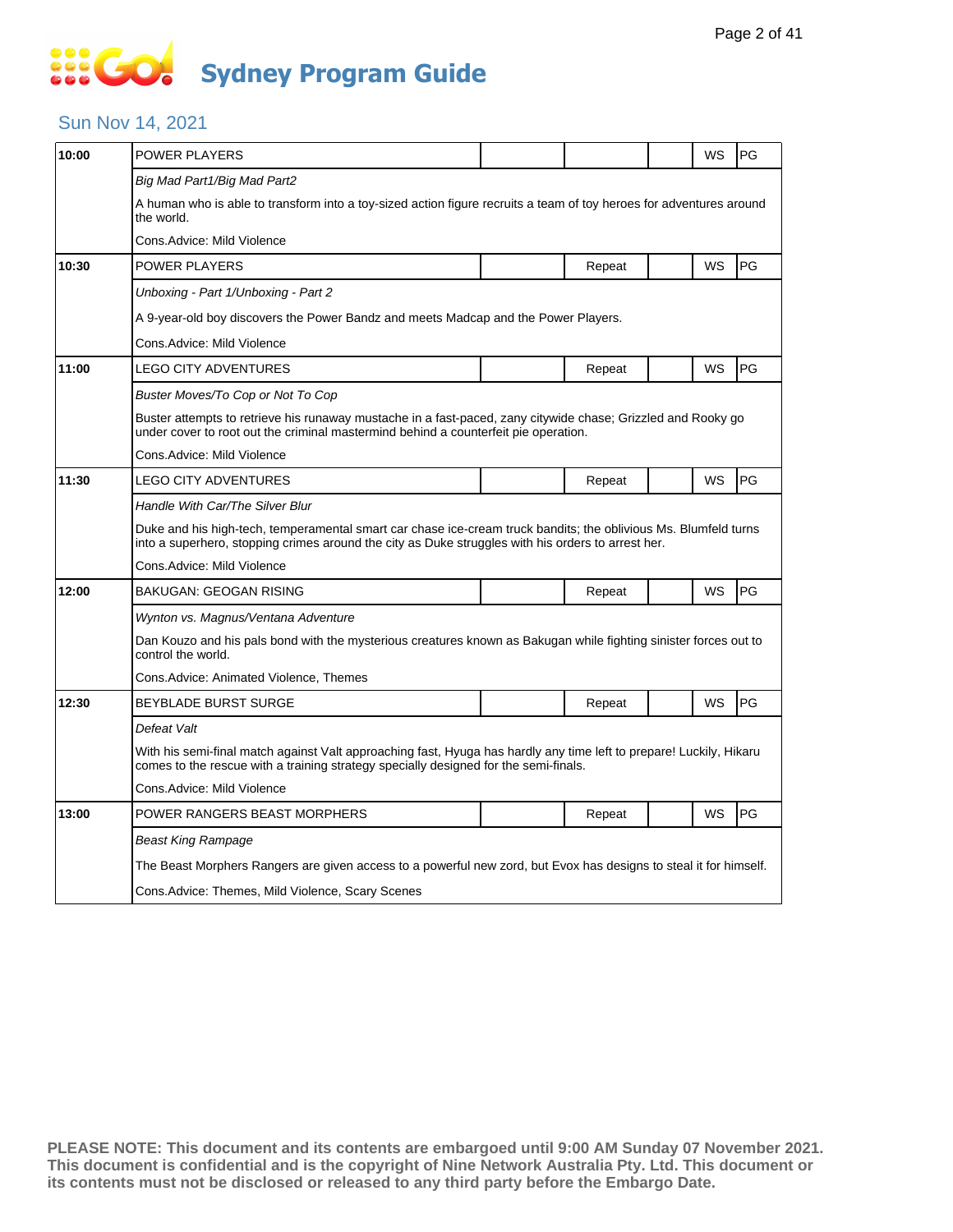# **... Go Sydney Program Guide**

#### Sun Nov 14, 2021

| 13:30 | SURFING AUSTRALIA TV                                                                                                                                                                     |      | Captioned | Repeat |  | WS        | <b>TBC</b> |  |  |  |
|-------|------------------------------------------------------------------------------------------------------------------------------------------------------------------------------------------|------|-----------|--------|--|-----------|------------|--|--|--|
|       | Showcases Surfing Australia's programs from junior development through to the elite athletes in surfing.                                                                                 |      |           |        |  |           |            |  |  |  |
| 14:00 | POKEMON THE FIRST MOVIE: MEWTWO<br><b>STRIKES BACK</b>                                                                                                                                   | 1999 |           | Repeat |  | <b>WS</b> | G          |  |  |  |
|       | Pokemon The First Movie: Mewtwo Strikes Back                                                                                                                                             |      |           |        |  |           |            |  |  |  |
|       | Scientists genetically create a new Pokemon, Mewtwo, but the results are horrific and disastrous. Now it's up to Ash,<br>Misty, Brock and Pikachu to stop Mewtwo.                        |      |           |        |  |           |            |  |  |  |
|       | Starring: Ikue Otani, Rica Matsumoto, Yuji Ueda                                                                                                                                          |      |           |        |  |           |            |  |  |  |
| 15:30 | POKEMON: THE POWER OF ONE                                                                                                                                                                | 2000 |           | Repeat |  | <b>WS</b> | G          |  |  |  |
|       | Pokemon: The Power Of One                                                                                                                                                                |      |           |        |  |           |            |  |  |  |
|       | Ash Ketchum must gather the three spheres of fire, ice and lightning in order to restore balance to the Orange<br>Islands.                                                               |      |           |        |  |           |            |  |  |  |
|       | Starring: Rica Matsumoto, Mayumi lizuka, Inuko Inuyama                                                                                                                                   |      |           |        |  |           |            |  |  |  |
| 17:10 | <b>PADDINGTON</b>                                                                                                                                                                        | 2014 | Captioned | Repeat |  | WS        | G          |  |  |  |
|       | Paddington                                                                                                                                                                               |      |           |        |  |           |            |  |  |  |
|       | A young Peruvian bear travels to London in search of a home. Finding himself lost and alone at Paddington Station,<br>he meets the kindly Brown family, who offer him a temporary haven. |      |           |        |  |           |            |  |  |  |
|       | Starring: Nicole Kidman, Sally Hawkins, Ben Whishaw                                                                                                                                      |      |           |        |  |           |            |  |  |  |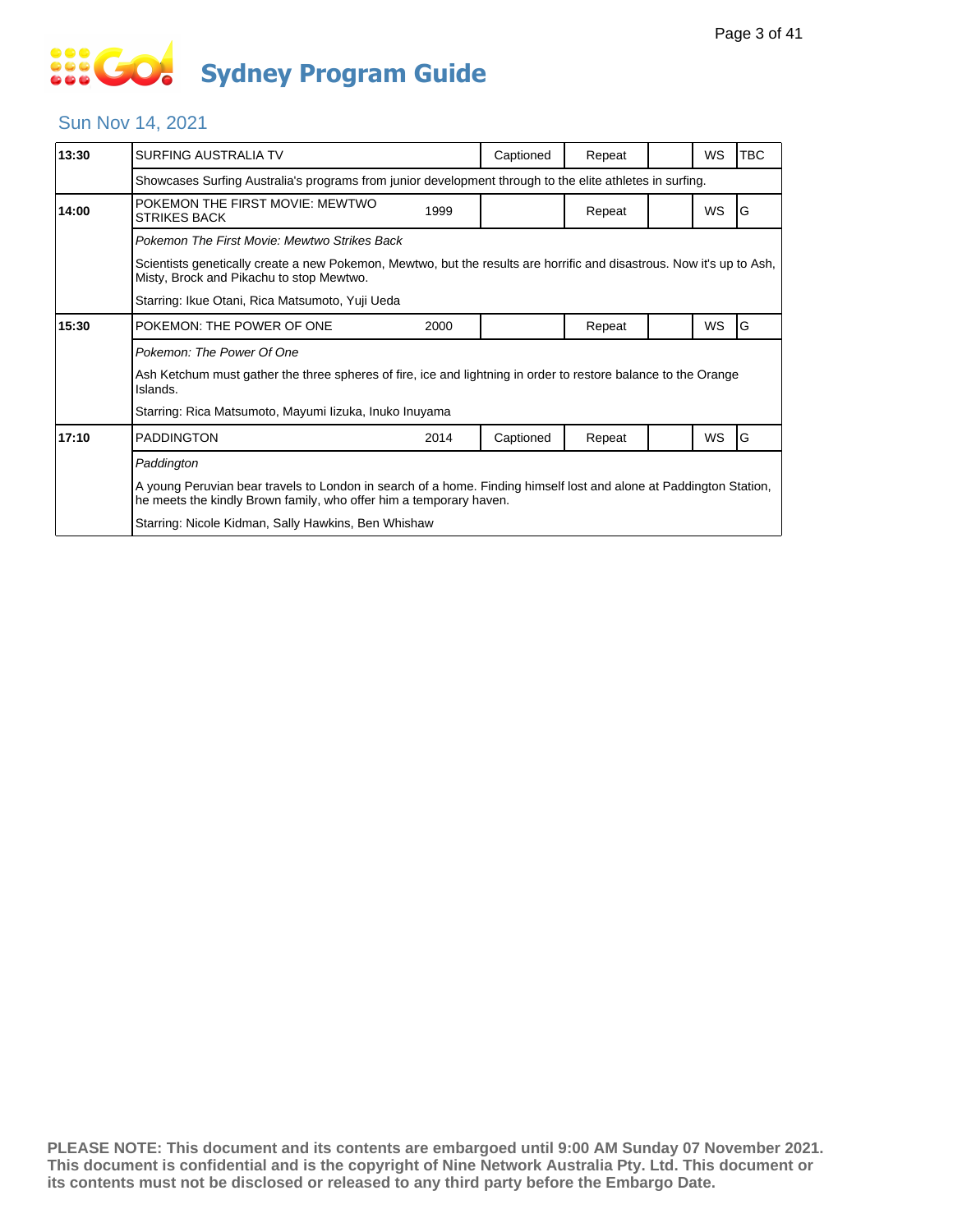# **SOCO Sydney Program Guide**

### Sun Nov 14, 2021

| 19:00          | <b>ASTRO BOY</b>                                                                                                                                                                                                                                            | 2009                                                                                                                                                                                                                       |           | Repeat |  | WS | PG |  |  |  |
|----------------|-------------------------------------------------------------------------------------------------------------------------------------------------------------------------------------------------------------------------------------------------------------|----------------------------------------------------------------------------------------------------------------------------------------------------------------------------------------------------------------------------|-----------|--------|--|----|----|--|--|--|
|                | Astro Boy                                                                                                                                                                                                                                                   |                                                                                                                                                                                                                            |           |        |  |    |    |  |  |  |
|                | When an android replica of a boy is rejected by his aggrieved creator, he goes off to find his own identity in an<br>adventure that would make him the greatest hero of his time.                                                                           |                                                                                                                                                                                                                            |           |        |  |    |    |  |  |  |
|                | Starring: Freddie Highmore, Nicolas Cage, Kristen Bell                                                                                                                                                                                                      |                                                                                                                                                                                                                            |           |        |  |    |    |  |  |  |
|                | Cons.Advice: Mild Violence                                                                                                                                                                                                                                  |                                                                                                                                                                                                                            |           |        |  |    |    |  |  |  |
| 20:45          | CASINO ROYALE                                                                                                                                                                                                                                               | 2006                                                                                                                                                                                                                       | Captioned | Repeat |  | WS | M  |  |  |  |
|                | Casino Royale                                                                                                                                                                                                                                               |                                                                                                                                                                                                                            |           |        |  |    |    |  |  |  |
|                | Special Agent James Bond embarks on a mission to prevent Le Chiffre, a mob banker, from winning a high stakes<br>poker game. He is aided by Vesper Lynd, a British Treasury agent.                                                                          |                                                                                                                                                                                                                            |           |        |  |    |    |  |  |  |
|                | Starring: Daniel Craig, Dame Judi Dench, Eva Green                                                                                                                                                                                                          |                                                                                                                                                                                                                            |           |        |  |    |    |  |  |  |
|                | Cons.Advice: Some Violence                                                                                                                                                                                                                                  |                                                                                                                                                                                                                            |           |        |  |    |    |  |  |  |
| 23:40          | YOUNG SHELDON                                                                                                                                                                                                                                               |                                                                                                                                                                                                                            | Captioned | Repeat |  | WS | PG |  |  |  |
|                | A Live Chicken, A Fried Chicken and Holy Matrimony                                                                                                                                                                                                          |                                                                                                                                                                                                                            |           |        |  |    |    |  |  |  |
|                | George Sr. and Meemaw struggle to manage the Cooper household while Mary plans Pastor Jeff's wedding.                                                                                                                                                       |                                                                                                                                                                                                                            |           |        |  |    |    |  |  |  |
|                | Starring: Iain Armitage, Jim Parsons, Zoe Perry                                                                                                                                                                                                             |                                                                                                                                                                                                                            |           |        |  |    |    |  |  |  |
|                | Cons. Advice: Sexual References, Mild Coarse Language                                                                                                                                                                                                       |                                                                                                                                                                                                                            |           |        |  |    |    |  |  |  |
|                | <b>WESTSIDE</b>                                                                                                                                                                                                                                             |                                                                                                                                                                                                                            | Captioned | Repeat |  |    | M  |  |  |  |
|                | It's 1987, and the parade down Queen Street for the NZ America's Cup yachting team is in full swing. Ted and his<br>guys are hiding out on a job, and Wolf and his boys have their own plans. Of course, nothing goes to plan.                              |                                                                                                                                                                                                                            |           |        |  |    |    |  |  |  |
|                | Starring: Antonia Prebble, David De Lautour, Daniel Musgrove                                                                                                                                                                                                |                                                                                                                                                                                                                            |           |        |  |    |    |  |  |  |
|                | Cons. Advice: Some Coarse Language, Drug Use, References to Violence, Sex Scenes                                                                                                                                                                            |                                                                                                                                                                                                                            |           |        |  |    |    |  |  |  |
| 01:00          | <b>WESTSIDE</b>                                                                                                                                                                                                                                             |                                                                                                                                                                                                                            | Captioned | Repeat |  | WS | M  |  |  |  |
|                | Rita is dealing with trouble and strife both at home and abroad, as the repercussions from the two bungled robberies<br>spread. It seems that the Wests have awakened an enemy considerably more powerful than even Rita's iron will.                       |                                                                                                                                                                                                                            |           |        |  |    |    |  |  |  |
|                | Starring: Antonia Prebble, David De Lautour, Daniel Musgrove                                                                                                                                                                                                |                                                                                                                                                                                                                            |           |        |  |    |    |  |  |  |
|                | Cons. Advice: Some Coarse Language, Some Violence, Drug Use, Sex Scenes                                                                                                                                                                                     |                                                                                                                                                                                                                            |           |        |  |    |    |  |  |  |
| 02:00          | THE BREAK BOYS                                                                                                                                                                                                                                              |                                                                                                                                                                                                                            | Captioned | Repeat |  | WS | M  |  |  |  |
| 00:05<br>02:30 | Creative Differences                                                                                                                                                                                                                                        |                                                                                                                                                                                                                            |           |        |  |    |    |  |  |  |
|                | practices his acting.                                                                                                                                                                                                                                       | With the Notorious IBE festival on the horizon, the Skill Brat Renegades crew each seek out inspiration. Casper<br>heads to Las Vegas to hang with old crewmates, Luigi sessions with some younger breakers, and Kid David |           |        |  |    |    |  |  |  |
|                | Cons.Advice: Some Coarse Language                                                                                                                                                                                                                           |                                                                                                                                                                                                                            |           |        |  |    |    |  |  |  |
|                | THE BREAK BOYS                                                                                                                                                                                                                                              |                                                                                                                                                                                                                            | Captioned | Repeat |  | WS | M  |  |  |  |
|                | Sacred Spaces                                                                                                                                                                                                                                               |                                                                                                                                                                                                                            |           |        |  |    |    |  |  |  |
|                | The Skill Brat Renegades crew heads to New York for a history lesson on the origins of breakdance and hip-hop.<br>The trip is supposed to help reignite their passion for dance, but it's also a way for them to strengthen their bond<br>with one another. |                                                                                                                                                                                                                            |           |        |  |    |    |  |  |  |
|                | Cons. Advice: Some Coarse Language                                                                                                                                                                                                                          |                                                                                                                                                                                                                            |           |        |  |    |    |  |  |  |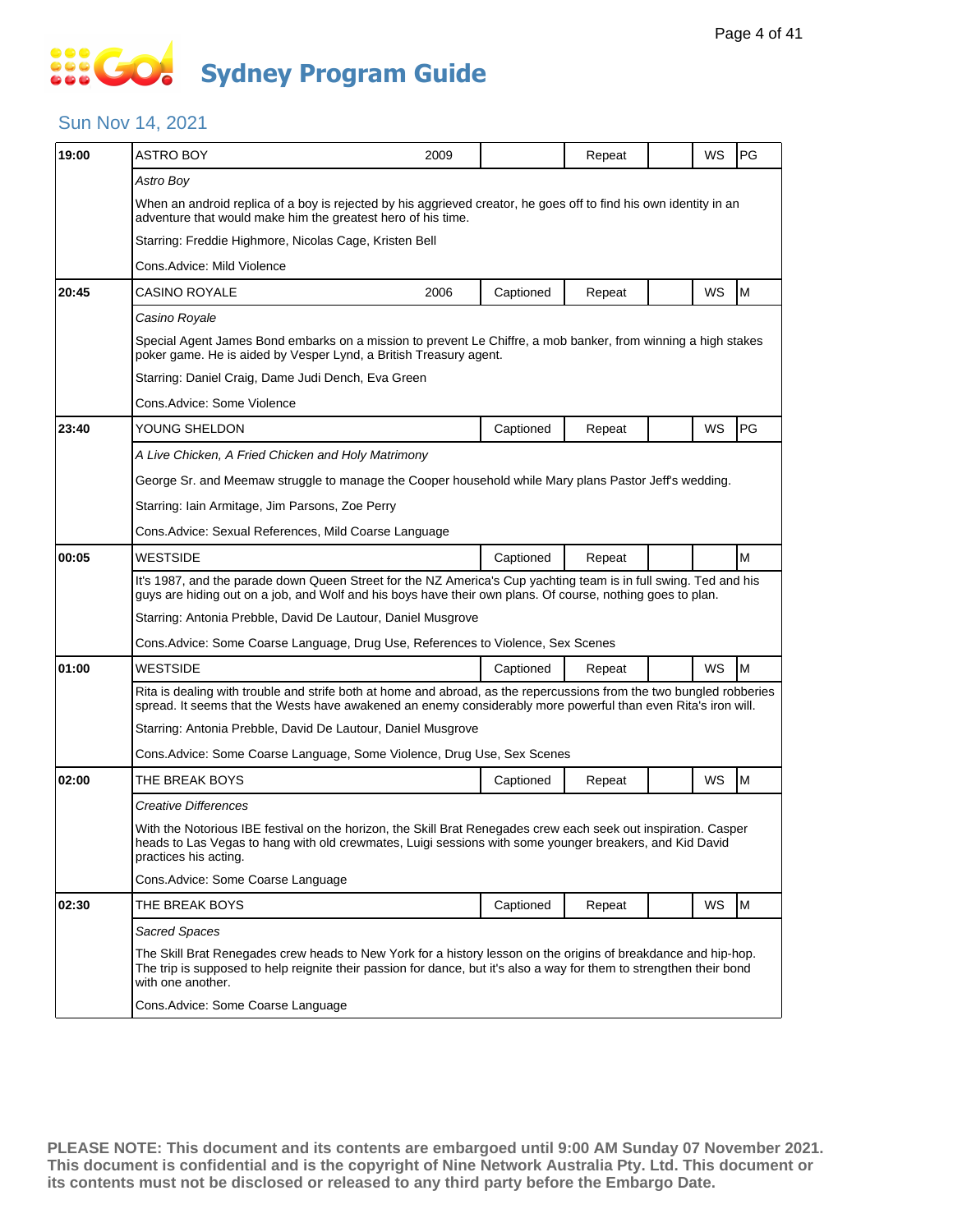# **SECT Sydney Program Guide**

### Sun Nov 14, 2021

| 03:00 | POWER RANGERS BEAST MORPHERS                                                                                                                                                                                              |  | Repeat |  | <b>WS</b> | PG |  |  |  |
|-------|---------------------------------------------------------------------------------------------------------------------------------------------------------------------------------------------------------------------------|--|--------|--|-----------|----|--|--|--|
|       | <b>Beast King Rampage</b>                                                                                                                                                                                                 |  |        |  |           |    |  |  |  |
|       | The Beast Morphers Rangers are given access to a powerful new zord, but Evox has designs to steal it for himself.                                                                                                         |  |        |  |           |    |  |  |  |
|       | Cons. Advice: Themes, Mild Violence, Scary Scenes                                                                                                                                                                         |  |        |  |           |    |  |  |  |
| 03:30 | <b>THUNDERBIRDS</b>                                                                                                                                                                                                       |  | Repeat |  | WS        | G  |  |  |  |
|       | Terror in NYC                                                                                                                                                                                                             |  |        |  |           |    |  |  |  |
|       | Follow the adventures of the International Rescue, an organisation created to help those in grave danger in this<br>marionette puppetry classic.                                                                          |  |        |  |           |    |  |  |  |
| 04:30 | <b>TEEN TITANS GO!</b>                                                                                                                                                                                                    |  | Repeat |  | <b>WS</b> | PG |  |  |  |
|       | Employee of The Month: Redux / Orangins                                                                                                                                                                                   |  |        |  |           |    |  |  |  |
|       | Beast Boy gets a job to buy a moped. / The Titans tell their slightly inaccurate origin stories.                                                                                                                          |  |        |  |           |    |  |  |  |
|       | Cons. Advice: Themes, Mild Violence, Scary Scenes                                                                                                                                                                         |  |        |  |           |    |  |  |  |
| 04:50 | <b>LEGO CITY ADVENTURES</b>                                                                                                                                                                                               |  | Repeat |  | WS        | PG |  |  |  |
|       | Buster Moves/To Cop or Not To Cop                                                                                                                                                                                         |  |        |  |           |    |  |  |  |
|       | Buster attempts to retrieve his runaway mustache in a fast-paced, zany citywide chase; Grizzled and Rooky go<br>under cover to root out the criminal mastermind behind a counterfeit pie operation.                       |  |        |  |           |    |  |  |  |
|       | Cons.Advice: Mild Violence                                                                                                                                                                                                |  |        |  |           |    |  |  |  |
| 05:10 | <b>LEGO CITY ADVENTURES</b>                                                                                                                                                                                               |  | Repeat |  | WS        | PG |  |  |  |
|       | Handle With Car/The Silver Blur                                                                                                                                                                                           |  |        |  |           |    |  |  |  |
|       | Duke and his high-tech, temperamental smart car chase ice-cream truck bandits; the oblivious Ms. Blumfeld turns<br>into a superhero, stopping crimes around the city as Duke struggles with his orders to arrest her.     |  |        |  |           |    |  |  |  |
|       | Cons.Advice: Mild Violence                                                                                                                                                                                                |  |        |  |           |    |  |  |  |
| 05:30 | YU-GI-OH! CLASSIC                                                                                                                                                                                                         |  | Repeat |  | <b>WS</b> | PG |  |  |  |
|       | Friends till the End - Part 3: Yugi vs. Joey                                                                                                                                                                              |  |        |  |           |    |  |  |  |
|       | Yugi starts to break Marik's spell over Joey, but he now must duel without the Millennium Puzzle! When Joey draws<br>the card he needs to decimate Yugi's life points, what chance does Yugi have, especially on his own? |  |        |  |           |    |  |  |  |
|       | Cons.Advice: Mild Violence                                                                                                                                                                                                |  |        |  |           |    |  |  |  |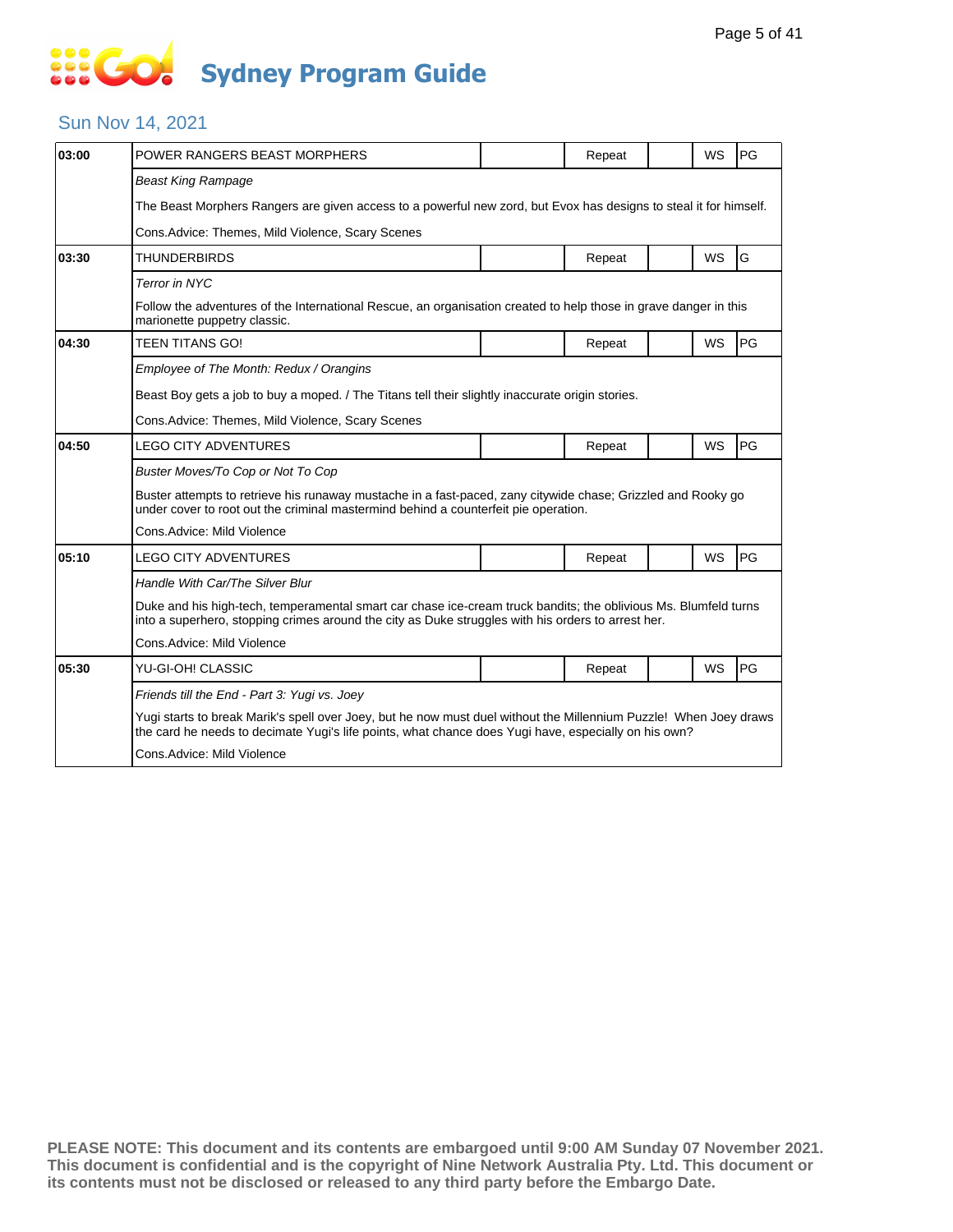### Mon Nov 15, 2021

| 06:00 | RAINBOW RANGERS                                                                                                                                                                                                                                                                                                         |           | Repeat |  | WS | G  |  |  |  |
|-------|-------------------------------------------------------------------------------------------------------------------------------------------------------------------------------------------------------------------------------------------------------------------------------------------------------------------------|-----------|--------|--|----|----|--|--|--|
|       | Whale of a Tale/Construction Destruction                                                                                                                                                                                                                                                                                |           |        |  |    |    |  |  |  |
|       | Heavy boat traffic is disruptive to a migrating whale and her calf and the Rangers need to find a way to keep the<br>whales safe. / The Rangers save a coral reef from being damaged by a reckless construction team.                                                                                                   |           |        |  |    |    |  |  |  |
| 06:30 | <b>MY LITTLE PONY: PONY LIFE</b>                                                                                                                                                                                                                                                                                        |           | Repeat |  | WS | G  |  |  |  |
|       | Princess Probz/The Best of the Worst                                                                                                                                                                                                                                                                                    |           |        |  |    |    |  |  |  |
|       | The ponies help Pinkie Pie audition for a televised cooking competition called the Royal Jelly Juggernaut. / When<br>the rest of the Mane 6 are caught in a sticky situation, Pinkie Pie has to audition for the Royal Jelly Juggernaut all on<br>her own.                                                              |           |        |  |    |    |  |  |  |
|       | Cons.Advice: Themes                                                                                                                                                                                                                                                                                                     |           |        |  |    |    |  |  |  |
| 07:00 | POLLY POCKET                                                                                                                                                                                                                                                                                                            |           | Repeat |  | WS | G  |  |  |  |
|       | Stalling/Paw-parazzi                                                                                                                                                                                                                                                                                                    |           |        |  |    |    |  |  |  |
|       | With her shrinking-powered magic locket around her neck and her friends by her side, Polly Pocket proves there's<br>no adventure too big for "tiny power!" Our pint-sized heroes use their unique point-of-view to help the neighbourhood<br>animals, conquer school assignments, and discover a big world full of fun. |           |        |  |    |    |  |  |  |
| 07:30 | TRANSFORMERS: CYBERVERSE                                                                                                                                                                                                                                                                                                |           | Repeat |  | WS | PG |  |  |  |
|       | <b>Escape From Earth/Party Down</b>                                                                                                                                                                                                                                                                                     |           |        |  |    |    |  |  |  |
|       | The Autobots have the Allspark! Now they just have to get it off Earth / An Autobot party turns into an<br>uncontrollable brawl that could destroy them all!                                                                                                                                                            |           |        |  |    |    |  |  |  |
|       | Cons.Advice: Animated Violence, Themes                                                                                                                                                                                                                                                                                  |           |        |  |    |    |  |  |  |
| 08:00 | SMASHHDOWN!                                                                                                                                                                                                                                                                                                             | Captioned | Repeat |  | WS | C  |  |  |  |
|       | Elimination Quarter Final, Pool C - JJ vs. Super Sar                                                                                                                                                                                                                                                                    |           |        |  |    |    |  |  |  |
|       | The top players of Pool C face off, as Nick visits Geelong to try wood-chopping, the Coach tells what not to do on a<br>team, and our players take on a gridiron obstacle course challenge!                                                                                                                             |           |        |  |    |    |  |  |  |
| 08:30 | RICKY ZOOM                                                                                                                                                                                                                                                                                                              |           | Repeat |  | WS | G  |  |  |  |
|       | Super Awesome Magnet/Time Capsule                                                                                                                                                                                                                                                                                       |           |        |  |    |    |  |  |  |
|       | Little red rescue motorbike Ricky Zoom, along with his loyal and enthusiastic bike buddies Loop, Scootio and DJ,<br>race around the sports track, try new stunts at the park, and zoom into adventures.                                                                                                                 |           |        |  |    |    |  |  |  |
| 09:00 | GIGANTOSAURUS                                                                                                                                                                                                                                                                                                           |           | Repeat |  | WS | G  |  |  |  |
|       | Racing Giganto/Bill's Night Feast                                                                                                                                                                                                                                                                                       |           |        |  |    |    |  |  |  |
|       | Four curious young dinosaur friends explore the mystery of Gigantosaurus, the largest, fiercest dinosaur of all, as<br>they face their individual fears and work together to solve problems during their many adventures.                                                                                               |           |        |  |    |    |  |  |  |
|       |                                                                                                                                                                                                                                                                                                                         |           |        |  |    |    |  |  |  |
| 09:30 | TRUE AND THE RAINBOW KINGDOM                                                                                                                                                                                                                                                                                            |           | Repeat |  | WS | G  |  |  |  |
|       | <b>Winter Wishes</b>                                                                                                                                                                                                                                                                                                    |           |        |  |    |    |  |  |  |
|       | Fearless eight-year old guardian True uses wishes from the Wishing Tree to help protect the citizens of the colourful<br>land of the Rainbow Kingdom.                                                                                                                                                                   |           |        |  |    |    |  |  |  |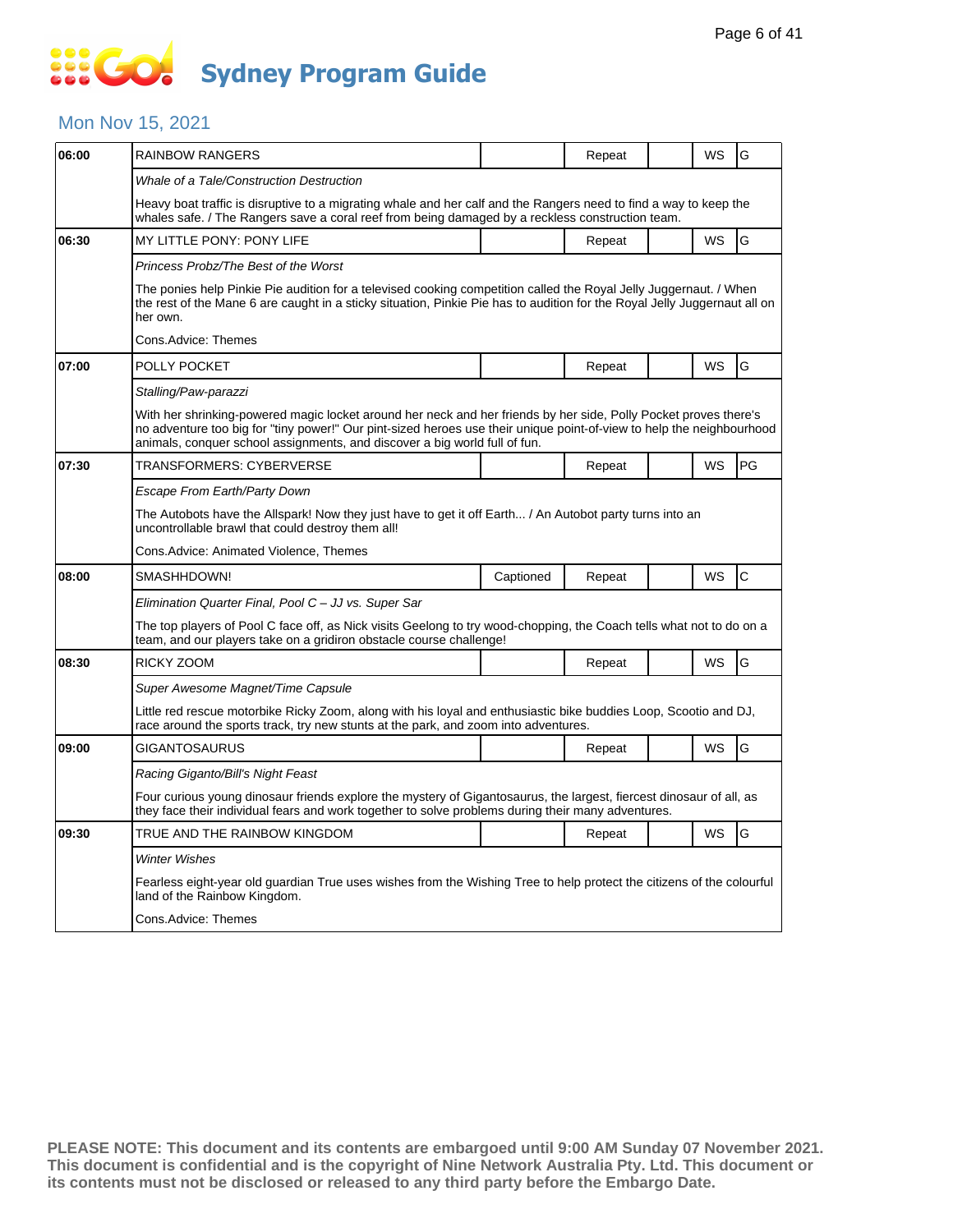# **SOCO Sydney Program Guide**

### Mon Nov 15, 2021

| 10:30 | POKEMON THE SERIES SUN & MOON -<br>ULTRA LEGENDS                                                                                                                                                                                                                  |           | Repeat |  | WS | G  |  |  |  |
|-------|-------------------------------------------------------------------------------------------------------------------------------------------------------------------------------------------------------------------------------------------------------------------|-----------|--------|--|----|----|--|--|--|
|       | That's Some Spicy Island Research!                                                                                                                                                                                                                                |           |        |  |    |    |  |  |  |
|       | Ash has completed three of his four grand trials in the Alola region, and more adventures await as he and his<br>classmates acquire new Z-Crystals, make new Pokémon friends, and learn how to Mantine Surf!                                                      |           |        |  |    |    |  |  |  |
|       | Cons.Advice: Animated Violence                                                                                                                                                                                                                                    |           |        |  |    |    |  |  |  |
| 11:00 | THE AMAZING WORLD OF GUMBALL                                                                                                                                                                                                                                      |           |        |  | WS | PG |  |  |  |
|       | The Anybody/The Pact                                                                                                                                                                                                                                              |           |        |  |    |    |  |  |  |
|       | Clayton is advised to shape-shift into other people to escape boredom / Gumball and Professor Brown make a pact<br>to tell each other's girlfriends about problems they have.                                                                                     |           |        |  |    |    |  |  |  |
|       | Cons.Advice: Mild Violence, Themes                                                                                                                                                                                                                                |           |        |  |    |    |  |  |  |
| 11:30 | TEEN TITANS GO!                                                                                                                                                                                                                                                   |           | Repeat |  | WS | PG |  |  |  |
|       | Flashback:PT1 / Flashback:PT2                                                                                                                                                                                                                                     |           |        |  |    |    |  |  |  |
|       | Flashbacks reveal how Robin formed the Teen Titans, went from sidekick to leader.                                                                                                                                                                                 |           |        |  |    |    |  |  |  |
|       | Cons.Advice: Themes, Mild Violence, Scary Scenes                                                                                                                                                                                                                  |           |        |  |    |    |  |  |  |
| 12:00 | <b>SUPERGIRL</b>                                                                                                                                                                                                                                                  |           |        |  | WS | M  |  |  |  |
|       | Changing                                                                                                                                                                                                                                                          |           |        |  |    |    |  |  |  |
|       | The Guardian debuts to lend a hand after a parasite alien drains Supergirl of her power. Meanwhile, Mon-El<br>considers a less than desirable new career.                                                                                                         |           |        |  |    |    |  |  |  |
|       | Starring: Melissa Benoist, Chyler Leigh, David Harewood                                                                                                                                                                                                           |           |        |  |    |    |  |  |  |
|       | Cons.Advice: Mature Themes, Some Violence                                                                                                                                                                                                                         |           |        |  |    |    |  |  |  |
| 13:00 | VANDERPUMP RULES                                                                                                                                                                                                                                                  |           | Repeat |  | WS | M  |  |  |  |
|       | Vegas! Baby?                                                                                                                                                                                                                                                      |           |        |  |    |    |  |  |  |
|       | Lisa takes Sandoval and Schwartz on a business trip to Las Vegas to design their new bar, but the guys focus more<br>on partying than professionalism; Brittany tells Katie and Ariana she needs to take a pregnancy test.                                        |           |        |  |    |    |  |  |  |
|       | Starring: Katie Maloney, Kristen Doute, Stassi Schroeder                                                                                                                                                                                                          |           |        |  |    |    |  |  |  |
|       | Cons.Advice: Some Coarse Language, Sexual References, Nudity                                                                                                                                                                                                      |           |        |  |    |    |  |  |  |
| 14:00 | <b>MEXICAN DYNASTIES</b>                                                                                                                                                                                                                                          |           | Repeat |  | WS | M  |  |  |  |
|       | <b>Blood Is Thicker Than Tequila</b>                                                                                                                                                                                                                              |           |        |  |    |    |  |  |  |
|       | Raquel invites Doris to sit for a portrait; Oscar is ready to take the next step with Tarek and introduces him to his<br>children; Jenny and Elan worry when Adan leaves their house in the middle of the night after a mysterious phone<br>call.                 |           |        |  |    |    |  |  |  |
|       | Cons.Advice: Adult Themes, Sexual References, Some Coarse Language                                                                                                                                                                                                |           |        |  |    |    |  |  |  |
| 15:00 | MALCOLM IN THE MIDDLE                                                                                                                                                                                                                                             | Captioned | Repeat |  | WS | PG |  |  |  |
|       | Company Picnic - Part 2                                                                                                                                                                                                                                           |           |        |  |    |    |  |  |  |
|       | As the picnic continues, Hal can't bring himself to admit his real identity to his boss, Malcolm further humiliates<br>himself, and Reese bonds with his scavenger hunt partner. Meanwhile, Francis starts to regret his bet against the<br>loggers' hockey team. |           |        |  |    |    |  |  |  |
|       | Starring: Jane Kaczmarek, Bryan Cranston, Christopher Masterson, Frankie Muniz                                                                                                                                                                                    |           |        |  |    |    |  |  |  |
|       |                                                                                                                                                                                                                                                                   |           |        |  |    |    |  |  |  |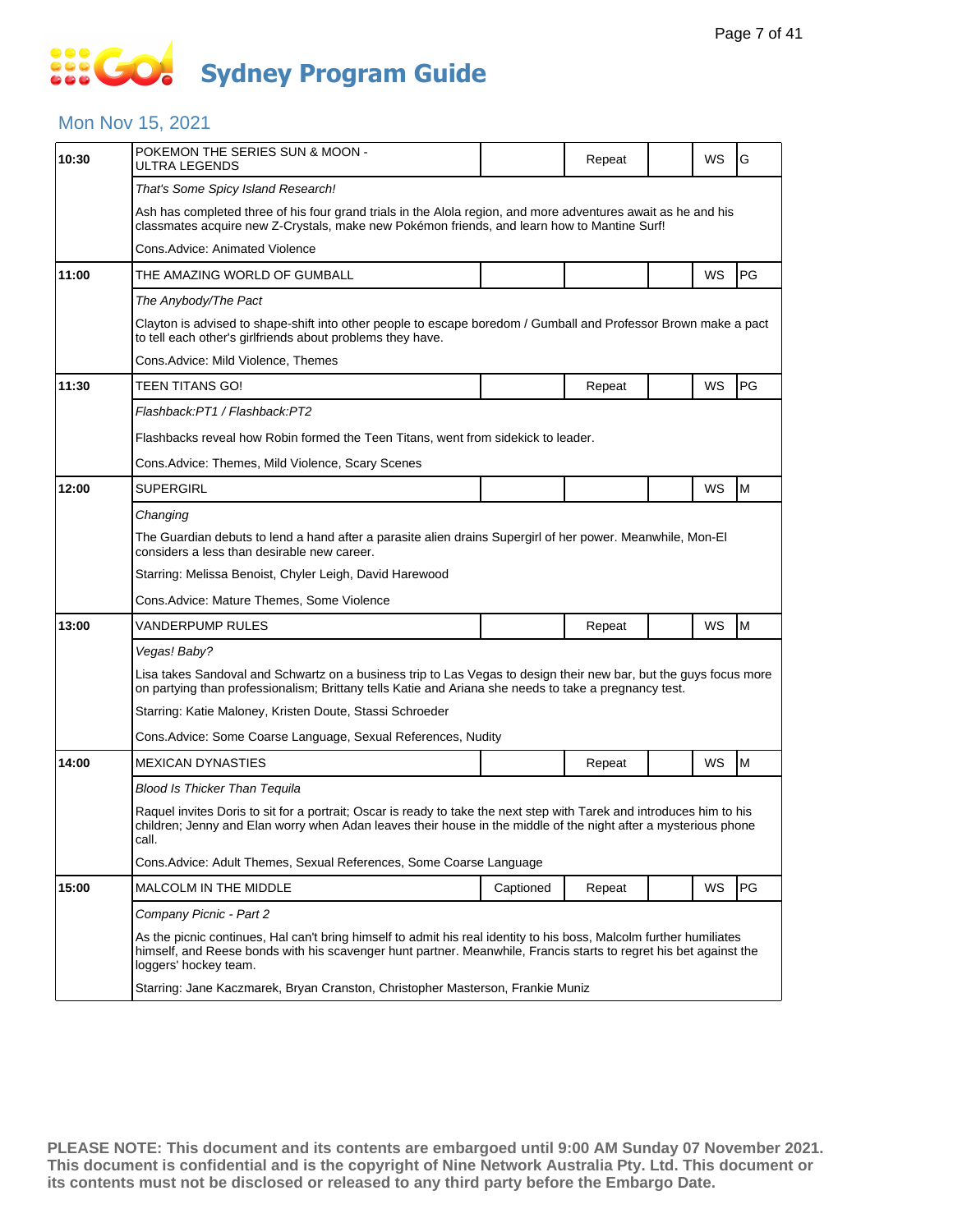# **... Go Sydney Program Guide**

### Mon Nov 15, 2021

| 15:30 | <b>MALCOLM IN THE MIDDLE</b>                                                                                                                                                                                  | Captioned | Repeat |  | <b>WS</b> | PG |  |  |  |
|-------|---------------------------------------------------------------------------------------------------------------------------------------------------------------------------------------------------------------|-----------|--------|--|-----------|----|--|--|--|
|       | Cynthia's Back                                                                                                                                                                                                |           |        |  |           |    |  |  |  |
|       | Malcolm reveals Cynthia's big secret to Reese, Dewey helps Hal overcome his fear of kites, and a neighbour makes<br>amends to Lois and Francis becomes enchanted with a totem pole.                           |           |        |  |           |    |  |  |  |
|       | Starring: Jane Kaczmarek, Bryan Cranston, Christopher Masterson, Frankie Muniz                                                                                                                                |           |        |  |           |    |  |  |  |
| 16:00 | <b>REGULAR SHOW</b>                                                                                                                                                                                           |           | Repeat |  | WS        | PG |  |  |  |
|       | The Brain of Evil/Lost and Found                                                                                                                                                                              |           |        |  |           |    |  |  |  |
|       | Mordecai and Rigby accidentally release an evil brain that has stolen the park dome from the space<br>shuttle./Mordecai, Rigby and the gang must travel back to a dangerous planet to retrieve a lost wallet. |           |        |  |           |    |  |  |  |
|       | Cons. Advice: Animated Violence                                                                                                                                                                               |           |        |  |           |    |  |  |  |
| 16:30 | <b>REGULAR SHOW</b>                                                                                                                                                                                           |           | Repeat |  | <b>WS</b> | PG |  |  |  |
|       | Ugly Moons/The Dream Warrior                                                                                                                                                                                  |           |        |  |           |    |  |  |  |
|       | Muscle Man sets out to prank someone. The gang tries to help Pops overcome his nightmares.                                                                                                                    |           |        |  |           |    |  |  |  |
|       | Cons.Advice: Animated Violence, Themes                                                                                                                                                                        |           |        |  |           |    |  |  |  |
| 17:00 | <b>MALCOLM IN THE MIDDLE</b>                                                                                                                                                                                  | Captioned | Repeat |  | WS        | PG |  |  |  |
|       | Hal's Birthday                                                                                                                                                                                                |           |        |  |           |    |  |  |  |
|       | Lois punishes the boys for forgetting Hal's birthday by assigning them backbreaking chores; Francis plans a surprise<br>trip home for his father's birthday.                                                  |           |        |  |           |    |  |  |  |
|       | Starring: Jane Kaczmarek, Bryan Cranston, Christopher Masterson, Frankie Muniz                                                                                                                                |           |        |  |           |    |  |  |  |
| 17:30 | <b>MALCOLM IN THE MIDDLE</b>                                                                                                                                                                                  | Captioned | Repeat |  | WS        | PG |  |  |  |
|       | <b>Hal Coaches</b>                                                                                                                                                                                            |           |        |  |           |    |  |  |  |
|       | Hal begins coaching Dewey's soccer team, much to Dewey's horror, and Malcolm gets unexpected results when he<br>programs his new computer to act out the lives of his family.                                 |           |        |  |           |    |  |  |  |
|       | Starring: Jane Kaczmarek, Bryan Cranston, Christopher Masterson, Frankie Muniz                                                                                                                                |           |        |  |           |    |  |  |  |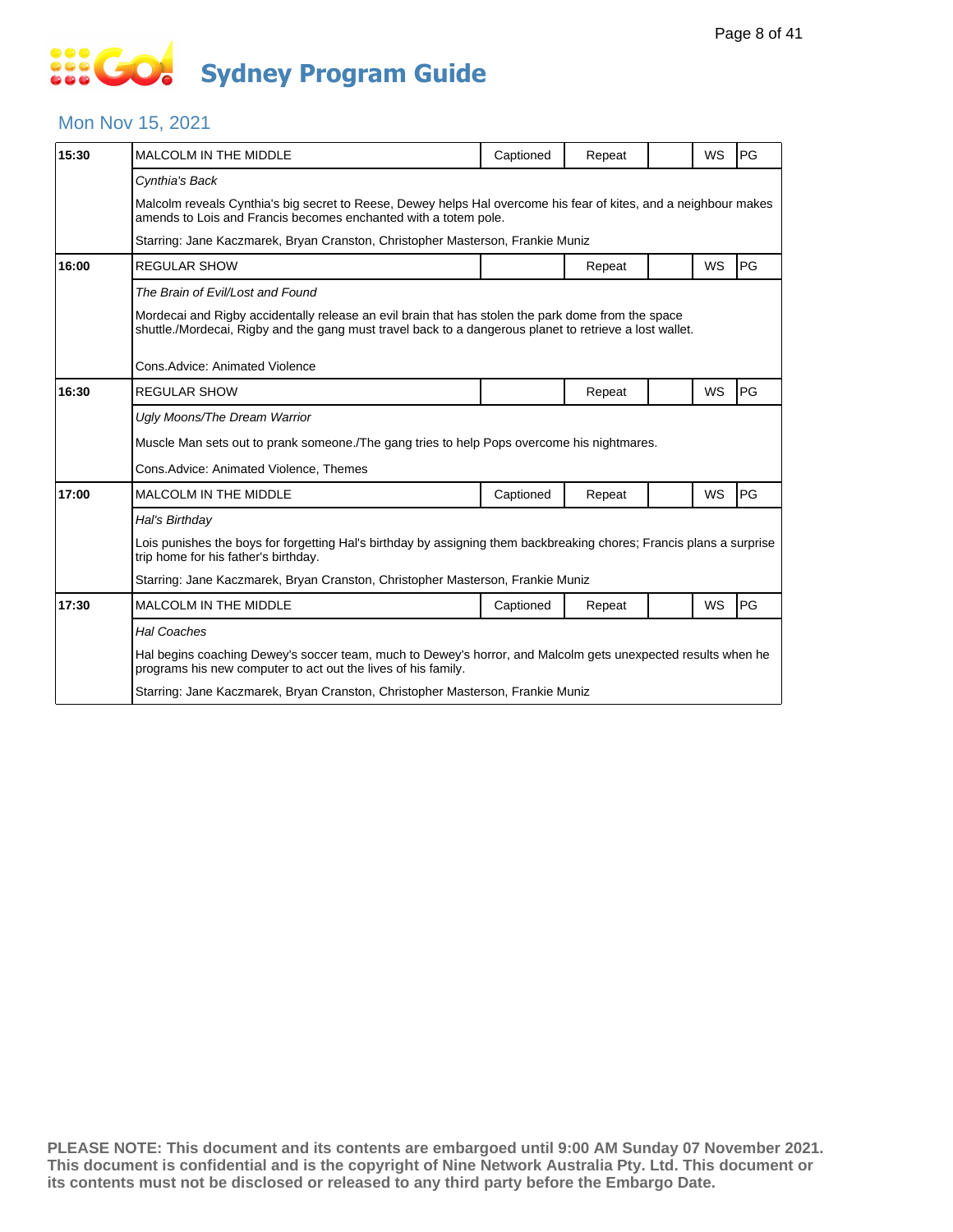# **SOC Sydney Program Guide**

### Mon Nov 15, 2021

| 18:00<br>18:30<br>19:00<br>19:30<br>20:30<br>23:15<br>00:15 | THE NANNY                                                                                                                                                                                                                                                       | Captioned | Repeat |  | WS | PG        |  |  |  |
|-------------------------------------------------------------|-----------------------------------------------------------------------------------------------------------------------------------------------------------------------------------------------------------------------------------------------------------------|-----------|--------|--|----|-----------|--|--|--|
|                                                             | Hurricane Fran                                                                                                                                                                                                                                                  |           |        |  |    |           |  |  |  |
|                                                             | Fran decides to spend her holiday away with Val, but this time just the two of them. Their holiday is ruined after a<br>hurricane and she returns home early.                                                                                                   |           |        |  |    |           |  |  |  |
|                                                             | Starring: Fran Drescher, Charles Shaughnessy, Lauren Lane, Daniel Davis                                                                                                                                                                                         |           |        |  |    |           |  |  |  |
|                                                             | 3RD ROCK FROM THE SUN                                                                                                                                                                                                                                           |           |        |  | WS | PG        |  |  |  |
|                                                             | Dick's Big Giant Headache, Part II                                                                                                                                                                                                                              |           |        |  |    |           |  |  |  |
|                                                             | Dick is resentful that he's lost his command and has to take orders from the other aliens. Stone makes a pass at<br>Mary, and tells Sally that her attractiveness is the sole reason for her promotion.                                                         |           |        |  |    |           |  |  |  |
|                                                             | Starring: John Lithgow, Jane Curtin, Kristen Johnston                                                                                                                                                                                                           |           |        |  |    |           |  |  |  |
|                                                             | Cons. Advice: Mild Coarse Language, Sexual References                                                                                                                                                                                                           |           |        |  |    |           |  |  |  |
|                                                             | THAT 70'S SHOW                                                                                                                                                                                                                                                  |           |        |  | WS | PG        |  |  |  |
|                                                             | Prank Day                                                                                                                                                                                                                                                       |           |        |  |    |           |  |  |  |
|                                                             | Red helps the guys get revenge on Kelso for an April Fools' Day prank involving super glue; Donna misses her<br>mother.                                                                                                                                         |           |        |  |    |           |  |  |  |
|                                                             | Starring: Topher Grace, Laura Prepon, Mila Kunis, Ashton Kutcher                                                                                                                                                                                                |           |        |  |    |           |  |  |  |
|                                                             | Cons. Advice: Sexual References, Drug References, Some Coarse Language                                                                                                                                                                                          |           |        |  |    |           |  |  |  |
|                                                             | <b>RBT</b>                                                                                                                                                                                                                                                      | Captioned | Repeat |  | WS | <b>PG</b> |  |  |  |
|                                                             | Festival Girls/Merry Widower                                                                                                                                                                                                                                    |           |        |  |    |           |  |  |  |
|                                                             | Follow the police units for a unique behind-the-scenes look at RBT patrols testing for alcohol and drug affected<br>drivers.                                                                                                                                    |           |        |  |    |           |  |  |  |
|                                                             | Cons. Advice: Drug References, Mild Coarse Language                                                                                                                                                                                                             |           |        |  |    |           |  |  |  |
|                                                             | CONSPIRACY THEORY<br>1997                                                                                                                                                                                                                                       | Captioned | Repeat |  | WS | M         |  |  |  |
|                                                             | Conspiracy Theory                                                                                                                                                                                                                                               |           |        |  |    |           |  |  |  |
|                                                             | A paranoid cab driver publishes a newsletter about conspiracy theories. When one of his theories is accurate, he is<br>pursued by people who want him dead and he must turn to an attorney to save his life.                                                    |           |        |  |    |           |  |  |  |
|                                                             | Starring: Mel Gibson, Julia Roberts, Patrick Stewart                                                                                                                                                                                                            |           |        |  |    |           |  |  |  |
|                                                             | Cons.Advice: Some Violence                                                                                                                                                                                                                                      |           |        |  |    |           |  |  |  |
|                                                             | <b>STUNT SCIENCE</b>                                                                                                                                                                                                                                            | Captioned | Repeat |  | WS | <b>MA</b> |  |  |  |
|                                                             | A review of the most shocking and surprising stunts out there. Exploring why certain stunts are more dangerous and<br>require a lot more skill than others and how they always look so impressive.                                                              |           |        |  |    |           |  |  |  |
|                                                             | Cons. Advice: Dangerous Behaviour, Some Coarse Language                                                                                                                                                                                                         |           |        |  |    |           |  |  |  |
|                                                             | THE ARRANGEMENT                                                                                                                                                                                                                                                 | Captioned | Repeat |  | WS | M         |  |  |  |
|                                                             | The Long Game                                                                                                                                                                                                                                                   |           |        |  |    |           |  |  |  |
|                                                             | Megan and Kyle struggle to reconnect under the pressure of planning the most anticipated wedding in Hollywood<br>and preparing for a movie project that could define their careers; Terence and DeAnn find themselves at a<br>crossroads in their relationship. |           |        |  |    |           |  |  |  |
|                                                             | Starring: Josh Henderson, Christine Evangelista, Lexa Doig                                                                                                                                                                                                      |           |        |  |    |           |  |  |  |
|                                                             | Cons. Advice: Themes, Sexual References, Some Coarse Language, Some Violence                                                                                                                                                                                    |           |        |  |    |           |  |  |  |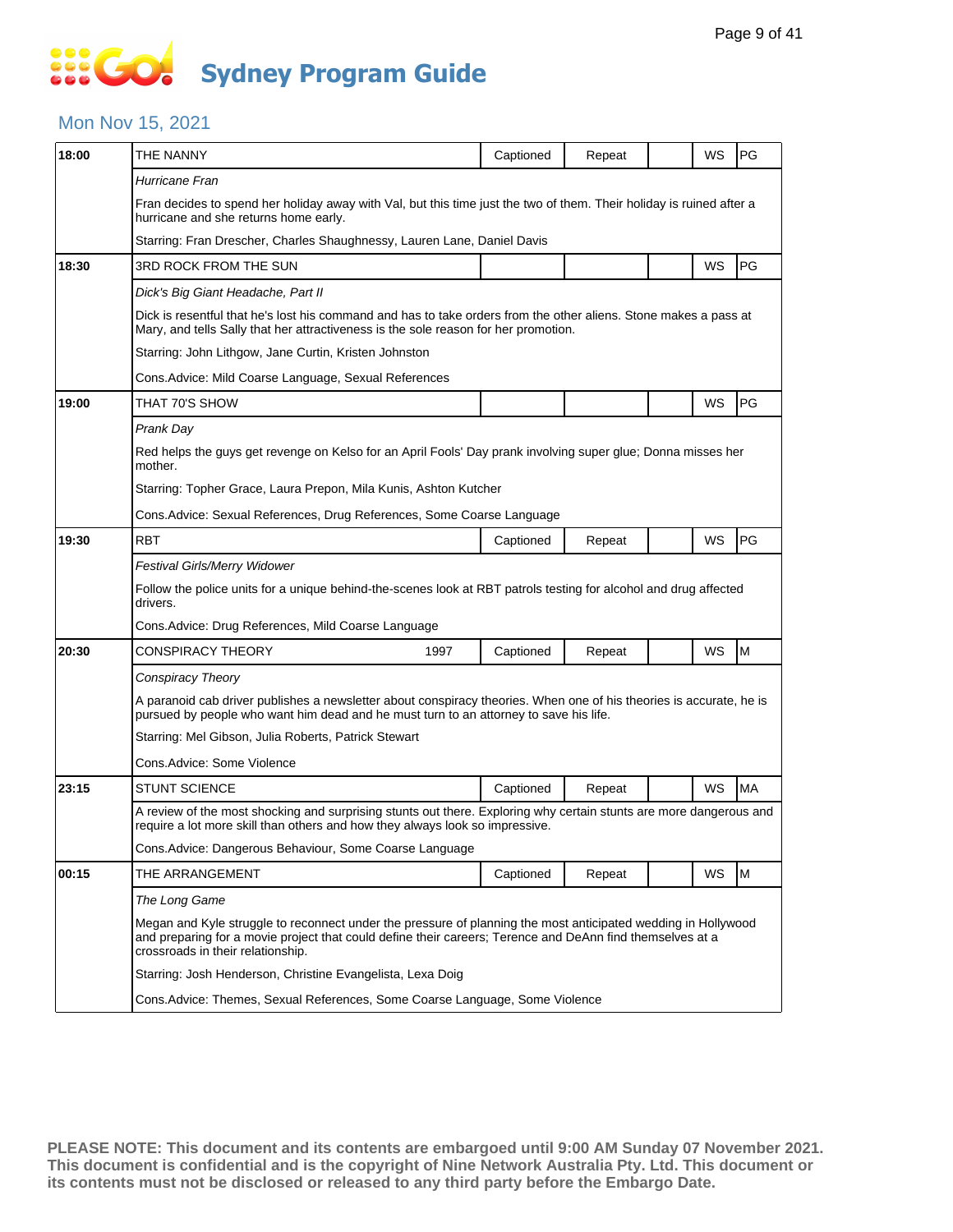### Mon Nov 15, 2021

| 01:15 | <b>VANDERPUMP RULES</b>                                                                                                                                                                                                                               |  | Repeat |  | WS | M  |  |  |  |
|-------|-------------------------------------------------------------------------------------------------------------------------------------------------------------------------------------------------------------------------------------------------------|--|--------|--|----|----|--|--|--|
|       | Vegas! Baby?                                                                                                                                                                                                                                          |  |        |  |    |    |  |  |  |
|       | Lisa takes Sandoval and Schwartz on a business trip to Las Vegas to design their new bar, but the guys focus more<br>on partying than professionalism; Brittany tells Katie and Ariana she needs to take a pregnancy test.                            |  |        |  |    |    |  |  |  |
|       | Starring: Katie Maloney, Kristen Doute, Stassi Schroeder                                                                                                                                                                                              |  |        |  |    |    |  |  |  |
|       | Cons. Advice: Some Coarse Language, Sexual References, Nudity                                                                                                                                                                                         |  |        |  |    |    |  |  |  |
| 02:10 | <b>MEXICAN DYNASTIES</b>                                                                                                                                                                                                                              |  | Repeat |  | WS | M  |  |  |  |
|       | Blood Is Thicker Than Tequila                                                                                                                                                                                                                         |  |        |  |    |    |  |  |  |
|       | Raquel invites Doris to sit for a portrait; Oscar is ready to take the next step with Tarek and introduces him to his<br>children; Jenny and Elan worry when Adan leaves their house in the middle of the night after a mysterious phone<br>call.     |  |        |  |    |    |  |  |  |
|       | Cons. Advice: Adult Themes, Sexual References, Some Coarse Language                                                                                                                                                                                   |  |        |  |    |    |  |  |  |
| 03:00 | TEEN TITANS GO!                                                                                                                                                                                                                                       |  | Repeat |  | WS | PG |  |  |  |
|       | Flashback:PT1 / Flashback:PT2                                                                                                                                                                                                                         |  |        |  |    |    |  |  |  |
|       | Flashbacks reveal how Robin formed the Teen Titans, went from sidekick to leader.                                                                                                                                                                     |  |        |  |    |    |  |  |  |
|       | Cons. Advice: Themes, Mild Violence, Scary Scenes                                                                                                                                                                                                     |  |        |  |    |    |  |  |  |
| 03:30 | KAIJUDO: RISE OF THE DUEL MASTERS                                                                                                                                                                                                                     |  | Repeat |  | WS | PG |  |  |  |
|       | The Unbareable Being of Lightness                                                                                                                                                                                                                     |  |        |  |    |    |  |  |  |
|       | Princess Sasha returns, sent by the Light Civilization to study humans. In disguise, she attends school with our<br>heroes, and is introduced to mean attitudes, cyber---bullies, and powerful emotions – all of which make her question<br>humanity. |  |        |  |    |    |  |  |  |
|       | Cons. Advice: Animated Violence, Themes, Scary Scenes                                                                                                                                                                                                 |  |        |  |    |    |  |  |  |
| 04:00 | POKEMON THE SERIES SUN & MOON -<br>ULTRA LEGENDS                                                                                                                                                                                                      |  | Repeat |  | WS | G  |  |  |  |
|       | That's Some Spicy Island Research!                                                                                                                                                                                                                    |  |        |  |    |    |  |  |  |
|       | Ash has completed three of his four grand trials in the Alola region, and more adventures await as he and his<br>classmates acquire new Z-Crystals, make new Pokémon friends, and learn how to Mantine Surf!                                          |  |        |  |    |    |  |  |  |
|       | Cons. Advice: Animated Violence                                                                                                                                                                                                                       |  |        |  |    |    |  |  |  |
| 04:30 | TRANSFORMERS: CYBERVERSE                                                                                                                                                                                                                              |  | Repeat |  | WS | PG |  |  |  |
|       | <b>Escape From Earth/Party Down</b>                                                                                                                                                                                                                   |  |        |  |    |    |  |  |  |
|       | The Autobots have the Allspark! Now they just have to get it off Earth / An Autobot party turns into an<br>uncontrollable brawl that could destroy them all!                                                                                          |  |        |  |    |    |  |  |  |
|       | Cons.Advice: Animated Violence, Themes                                                                                                                                                                                                                |  |        |  |    |    |  |  |  |
| 04:50 | BAKUGAN: ARMORED ALLIANCE                                                                                                                                                                                                                             |  | Repeat |  | WS | PG |  |  |  |
|       | Shun And Lightning/Premonition Of A Storm                                                                                                                                                                                                             |  |        |  |    |    |  |  |  |
|       | Shun and Lightning are on the hunt for a rare Tumpee, when they run into McQ! With all the devices related crimes<br>happening in Los Volmos, Shun decides to investigate to try to get to the bottom of McQ's nefarious dealings.                    |  |        |  |    |    |  |  |  |
|       | Cons.Advice: Animated Violence, Themes                                                                                                                                                                                                                |  |        |  |    |    |  |  |  |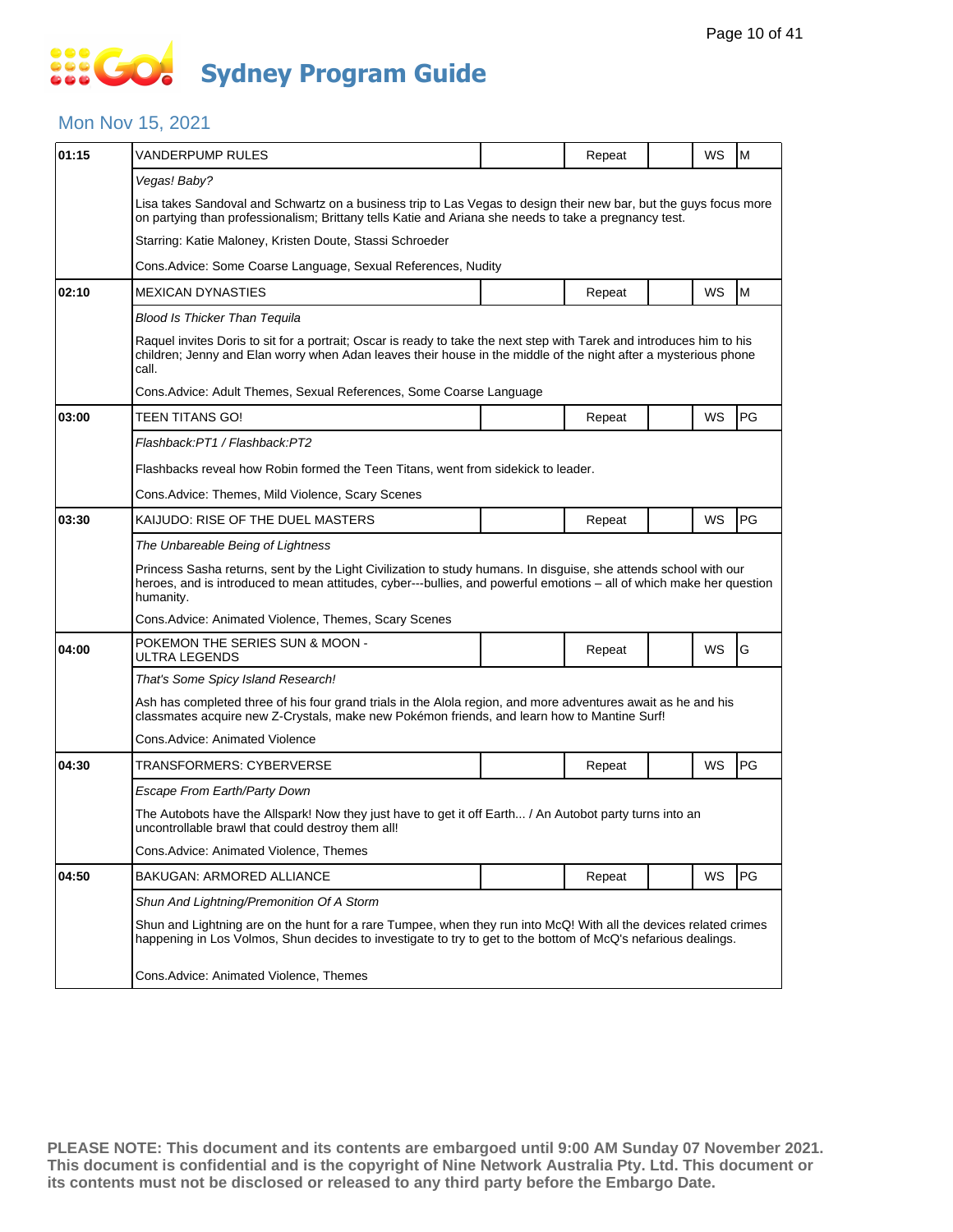# **... Go Sydney Program Guide**

### Mon Nov 15, 2021

| 05:10 | YU-GI-OH! ARC-V                                                                                                                                                                                                                                    |  | Repeat |  | <b>WS</b> | IPG. |  |  |
|-------|----------------------------------------------------------------------------------------------------------------------------------------------------------------------------------------------------------------------------------------------------|--|--------|--|-----------|------|--|--|
|       | A Warlike Welcome                                                                                                                                                                                                                                  |  |        |  |           |      |  |  |
|       | Yuya's been transported to a strange new world that's been decimated by Duel Academy!                                                                                                                                                              |  |        |  |           |      |  |  |
|       | Cons. Advice: Animated Violence, Supernatural Themes                                                                                                                                                                                               |  |        |  |           |      |  |  |
| 05:30 | YU-GI-OH! CLASSIC                                                                                                                                                                                                                                  |  | Repeat |  | <b>WS</b> | lPG  |  |  |
|       | Friends till the End - Part 4: Yugi vs. Joey                                                                                                                                                                                                       |  |        |  |           |      |  |  |
|       | There's only one minute left in the duel before the loser is sent plummeting to the depths of the sea! Will these best<br>friends actually send each other to their doom? However, there may be a special savior who just regained her<br>eyesight |  |        |  |           |      |  |  |
|       | Cons.Advice: Mild Violence                                                                                                                                                                                                                         |  |        |  |           |      |  |  |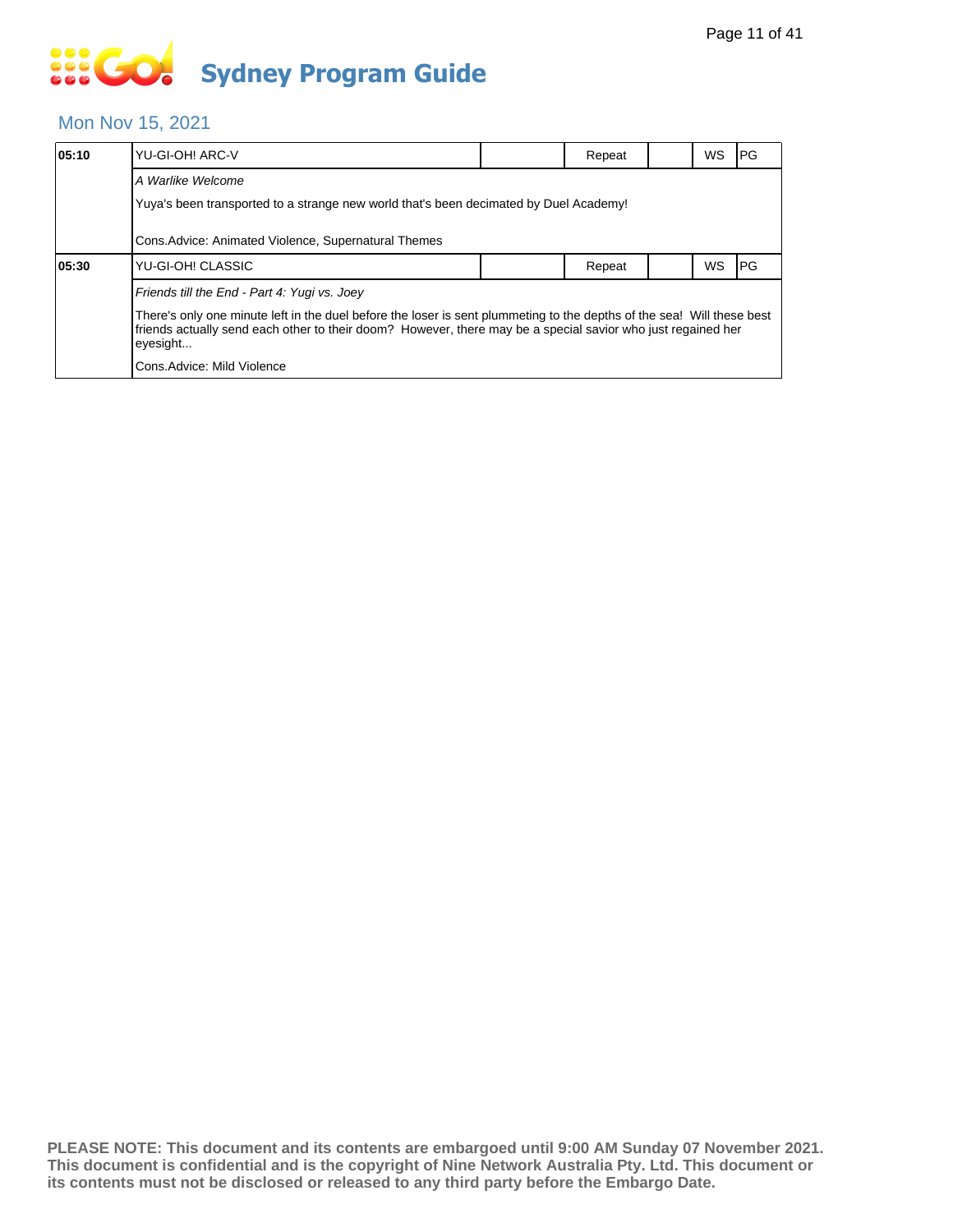### Tue Nov 16, 2021

| 06:00 | <b>RAINBOW RANGERS</b>                                                                                                                                                                                                                                                                                                  |           | Repeat |  | WS        | G  |  |  |  |
|-------|-------------------------------------------------------------------------------------------------------------------------------------------------------------------------------------------------------------------------------------------------------------------------------------------------------------------------|-----------|--------|--|-----------|----|--|--|--|
|       | Chimp in the Wild/Shake It                                                                                                                                                                                                                                                                                              |           |        |  |           |    |  |  |  |
|       | The Rangers see if their chimp friend Ernest is ready to go back to the wild. / After a terrible earthquake, the<br>Rangers must save a group of ducks.                                                                                                                                                                 |           |        |  |           |    |  |  |  |
| 06:30 | <b>MY LITTLE PONY: PONY LIFE</b>                                                                                                                                                                                                                                                                                        |           | Repeat |  | <b>WS</b> | G  |  |  |  |
|       | How Applejack Got Her Hat Back/Cute-pocalypse Meow                                                                                                                                                                                                                                                                      |           |        |  |           |    |  |  |  |
|       | Rainbow Dash's competitive spirit is put to the test when a new pony challenges her to a contest unlike any other:<br>being the best of the worst.                                                                                                                                                                      |           |        |  |           |    |  |  |  |
|       | Cons.Advice: Themes                                                                                                                                                                                                                                                                                                     |           |        |  |           |    |  |  |  |
| 07:00 | POLLY POCKET                                                                                                                                                                                                                                                                                                            |           | Repeat |  | WS        | G  |  |  |  |
|       | The Legend of Panda Beach/Escape The Escape                                                                                                                                                                                                                                                                             |           |        |  |           |    |  |  |  |
|       | With her shrinking-powered magic locket around her neck and her friends by her side, Polly Pocket proves there's<br>no adventure too big for "tiny power!" Our pint-sized heroes use their unique point-of-view to help the neighbourhood<br>animals, conquer school assignments, and discover a big world full of fun. |           |        |  |           |    |  |  |  |
| 07:30 | <b>TRANSFORMERS: CYBERVERSE</b>                                                                                                                                                                                                                                                                                         |           | Repeat |  | WS        | PG |  |  |  |
|       | <b>Wiped Out/Ghost Town</b>                                                                                                                                                                                                                                                                                             |           |        |  |           |    |  |  |  |
|       | Hot Rod takes Bumblebee and Cheetor spaceboarding through an asteroid field where they encounter Sharkticons.<br>/ The mission to save Cybertron is threatened when Windblade steals the Allspark and flees to a mysterious planet.                                                                                     |           |        |  |           |    |  |  |  |
|       | Cons.Advice: Animated Violence, Themes                                                                                                                                                                                                                                                                                  |           |        |  |           |    |  |  |  |
| 08:00 | SMASHHDOWN!                                                                                                                                                                                                                                                                                                             | Captioned | Repeat |  | WS        | Ċ  |  |  |  |
|       | Match Day 1, Pool D - Tornado Tyler vs. Mimi                                                                                                                                                                                                                                                                            |           |        |  |           |    |  |  |  |
|       | Tighten your strings – it's all about racquet sports today! Nick heads to a junior club for some pointers, we discover<br>the weird history of tennis, plus a massive final obstacle course challenge!                                                                                                                  |           |        |  |           |    |  |  |  |
| 08:30 | RICKY ZOOM                                                                                                                                                                                                                                                                                                              |           | Repeat |  | WS        | G  |  |  |  |
|       | Wheeloween/Zoom Encounters                                                                                                                                                                                                                                                                                              |           |        |  |           |    |  |  |  |
|       | Little red rescue motorbike Ricky Zoom, along with his loyal and enthusiastic bike buddies Loop, Scootio and DJ,<br>race around the sports track, try new stunts at the park, and zoom into adventures.                                                                                                                 |           |        |  |           |    |  |  |  |
| 09:00 | GIGANTOSAURUS                                                                                                                                                                                                                                                                                                           |           | Repeat |  | WS        | G  |  |  |  |
|       | The Big Mean Green/How Giganto Got His Roar                                                                                                                                                                                                                                                                             |           |        |  |           |    |  |  |  |
|       | Four curious young dinosaur friends explore the mystery of Gigantosaurus, the largest, fiercest dinosaur of all, as<br>they face their individual fears and work together to solve problems during their many adventures.                                                                                               |           |        |  |           |    |  |  |  |
| 09:30 | TRUE AND THE RAINBOW KINGDOM                                                                                                                                                                                                                                                                                            |           | Repeat |  | WS        | G  |  |  |  |
|       | Wuzzle Wegg Day                                                                                                                                                                                                                                                                                                         |           |        |  |           |    |  |  |  |
|       | Fearless eight-year old guardian True uses wishes from the Wishing Tree to help protect the citizens of the colourful<br>land of the Rainbow Kingdom.                                                                                                                                                                   |           |        |  |           |    |  |  |  |
|       | Cons.Advice: Themes                                                                                                                                                                                                                                                                                                     |           |        |  |           |    |  |  |  |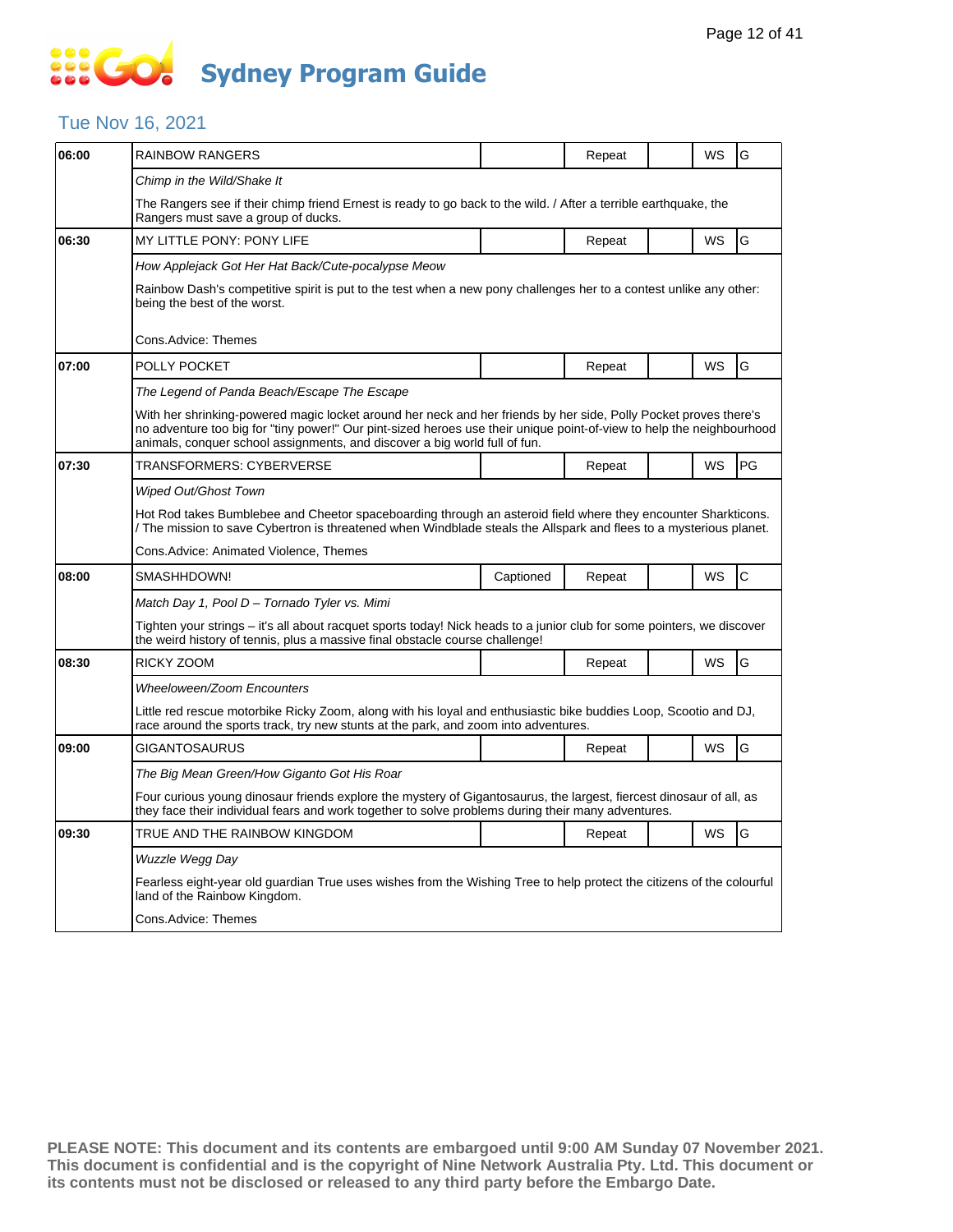# **SOCO Sydney Program Guide**

### Tue Nov 16, 2021

| 10:00 | <b>MONKIE KID</b>                                                                                                                                                                                                                                                                         |  | Repeat |  | WS        | <b>PG</b> |  |  |  |
|-------|-------------------------------------------------------------------------------------------------------------------------------------------------------------------------------------------------------------------------------------------------------------------------------------------|--|--------|--|-----------|-----------|--|--|--|
|       | Minor Scale/Game On                                                                                                                                                                                                                                                                       |  |        |  |           |           |  |  |  |
|       | MK accidentally shrinks himself and falls down the drain, into the sewers, and finds himself back in the lair of the<br>Spider Queen. MK finds a VR video game that emulates the Monkey King's battles. MK jumps in, hoping to "live"<br>Monkey King's life in order to be a better hero. |  |        |  |           |           |  |  |  |
|       | Cons.Advice: Animated Violence, Themes                                                                                                                                                                                                                                                    |  |        |  |           |           |  |  |  |
| 10:30 | POKEMON THE SERIES SUN & MOON -<br>ULTRA LEGENDS                                                                                                                                                                                                                                          |  | Repeat |  | WS        | G         |  |  |  |
|       | Showdown on Poni Island!                                                                                                                                                                                                                                                                  |  |        |  |           |           |  |  |  |
|       | Ash has completed three of his four grand trials in the Alola region, and more adventures await as he and his<br>classmates acquire new Z-Crystals, make new Pokémon friends, and learn how to Mantine Surf!                                                                              |  |        |  |           |           |  |  |  |
|       | Cons.Advice: Animated Violence                                                                                                                                                                                                                                                            |  |        |  |           |           |  |  |  |
| 11:00 | THE AMAZING WORLD OF GUMBALL                                                                                                                                                                                                                                                              |  |        |  | WS        | PG        |  |  |  |
|       | The Neighbor/The Shippening                                                                                                                                                                                                                                                               |  |        |  |           |           |  |  |  |
|       | Gumball and Darwin try to find out their neighbor's name / Bizarre events unravel in Elmore when Sarah writes<br>romantic fan fiction in a mysterious notebook.                                                                                                                           |  |        |  |           |           |  |  |  |
|       | Cons.Advice: Mild Violence, Themes                                                                                                                                                                                                                                                        |  |        |  |           |           |  |  |  |
| 11:30 | TEEN TITANS GO!                                                                                                                                                                                                                                                                           |  |        |  | WS        | PG        |  |  |  |
|       | The Scoop! / Chicken in the Cradle                                                                                                                                                                                                                                                        |  |        |  |           |           |  |  |  |
|       | Starfire befriends an ice cream scoop. / Beast Boy raises the egg he laid.                                                                                                                                                                                                                |  |        |  |           |           |  |  |  |
|       | Cons.Advice: Themes, Mild Violence, Scary Scenes                                                                                                                                                                                                                                          |  |        |  |           |           |  |  |  |
| 12:00 | <b>SUPERGIRL</b>                                                                                                                                                                                                                                                                          |  |        |  | WS        | M         |  |  |  |
|       | <b>The Darkest Places</b>                                                                                                                                                                                                                                                                 |  |        |  |           |           |  |  |  |
|       | Guardian tries to clear his name after he's accused of a murder committed by another vigilante; while on a mission<br>to rescue Mon-EI, who was captured by CADMUS, Supergirl comes face to face with Cyborg Superman.                                                                    |  |        |  |           |           |  |  |  |
|       | Starring: Melissa Benoist, Chyler Leigh, David Harewood                                                                                                                                                                                                                                   |  |        |  |           |           |  |  |  |
|       | Cons.Advice: Mature Themes, Some Violence                                                                                                                                                                                                                                                 |  |        |  |           |           |  |  |  |
| 13:00 | VANDERPUMP RULES                                                                                                                                                                                                                                                                          |  | Repeat |  | WS        | M         |  |  |  |
|       | <b>Watch Your Back</b>                                                                                                                                                                                                                                                                    |  |        |  |           |           |  |  |  |
|       | Jax shows his lack of maturity when confronted with a reminder of his infidelity; Scheana sets Brittany up with SUR's<br>hottest bartender; Ariana's brother asks out new SUR hostess Billie Lee; James has an emotional reunion with his<br>father.                                      |  |        |  |           |           |  |  |  |
|       | Starring: Katie Maloney, Kristen Doute, Stassi Schroeder                                                                                                                                                                                                                                  |  |        |  |           |           |  |  |  |
|       | Cons. Advice: Some Coarse Language, Sexual References, Nudity                                                                                                                                                                                                                             |  |        |  |           |           |  |  |  |
| 14:00 | REVENGE BODY WITH KHLOE<br>KARDASHIAN                                                                                                                                                                                                                                                     |  | Repeat |  | <b>WS</b> | M         |  |  |  |
|       | Muscle Cub & The Duff                                                                                                                                                                                                                                                                     |  |        |  |           |           |  |  |  |
|       | In the series premiere, Will's weight gain turned into heartbreak when the love of his life ended their relationship, but<br>Khloe and her roster of experts, including celebrity trainer Gunnar Peterson, help him get his life back together.                                           |  |        |  |           |           |  |  |  |
|       | Cons.Advice: Some Coarse Language                                                                                                                                                                                                                                                         |  |        |  |           |           |  |  |  |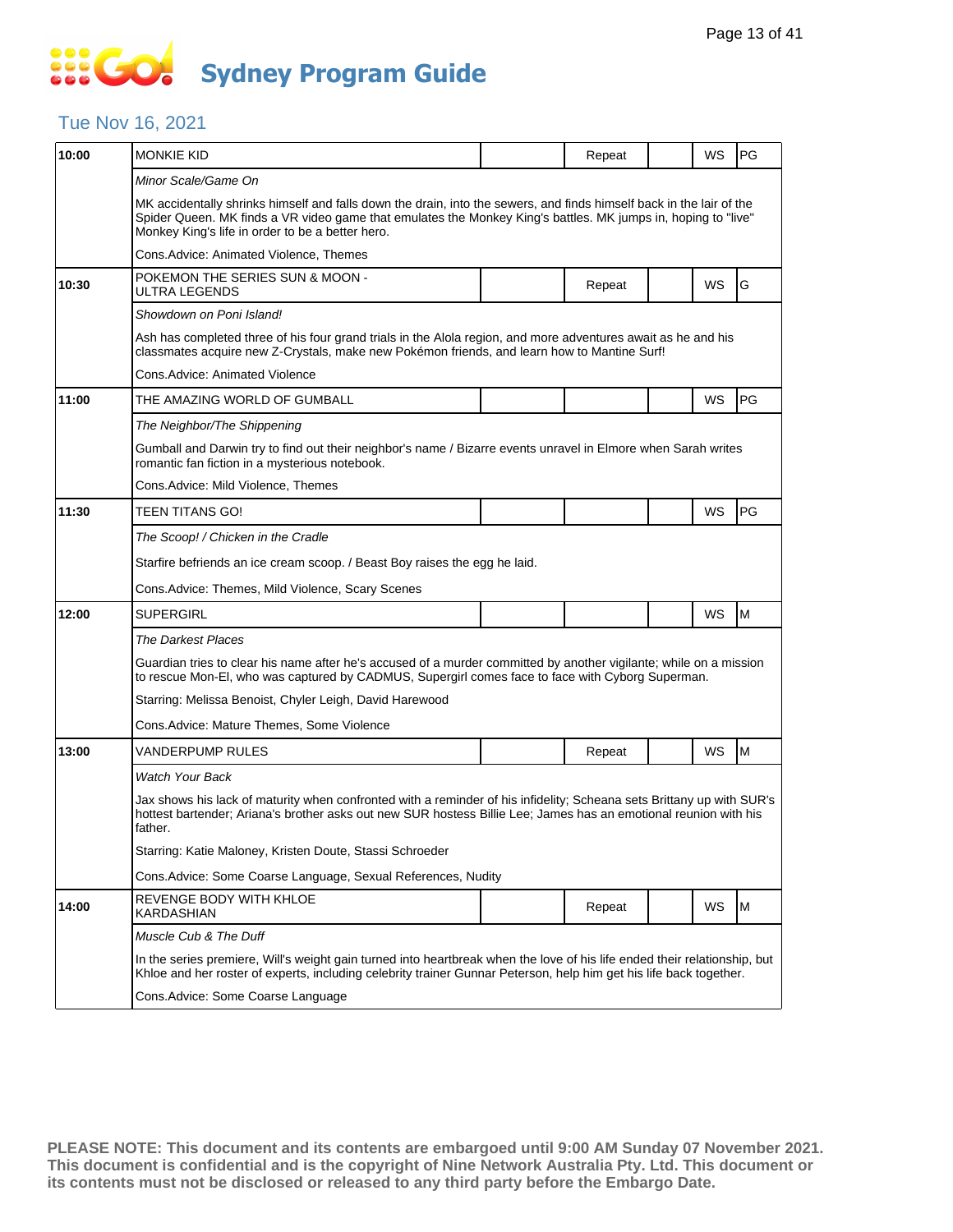### Tue Nov 16, 2021

| 15:00 | <b>MALCOLM IN THE MIDDLE</b>                                                                                                                                                                            | Captioned | Repeat |  | WS        | PG |  |  |  |
|-------|---------------------------------------------------------------------------------------------------------------------------------------------------------------------------------------------------------|-----------|--------|--|-----------|----|--|--|--|
|       | Hal's Birthday                                                                                                                                                                                          |           |        |  |           |    |  |  |  |
|       | Lois punishes the boys for forgetting Hal's birthday by assigning them backbreaking chores; Francis plans a surprise<br>trip home for his father's birthday.                                            |           |        |  |           |    |  |  |  |
|       | Starring: Jane Kaczmarek, Bryan Cranston, Christopher Masterson, Frankie Muniz                                                                                                                          |           |        |  |           |    |  |  |  |
| 15:30 | THE NANNY                                                                                                                                                                                               | Captioned | Repeat |  | WS        | PG |  |  |  |
|       | Hurricane Fran                                                                                                                                                                                          |           |        |  |           |    |  |  |  |
|       | Fran decides to spend her holiday away with Val, but this time just the two of them. Their holiday is ruined after a<br>hurricane and she returns home early.                                           |           |        |  |           |    |  |  |  |
|       | Starring: Fran Drescher, Charles Shaughnessy, Lauren Lane, Daniel Davis                                                                                                                                 |           |        |  |           |    |  |  |  |
| 16:00 | 3RD ROCK FROM THE SUN                                                                                                                                                                                   |           | Repeat |  | WS        | PG |  |  |  |
|       | Dick's Big Giant Headache, Part II                                                                                                                                                                      |           |        |  |           |    |  |  |  |
|       | Dick is resentful that he's lost his command and has to take orders from the other aliens. Stone makes a pass at<br>Mary, and tells Sally that her attractiveness is the sole reason for her promotion. |           |        |  |           |    |  |  |  |
|       | Starring: John Lithgow, Jane Curtin, Kristen Johnston                                                                                                                                                   |           |        |  |           |    |  |  |  |
|       | Cons.Advice: Mild Coarse Language, Sexual References                                                                                                                                                    |           |        |  |           |    |  |  |  |
| 16:30 | THAT 70'S SHOW                                                                                                                                                                                          |           | Repeat |  | <b>WS</b> | PG |  |  |  |
|       | Prank Day                                                                                                                                                                                               |           |        |  |           |    |  |  |  |
|       | Red helps the guys get revenge on Kelso for an April Fools' Day prank involving super glue; Donna misses her<br>mother.                                                                                 |           |        |  |           |    |  |  |  |
|       | Starring: Topher Grace, Laura Prepon, Mila Kunis, Ashton Kutcher                                                                                                                                        |           |        |  |           |    |  |  |  |
|       | Cons.Advice: Sexual References, Drug References, Some Coarse Language                                                                                                                                   |           |        |  |           |    |  |  |  |
| 17:00 | <b>MALCOLM IN THE MIDDLE</b>                                                                                                                                                                            | Captioned | Repeat |  | WS        | PG |  |  |  |
|       | Dewey's Dog                                                                                                                                                                                             |           |        |  |           |    |  |  |  |
|       | Dewey hides a dog from his parents, Hal and Lois try to keep a romantic date, even though both of them are sick,<br>and Commandant Spangler finds Francis at the logging camp.                          |           |        |  |           |    |  |  |  |
|       | Starring: Jane Kaczmarek, Bryan Cranston, Christopher Masterson, Frankie Muniz                                                                                                                          |           |        |  |           |    |  |  |  |
| 17:30 | <b>MALCOLM IN THE MIDDLE</b>                                                                                                                                                                            | Captioned | Repeat |  | WS        | PG |  |  |  |
|       | Poker #2                                                                                                                                                                                                |           |        |  |           |    |  |  |  |
|       | One-upmanship's the name of the game at Hal's poker night, while Reese plays the sympathy card to set Stevie up<br>with a girl, and Malcolm finds a gun in her friend's bag.                            |           |        |  |           |    |  |  |  |
|       |                                                                                                                                                                                                         |           |        |  |           |    |  |  |  |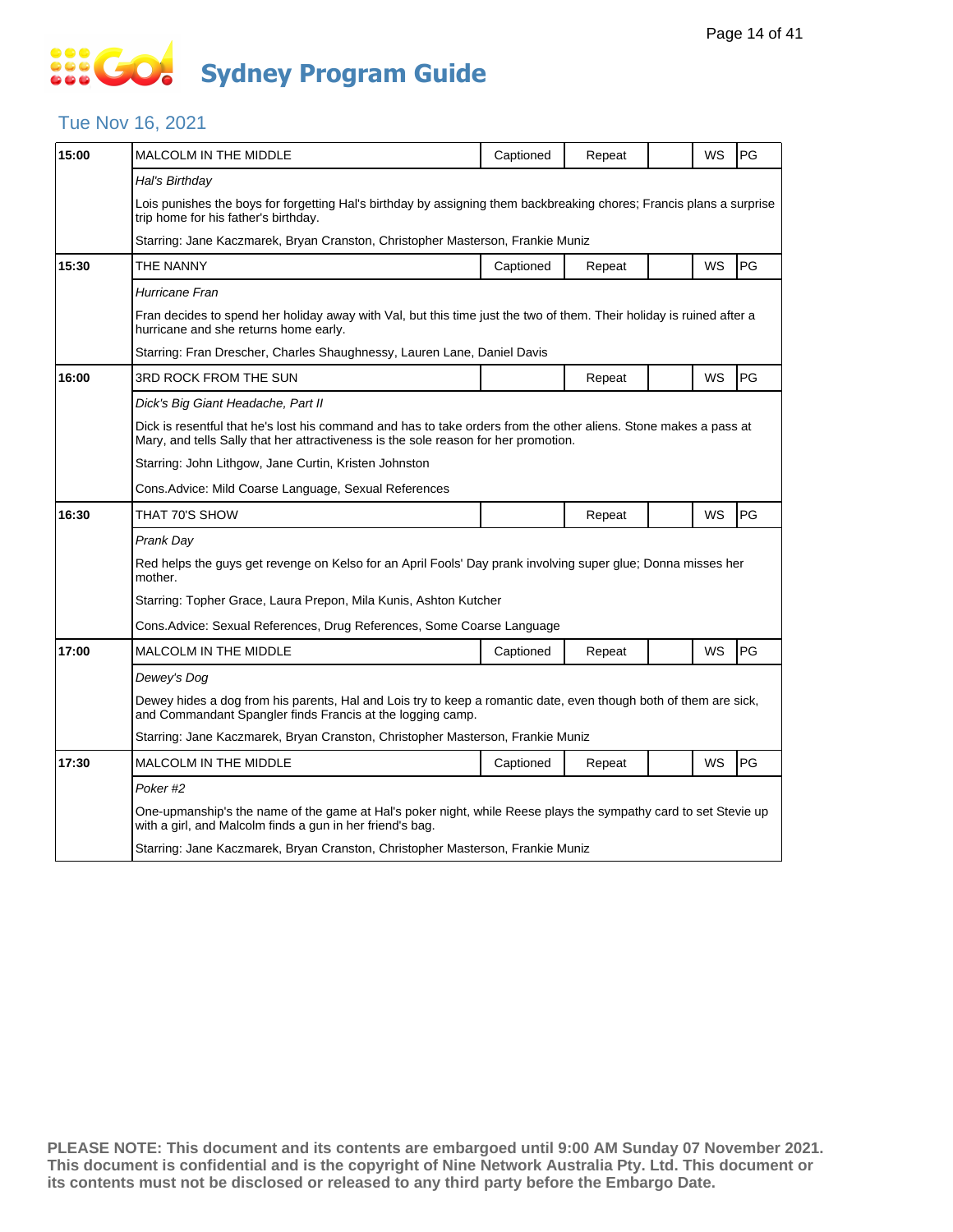# **SOCO Sydney Program Guide**

### Tue Nov 16, 2021

| 18:00 | THE NANNY                                                                                                                                                                                                                                         |                                                                                                                     | Captioned | Repeat |  | WS | PG |  |  |  |
|-------|---------------------------------------------------------------------------------------------------------------------------------------------------------------------------------------------------------------------------------------------------|---------------------------------------------------------------------------------------------------------------------|-----------|--------|--|----|----|--|--|--|
|       | Danny's Dead and Who's Got the Will?                                                                                                                                                                                                              |                                                                                                                     |           |        |  |    |    |  |  |  |
|       | When Fran's former fiance dies she realises she may get nothing from the will so she asks Maxwell to do<br>something. Fearing he himself will be cut out of his visiting grandmothers will decides to not help Fran out and in<br>turn she quits. |                                                                                                                     |           |        |  |    |    |  |  |  |
|       | Starring: Fran Drescher, Charles Shaughnessy, Lauren Lane, Daniel Davis                                                                                                                                                                           |                                                                                                                     |           |        |  |    |    |  |  |  |
| 18:30 | 3RD ROCK FROM THE SUN                                                                                                                                                                                                                             |                                                                                                                     |           |        |  | WS | PG |  |  |  |
|       | Episode I: The Baby Menace                                                                                                                                                                                                                        |                                                                                                                     |           |        |  |    |    |  |  |  |
|       | The Solomons decide to kidnap Vicki's baby when she tries to sell her alien conception story to a tabloid reporter.                                                                                                                               |                                                                                                                     |           |        |  |    |    |  |  |  |
|       | Starring: John Lithgow, Jane Curtin, Kristen Johnston                                                                                                                                                                                             |                                                                                                                     |           |        |  |    |    |  |  |  |
|       | Cons. Advice: Mild Coarse Language, Sexual References                                                                                                                                                                                             |                                                                                                                     |           |        |  |    |    |  |  |  |
| 19:00 | THAT 70'S SHOW                                                                                                                                                                                                                                    |                                                                                                                     |           |        |  | WS | PG |  |  |  |
|       | Eric's Corvette Caper                                                                                                                                                                                                                             |                                                                                                                     |           |        |  |    |    |  |  |  |
|       | After Red and Kitty go out of town, a cheerleader agrees to date Eric as long as he picks her up in the Corvette.                                                                                                                                 |                                                                                                                     |           |        |  |    |    |  |  |  |
|       | Starring: Topher Grace, Laura Prepon, Mila Kunis, Ashton Kutcher                                                                                                                                                                                  |                                                                                                                     |           |        |  |    |    |  |  |  |
|       | Cons.Advice: Sexual References, Drug References, Some Coarse Language                                                                                                                                                                             |                                                                                                                     |           |        |  |    |    |  |  |  |
| 19:30 | <b>ALONG CAME POLLY</b>                                                                                                                                                                                                                           | 2004                                                                                                                | Captioned | Repeat |  | WS | M  |  |  |  |
|       | Along Came Polly                                                                                                                                                                                                                                  |                                                                                                                     |           |        |  |    |    |  |  |  |
|       | A buttoned up newlywed finds his too organized life falling into chaos when he falls in love with an old classmate.                                                                                                                               |                                                                                                                     |           |        |  |    |    |  |  |  |
|       | Starring: Ben Stiller, Jennifer Aniston, Debra Messing                                                                                                                                                                                            |                                                                                                                     |           |        |  |    |    |  |  |  |
|       | Cons.Advice: Sex Scenes                                                                                                                                                                                                                           |                                                                                                                     |           |        |  |    |    |  |  |  |
| 21:20 | SOMETHING BORROWED                                                                                                                                                                                                                                | 2011                                                                                                                | Captioned | Repeat |  | WS | M  |  |  |  |
|       | Something Borrowed                                                                                                                                                                                                                                |                                                                                                                     |           |        |  |    |    |  |  |  |
|       | Darcy's fiancé.                                                                                                                                                                                                                                   | Friendships are tested and secrets come to the surface when terminally single Rachel falls for Dex, her best friend |           |        |  |    |    |  |  |  |
|       | Starring: Ginnifer Goodwin, Kate Hudson, John Krasinski                                                                                                                                                                                           |                                                                                                                     |           |        |  |    |    |  |  |  |
|       | Cons.Advice: Sexual References, Some Coarse Language                                                                                                                                                                                              |                                                                                                                     |           |        |  |    |    |  |  |  |
| 23:35 | 3RD ROCK FROM THE SUN                                                                                                                                                                                                                             |                                                                                                                     |           | Repeat |  | WS | PG |  |  |  |
|       | Episode I: The Baby Menace                                                                                                                                                                                                                        |                                                                                                                     |           |        |  |    |    |  |  |  |
|       | The Solomons decide to kidnap Vicki's baby when she tries to sell her alien conception story to a tabloid reporter.                                                                                                                               |                                                                                                                     |           |        |  |    |    |  |  |  |
|       | Starring: John Lithgow, Jane Curtin, Kristen Johnston                                                                                                                                                                                             |                                                                                                                     |           |        |  |    |    |  |  |  |
|       | Cons.Advice: Mild Coarse Language, Sexual References                                                                                                                                                                                              |                                                                                                                     |           |        |  |    |    |  |  |  |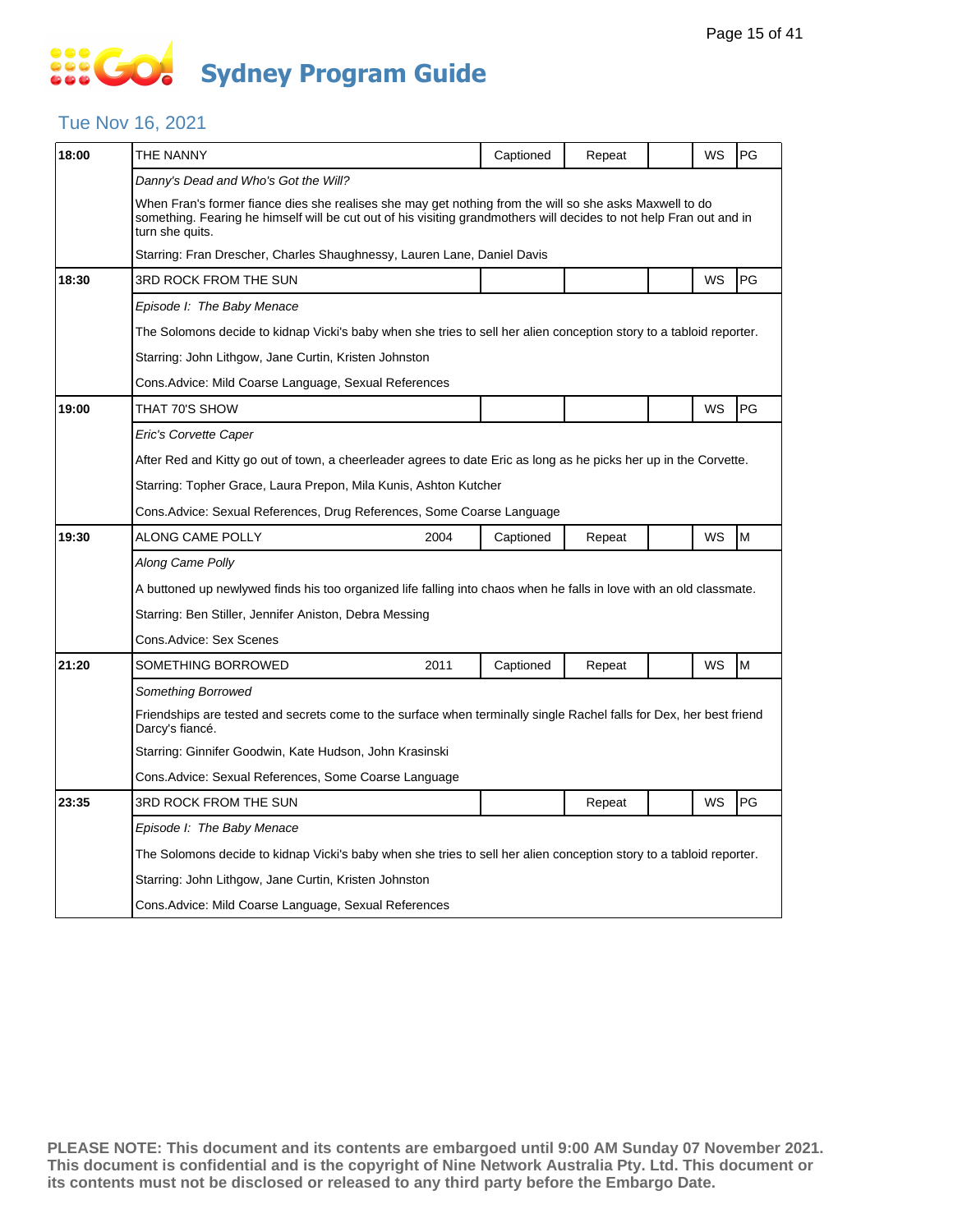### Tue Nov 16, 2021

| 00:05 | THE ARRANGEMENT                                                                                                                                                                                                                                              | Captioned | Repeat |  | WS | M         |  |  |  |
|-------|--------------------------------------------------------------------------------------------------------------------------------------------------------------------------------------------------------------------------------------------------------------|-----------|--------|--|----|-----------|--|--|--|
|       | Surface Tension                                                                                                                                                                                                                                              |           |        |  |    |           |  |  |  |
|       | Kyle tackles a huge obstacle on his new movie; Megan connects with a person from Kyle's past to gain insight into<br>her fiance; DeAnn becomes drawn to an old flame; Shaun pursues her own path in terms of trying to discover more<br>about the Institute. |           |        |  |    |           |  |  |  |
|       | Starring: Josh Henderson, Christine Evangelista, Lexa Doig                                                                                                                                                                                                   |           |        |  |    |           |  |  |  |
|       | Cons. Advice: Themes, Sexual References, Some Coarse Language, Some Violence                                                                                                                                                                                 |           |        |  |    |           |  |  |  |
| 01:00 | VANDERPUMP RULES                                                                                                                                                                                                                                             |           | Repeat |  | WS | ${\sf M}$ |  |  |  |
|       | <b>Watch Your Back</b>                                                                                                                                                                                                                                       |           |        |  |    |           |  |  |  |
|       | Jax shows his lack of maturity when confronted with a reminder of his infidelity; Scheana sets Brittany up with SUR's<br>hottest bartender; Ariana's brother asks out new SUR hostess Billie Lee; James has an emotional reunion with his<br>father.         |           |        |  |    |           |  |  |  |
|       | Starring: Katie Maloney, Kristen Doute, Stassi Schroeder                                                                                                                                                                                                     |           |        |  |    |           |  |  |  |
|       | Cons. Advice: Some Coarse Language, Sexual References, Nudity                                                                                                                                                                                                |           |        |  |    |           |  |  |  |
| 02:00 | REVENGE BODY WITH KHLOE<br><b>KARDASHIAN</b>                                                                                                                                                                                                                 |           | Repeat |  | WS | M         |  |  |  |
|       | Muscle Cub & The Duff                                                                                                                                                                                                                                        |           |        |  |    |           |  |  |  |
|       | In the series premiere, Will's weight gain turned into heartbreak when the love of his life ended their relationship, but<br>Khloe and her roster of experts, including celebrity trainer Gunnar Peterson, help him get his life back together.              |           |        |  |    |           |  |  |  |
|       | Cons. Advice: Some Coarse Language                                                                                                                                                                                                                           |           |        |  |    |           |  |  |  |
| 03:00 | TEEN TITANS GO!                                                                                                                                                                                                                                              |           | Repeat |  | WS | PG        |  |  |  |
|       | The Scoop! / Chicken in the Cradle                                                                                                                                                                                                                           |           |        |  |    |           |  |  |  |
|       | Starfire befriends an ice cream scoop. / Beast Boy raises the egg he laid.                                                                                                                                                                                   |           |        |  |    |           |  |  |  |
|       | Cons. Advice: Themes, Mild Violence, Scary Scenes                                                                                                                                                                                                            |           |        |  |    |           |  |  |  |
| 03:30 | KAIJUDO: RISE OF THE DUEL MASTERS                                                                                                                                                                                                                            |           | Repeat |  | WS | PG        |  |  |  |
|       | <b>Heavenly Creatures</b>                                                                                                                                                                                                                                    |           |        |  |    |           |  |  |  |
|       | Sasha sends a message to Gabe that her home is under attack. Reaching the Light Civilization, the kids find<br>Alakshmi, Fingers and Heller attacking Sasha's fortress in search of the final powerful Artefact and they will stop at<br>nothing to find it. |           |        |  |    |           |  |  |  |
|       | Cons. Advice: Animated Violence, Themes, Scary Scenes                                                                                                                                                                                                        |           |        |  |    |           |  |  |  |
| 04:00 | POKEMON THE SERIES SUN & MOON -<br><b>ULTRA LEGENDS</b>                                                                                                                                                                                                      |           | Repeat |  | WS | G         |  |  |  |
|       | Showdown on Poni Island!                                                                                                                                                                                                                                     |           |        |  |    |           |  |  |  |
|       | Ash has completed three of his four grand trials in the Alola region, and more adventures await as he and his<br>classmates acquire new Z-Crystals, make new Pokémon friends, and learn how to Mantine Surf!                                                 |           |        |  |    |           |  |  |  |
|       | Cons. Advice: Animated Violence                                                                                                                                                                                                                              |           |        |  |    |           |  |  |  |
| 04:30 | TRANSFORMERS: CYBERVERSE                                                                                                                                                                                                                                     |           | Repeat |  | WS | PG        |  |  |  |
|       | <b>Wiped Out/Ghost Town</b>                                                                                                                                                                                                                                  |           |        |  |    |           |  |  |  |
|       | Hot Rod takes Bumblebee and Cheetor spaceboarding through an asteroid field where they encounter Sharkticons.<br>/ The mission to save Cybertron is threatened when Windblade steals the Allspark and flees to a mysterious planet.                          |           |        |  |    |           |  |  |  |
|       | Cons. Advice: Animated Violence, Themes                                                                                                                                                                                                                      |           |        |  |    |           |  |  |  |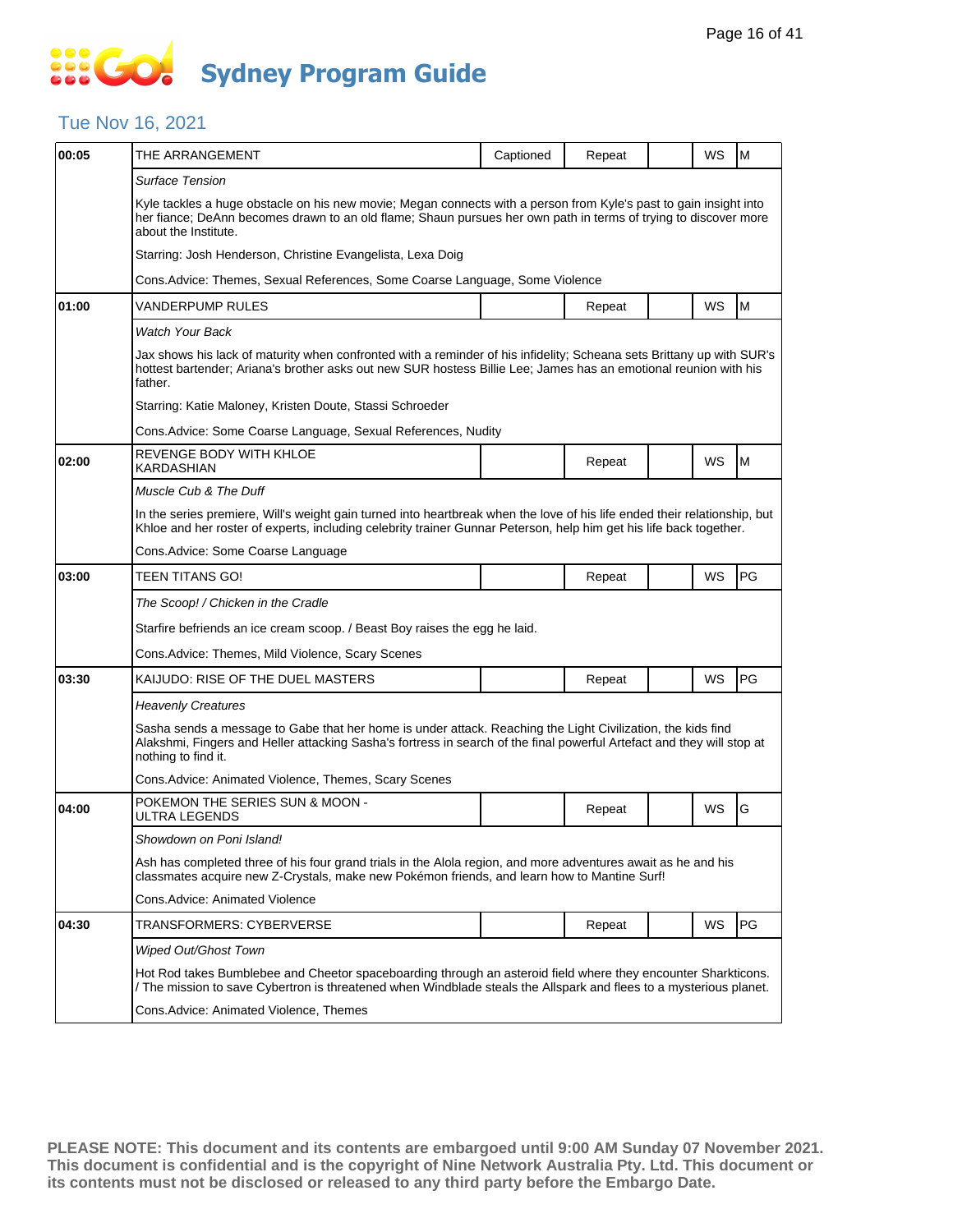### Tue Nov 16, 2021

| 04:50 | <b>BAKUGAN: ARMORED ALLIANCE</b>                                                                                                                                                                                                                                                            |  | Repeat |  | <b>WS</b> | PG         |  |  |  |
|-------|---------------------------------------------------------------------------------------------------------------------------------------------------------------------------------------------------------------------------------------------------------------------------------------------|--|--------|--|-----------|------------|--|--|--|
|       | Superstar Dan/Awesome Brawlers On Vacation                                                                                                                                                                                                                                                  |  |        |  |           |            |  |  |  |
|       | The Awesome Brawler's head to Tokyo for the Bakugan Battle League – Tokyo Editon. While Wynton, Shun, Lia and<br>Lightning see the sights, and enjoy the tastes of Japan, Dan, as the Los Volmos Champion, has official Bakugan<br>Battle League duties and obligations that keep him busy. |  |        |  |           |            |  |  |  |
|       | Cons.Advice: Animated Violence, Themes                                                                                                                                                                                                                                                      |  |        |  |           |            |  |  |  |
| 05:10 | YU-GI-OH! ARC-V                                                                                                                                                                                                                                                                             |  | Repeat |  | WS        | <b>IPG</b> |  |  |  |
|       | Realm of the Cipher Dragon                                                                                                                                                                                                                                                                  |  |        |  |           |            |  |  |  |
|       | Yuya and his pals cross paths with a mysterious duelist who's got his eyes set on destroying every enemy in the<br>galaxy!                                                                                                                                                                  |  |        |  |           |            |  |  |  |
|       | Cons.Advice: Animated Violence, Supernatural Themes                                                                                                                                                                                                                                         |  |        |  |           |            |  |  |  |
| 05:30 | YU-GI-OH! CLASSIC                                                                                                                                                                                                                                                                           |  | Repeat |  | WS        | PG         |  |  |  |
|       | Shadow of a Duel                                                                                                                                                                                                                                                                            |  |        |  |           |            |  |  |  |
|       | It's the battle of the ghouls as Bakura unleashes his army of ghosts against Bonz's zealous zombies for the right to<br>enter the Battle City Finals! But for whom will the final bell toll when this duel is played in the Shadow Realm                                                    |  |        |  |           |            |  |  |  |
|       | Cons.Advice: Mild Violence                                                                                                                                                                                                                                                                  |  |        |  |           |            |  |  |  |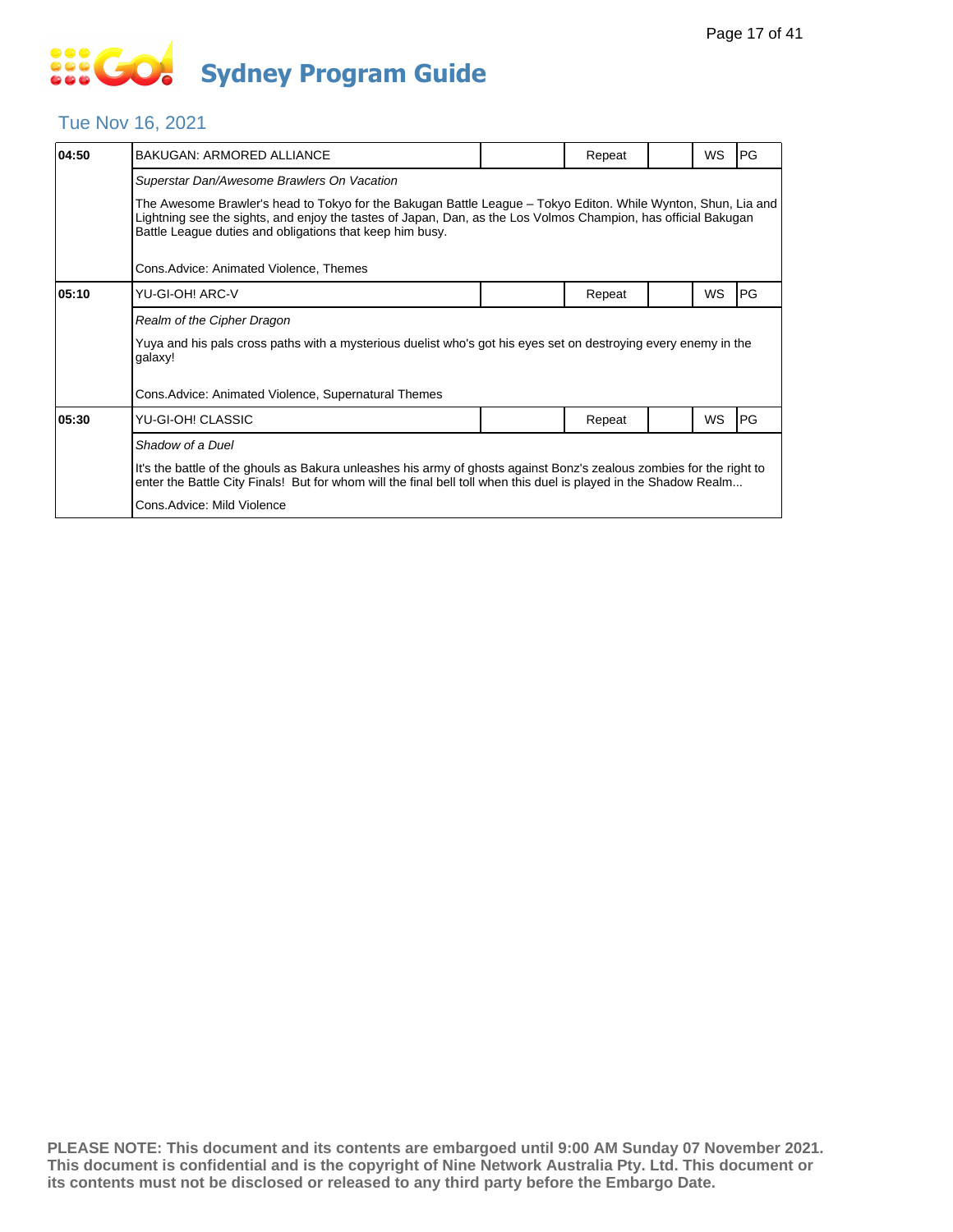### Wed Nov 17, 2021

| 06:00 | <b>RAINBOW RANGERS</b>                                                                                                                                                                                                                                                                                                  |           | Repeat |  | WS | G  |  |  |  |
|-------|-------------------------------------------------------------------------------------------------------------------------------------------------------------------------------------------------------------------------------------------------------------------------------------------------------------------------|-----------|--------|--|----|----|--|--|--|
|       | Gold in That Thar Moon/Gem of a Friend                                                                                                                                                                                                                                                                                  |           |        |  |    |    |  |  |  |
|       | Preston's gold mining mission on the moon is endangering gorillas here on Earth. The Rangers must stop him! / The<br>Rangers must save Floof after Preston captures him.                                                                                                                                                |           |        |  |    |    |  |  |  |
| 06:30 | MY LITTLE PONY: PONY LIFE                                                                                                                                                                                                                                                                                               |           | Repeat |  | WS | G  |  |  |  |
|       | Bad Thing No. 3/Pinkie Pie: Hyper-Helper                                                                                                                                                                                                                                                                                |           |        |  |    |    |  |  |  |
|       | Applejack finds herself in the midst of an identity crisis when her signature hat becomes a city-wide fashion craze.                                                                                                                                                                                                    |           |        |  |    |    |  |  |  |
|       | Cons.Advice: Themes                                                                                                                                                                                                                                                                                                     |           |        |  |    |    |  |  |  |
| 07:00 | POLLY POCKET                                                                                                                                                                                                                                                                                                            |           | Repeat |  | WS | G  |  |  |  |
|       | Lepre-Can't/Don't Judge A Bookworm By Its Cover                                                                                                                                                                                                                                                                         |           |        |  |    |    |  |  |  |
|       | With her shrinking-powered magic locket around her neck and her friends by her side, Polly Pocket proves there's<br>no adventure too big for "tiny power!" Our pint-sized heroes use their unique point-of-view to help the neighbourhood<br>animals, conquer school assignments, and discover a big world full of fun. |           |        |  |    |    |  |  |  |
| 07:30 | TRANSFORMERS: CYBERVERSE                                                                                                                                                                                                                                                                                                |           | Repeat |  | WS | PG |  |  |  |
|       | Perfect Storm/The Crossroads                                                                                                                                                                                                                                                                                            |           |        |  |    |    |  |  |  |
|       | Grimlock and Arcee look for adventure and find more than they expected. / Seeking a shortcut to Cybertron, the<br>Autobots use a damaged SpaceBridge that takes them somewhere completely unexpected.                                                                                                                   |           |        |  |    |    |  |  |  |
|       | Cons.Advice: Animated Violence, Themes                                                                                                                                                                                                                                                                                  |           |        |  |    |    |  |  |  |
| 08:00 | SMASHHDOWN!                                                                                                                                                                                                                                                                                                             | Captioned | Repeat |  | WS | C  |  |  |  |
|       | Match Day 2, Pool D – Smeato vs. Cookie                                                                                                                                                                                                                                                                                 |           |        |  |    |    |  |  |  |
|       | It's all about extreme sports as Nick tries to ride a mechanical bull, we discover the science of skydiving and our<br>players strap into their harnesses for a crazy bungee-dodgeball challenge!                                                                                                                       |           |        |  |    |    |  |  |  |
| 08:30 | RICKY ZOOM                                                                                                                                                                                                                                                                                                              |           | Repeat |  | WS | G  |  |  |  |
|       | Problem at Windshield Point/Two Wheel Justice                                                                                                                                                                                                                                                                           |           |        |  |    |    |  |  |  |
|       | Little red rescue motorbike Ricky Zoom, along with his loyal and enthusiastic bike buddies Loop, Scootio and DJ,<br>race around the sports track, try new stunts at the park, and zoom into adventures.                                                                                                                 |           |        |  |    |    |  |  |  |
| 09:00 | SPIDEY AND HIS AMAZING FRIENDS                                                                                                                                                                                                                                                                                          |           |        |  | WS | G  |  |  |  |
|       | Spidey to the Power of Three/Panther Patience                                                                                                                                                                                                                                                                           |           |        |  |    |    |  |  |  |
|       | Spidey reminds Spin and Ghost-Spider to work as a team to track Rhino / Spidey learns about patience when he<br>and Black Panther must take down Doc Ock.                                                                                                                                                               |           |        |  |    |    |  |  |  |
| 09:30 | TRUE AND THE RAINBOW KINGDOM                                                                                                                                                                                                                                                                                            |           | Repeat |  | WS | G  |  |  |  |
|       | <b>Rainbow Rescue</b>                                                                                                                                                                                                                                                                                                   |           |        |  |    |    |  |  |  |
|       | Fearless eight-year old guardian True uses wishes from the Wishing Tree to help protect the citizens of the colourful<br>land of the Rainbow Kingdom.                                                                                                                                                                   |           |        |  |    |    |  |  |  |
|       | Cons.Advice: Themes                                                                                                                                                                                                                                                                                                     |           |        |  |    |    |  |  |  |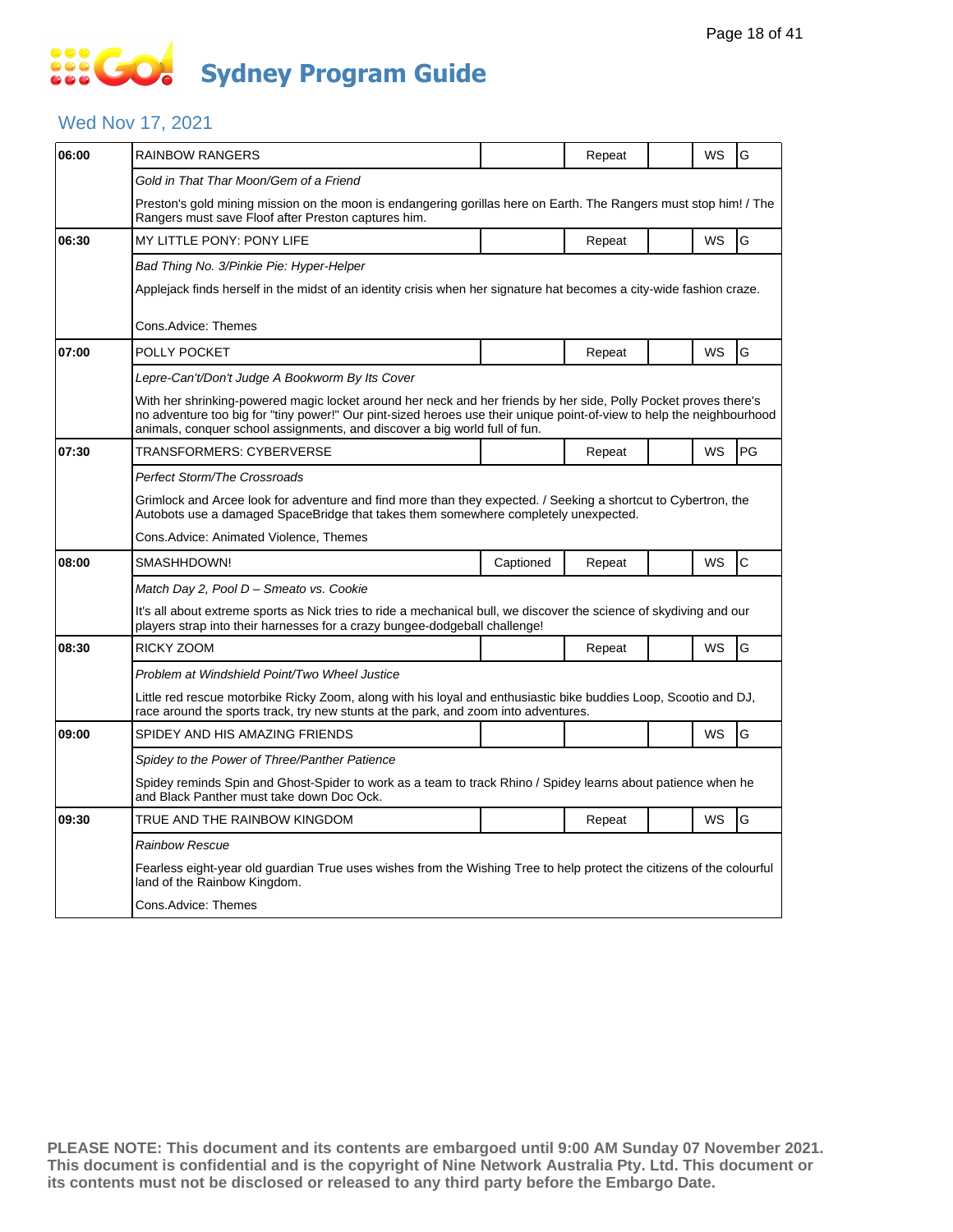# 888 **Sydney Program Guide**

### Wed Nov 17, 2021

| 10:00 | <b>MONKIE KID</b>                                                                                                                                                                                                                                                                           |  | Repeat |  | WS | <b>PG</b> |  |  |  |  |
|-------|---------------------------------------------------------------------------------------------------------------------------------------------------------------------------------------------------------------------------------------------------------------------------------------------|--|--------|--|----|-----------|--|--|--|--|
|       | Shadow Play/To Catch a Leaf                                                                                                                                                                                                                                                                 |  |        |  |    |           |  |  |  |  |
|       | Our heroes attend a shadow play, secretly run by the Macaque. Using a magical lantern, he imprisons the other<br>heroes to toy with MK. MK has got a bad case of the hiccups that cause giant earthquakes. The only cure is a tea<br>that only Sandy can procure from a dangerous location. |  |        |  |    |           |  |  |  |  |
|       | Cons.Advice: Animated Violence, Themes                                                                                                                                                                                                                                                      |  |        |  |    |           |  |  |  |  |
| 10:30 | POKEMON THE SERIES SUN & MOON -<br>ULTRA LEGENDS                                                                                                                                                                                                                                            |  | Repeat |  | WS | G         |  |  |  |  |
|       | Evolving Research!                                                                                                                                                                                                                                                                          |  |        |  |    |           |  |  |  |  |
|       | Ash has completed three of his four grand trials in the Alola region, and more adventures await as he and his<br>classmates acquire new Z-Crystals, make new Pokémon friends, and learn how to Mantine Surf!                                                                                |  |        |  |    |           |  |  |  |  |
|       | Cons.Advice: Animated Violence                                                                                                                                                                                                                                                              |  |        |  |    |           |  |  |  |  |
| 11:00 | THE AMAZING WORLD OF GUMBALL                                                                                                                                                                                                                                                                |  |        |  | WS | <b>PG</b> |  |  |  |  |
|       | The Brain/The Parents                                                                                                                                                                                                                                                                       |  |        |  |    |           |  |  |  |  |
|       | Anais has been facepalming every time her family does something stupid, which has led to a serious medical<br>condition / After accidentally bumping into each other in the grocery aisle, Nicole and her parents have it out.                                                              |  |        |  |    |           |  |  |  |  |
|       | Cons.Advice: Mild Violence, Themes                                                                                                                                                                                                                                                          |  |        |  |    |           |  |  |  |  |
| 11:30 | TEEN TITANS GO!                                                                                                                                                                                                                                                                             |  |        |  | WS | PG        |  |  |  |  |
|       | Kabooms: Pt 1 / Kabooms: Pt. 2                                                                                                                                                                                                                                                              |  |        |  |    |           |  |  |  |  |
|       | The Titans save a boring movie. / The Titans try to make a film.                                                                                                                                                                                                                            |  |        |  |    |           |  |  |  |  |
|       | Cons.Advice: Themes, Mild Violence, Scary Scenes                                                                                                                                                                                                                                            |  |        |  |    |           |  |  |  |  |
| 12:00 | <b>SUPERGIRL</b>                                                                                                                                                                                                                                                                            |  |        |  | WS | M         |  |  |  |  |
|       | Medusa                                                                                                                                                                                                                                                                                      |  |        |  |    |           |  |  |  |  |
|       | When Eliza visits for Thanksgiving, Alex decides to come out to her. Meanwhile, Winn and James consider<br>revealing the truth about the Guardian to Kara. Barry Allen and Cisco Ramon seek Kara's help with an alien<br>invasion.                                                          |  |        |  |    |           |  |  |  |  |
|       | Starring: Melissa Benoist, Chyler Leigh, David Harewood                                                                                                                                                                                                                                     |  |        |  |    |           |  |  |  |  |
|       | Cons.Advice: Mature Themes, Some Violence                                                                                                                                                                                                                                                   |  |        |  |    |           |  |  |  |  |
| 13:00 | VANDERPUMP RULES                                                                                                                                                                                                                                                                            |  | Repeat |  | WS | M         |  |  |  |  |
|       | Nothing Here For Me                                                                                                                                                                                                                                                                         |  |        |  |    |           |  |  |  |  |
|       | Jax blindsides Brittany with the news he is considering moving to Florida for a job; Sandoval and Schwartz impress<br>Lisa by creating innovative cocktails for TomTom; Stassi and Lala take Jax to task for putting his needs above<br>Brittany's.                                         |  |        |  |    |           |  |  |  |  |
|       | Starring: Katie Maloney, Kristen Doute, Stassi Schroeder                                                                                                                                                                                                                                    |  |        |  |    |           |  |  |  |  |
|       | Cons. Advice: Some Coarse Language, Sexual References                                                                                                                                                                                                                                       |  |        |  |    |           |  |  |  |  |
| 14:00 | REVENGE BODY WITH KHLOE<br><b>KARDASHIAN</b>                                                                                                                                                                                                                                                |  | Repeat |  | WS | M         |  |  |  |  |
|       | Softball Sweethearts & Former Footballer                                                                                                                                                                                                                                                    |  |        |  |    |           |  |  |  |  |
|       | In an attempt to save their relationship, Sam and Nicole try to lose weight together. But once they begin, Sam<br>doubts Nicole's commitment to shaping up.                                                                                                                                 |  |        |  |    |           |  |  |  |  |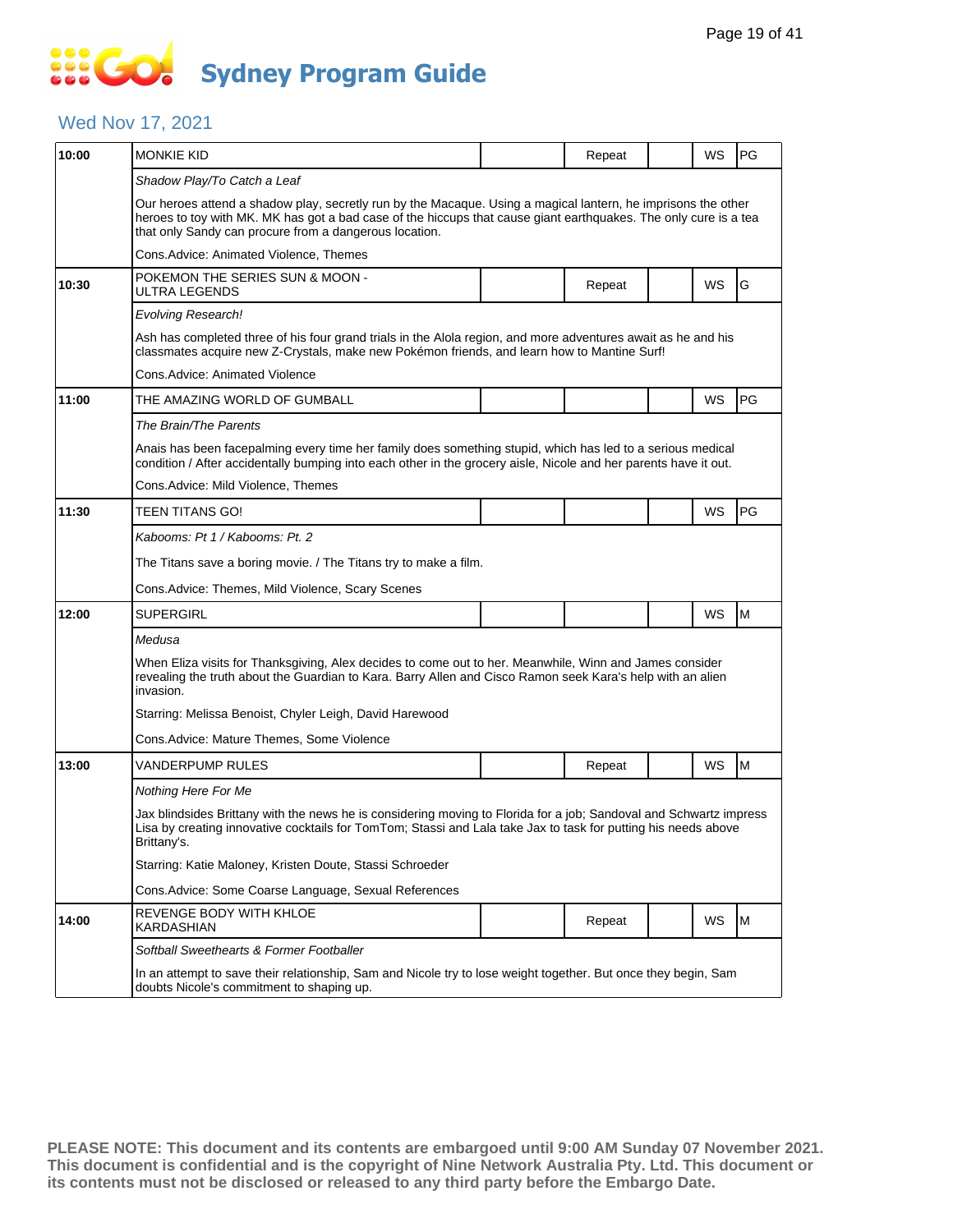### Wed Nov 17, 2021

| 15:00 | <b>MALCOLM IN THE MIDDLE</b>                                                                                                                                                                                                                      | Captioned                                                                              | Repeat |  | <b>WS</b> | PG |  |  |  |
|-------|---------------------------------------------------------------------------------------------------------------------------------------------------------------------------------------------------------------------------------------------------|----------------------------------------------------------------------------------------|--------|--|-----------|----|--|--|--|
|       | Dewey's Dog                                                                                                                                                                                                                                       |                                                                                        |        |  |           |    |  |  |  |
|       | Dewey hides a dog from his parents, Hal and Lois try to keep a romantic date, even though both of them are sick,<br>and Commandant Spangler finds Francis at the logging camp.                                                                    |                                                                                        |        |  |           |    |  |  |  |
|       | Starring: Jane Kaczmarek, Bryan Cranston, Christopher Masterson, Frankie Muniz                                                                                                                                                                    |                                                                                        |        |  |           |    |  |  |  |
| 15:30 | THE NANNY                                                                                                                                                                                                                                         | Captioned                                                                              | Repeat |  | WS        | PG |  |  |  |
|       | Danny's Dead and Who's Got the Will?                                                                                                                                                                                                              |                                                                                        |        |  |           |    |  |  |  |
|       | When Fran's former fiance dies she realises she may get nothing from the will so she asks Maxwell to do<br>something. Fearing he himself will be cut out of his visiting grandmothers will decides to not help Fran out and in<br>turn she quits. |                                                                                        |        |  |           |    |  |  |  |
|       | Starring: Fran Drescher, Charles Shaughnessy, Lauren Lane, Daniel Davis                                                                                                                                                                           |                                                                                        |        |  |           |    |  |  |  |
| 16:00 | 3RD ROCK FROM THE SUN                                                                                                                                                                                                                             |                                                                                        | Repeat |  | WS        | PG |  |  |  |
|       | Episode I: The Baby Menace                                                                                                                                                                                                                        |                                                                                        |        |  |           |    |  |  |  |
|       | The Solomons decide to kidnap Vicki's baby when she tries to sell her alien conception story to a tabloid reporter.                                                                                                                               |                                                                                        |        |  |           |    |  |  |  |
|       | Starring: John Lithgow, Jane Curtin, Kristen Johnston                                                                                                                                                                                             |                                                                                        |        |  |           |    |  |  |  |
|       | Cons.Advice: Mild Coarse Language, Sexual References                                                                                                                                                                                              |                                                                                        |        |  |           |    |  |  |  |
| 16:30 | THAT 70'S SHOW                                                                                                                                                                                                                                    |                                                                                        | Repeat |  | WS        | PG |  |  |  |
|       | Eric's Corvette Caper                                                                                                                                                                                                                             |                                                                                        |        |  |           |    |  |  |  |
|       | After Red and Kitty go out of town, a cheerleader agrees to date Eric as long as he picks her up in the Corvette.                                                                                                                                 |                                                                                        |        |  |           |    |  |  |  |
|       | Starring: Topher Grace, Laura Prepon, Mila Kunis, Ashton Kutcher                                                                                                                                                                                  |                                                                                        |        |  |           |    |  |  |  |
|       | Cons.Advice: Sexual References, Drug References, Some Coarse Language                                                                                                                                                                             |                                                                                        |        |  |           |    |  |  |  |
| 17:00 | MALCOLM IN THE MIDDLE                                                                                                                                                                                                                             | Captioned                                                                              | Repeat |  | WS        | PG |  |  |  |
|       | <b>Clip Show</b>                                                                                                                                                                                                                                  |                                                                                        |        |  |           |    |  |  |  |
|       |                                                                                                                                                                                                                                                   | Convinced the boys damaged the car while joyriding, Hal takes them to see a therapist. |        |  |           |    |  |  |  |
|       | Starring: Jane Kaczmarek, Bryan Cranston, Christopher Masterson, Frankie Muniz                                                                                                                                                                    |                                                                                        |        |  |           |    |  |  |  |
| 17:30 | <b>MALCOLM IN THE MIDDLE</b>                                                                                                                                                                                                                      | Captioned                                                                              | Repeat |  | WS        | PG |  |  |  |
|       | Jury Duty                                                                                                                                                                                                                                         |                                                                                        |        |  |           |    |  |  |  |
|       | While Lois is on jury duty, Hal tries desperately to solve the high profile murder case he thinks she is working on.<br>Also, Reese reveals the poet within after the boys get lost in the storm drains.                                          |                                                                                        |        |  |           |    |  |  |  |
|       | Starring: Jane Kaczmarek, Bryan Cranston, Christopher Masterson, Frankie Muniz                                                                                                                                                                    |                                                                                        |        |  |           |    |  |  |  |
|       |                                                                                                                                                                                                                                                   |                                                                                        |        |  |           |    |  |  |  |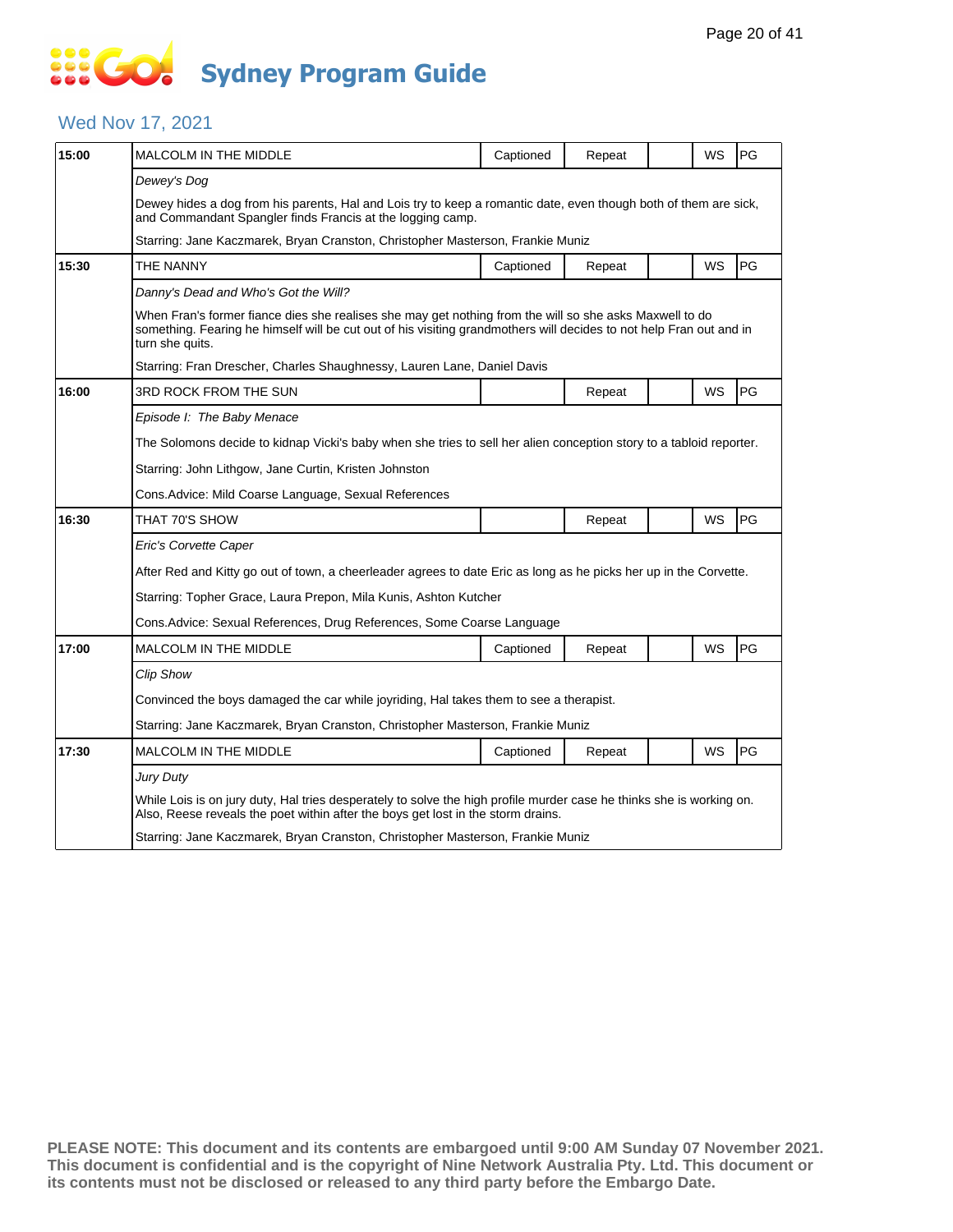# **SOCO Sydney Program Guide**

### Wed Nov 17, 2021

| 18:00 | THE NANNY                                                                                                                                                                                                                                         | Captioned                                                                                                              | Repeat |  | WS | PG        |  |  |  |
|-------|---------------------------------------------------------------------------------------------------------------------------------------------------------------------------------------------------------------------------------------------------|------------------------------------------------------------------------------------------------------------------------|--------|--|----|-----------|--|--|--|
|       | Kissing Cousins                                                                                                                                                                                                                                   |                                                                                                                        |        |  |    |           |  |  |  |
|       | Fran meets an incredible Jewish doctor who is single, things are going well until they realise they are related!                                                                                                                                  |                                                                                                                        |        |  |    |           |  |  |  |
|       | Starring: Fran Drescher, Charles Shaughnessy, Lauren Lane, Daniel Davis                                                                                                                                                                           |                                                                                                                        |        |  |    |           |  |  |  |
| 18:30 | 3RD ROCK FROM THE SUN                                                                                                                                                                                                                             |                                                                                                                        |        |  | WS | PG        |  |  |  |
|       | Dick For Tat                                                                                                                                                                                                                                      |                                                                                                                        |        |  |    |           |  |  |  |
|       | Dick's rivalry with Dr. Strudwick escalates when he finds out Mary once slept with him, so Dick sets out to seduce<br>Mrs. Strudwick.                                                                                                             |                                                                                                                        |        |  |    |           |  |  |  |
|       | Starring: John Lithgow, Jane Curtin, Kristen Johnston                                                                                                                                                                                             |                                                                                                                        |        |  |    |           |  |  |  |
|       | Cons.Advice: Mild Coarse Language, Sexual References                                                                                                                                                                                              |                                                                                                                        |        |  |    |           |  |  |  |
| 19:00 | THAT 70'S SHOW                                                                                                                                                                                                                                    |                                                                                                                        |        |  | WS | PG        |  |  |  |
|       | Hyde's Birthday                                                                                                                                                                                                                                   |                                                                                                                        |        |  |    |           |  |  |  |
|       | The gang throws Hyde a birthday party despite his protests; Kelso, Donna and Eric look for the perfect present.                                                                                                                                   |                                                                                                                        |        |  |    |           |  |  |  |
|       | Starring: Topher Grace, Laura Prepon, Mila Kunis, Ashton Kutcher                                                                                                                                                                                  |                                                                                                                        |        |  |    |           |  |  |  |
|       | Cons.Advice: Sexual References, Drug References, Some Coarse Language                                                                                                                                                                             |                                                                                                                        |        |  |    |           |  |  |  |
| 19:30 | <b>HIGH CRIMES</b><br>2002                                                                                                                                                                                                                        | Captioned                                                                                                              | Repeat |  | WS | M         |  |  |  |
|       | High Crimes                                                                                                                                                                                                                                       |                                                                                                                        |        |  |    |           |  |  |  |
|       | A high powered lawyer finds her world turned upside down when her husband, who she thought was Tom Kubik, is<br>arrested and revealed to be Ron Chapman, an ex-Marine who's on trial for the murder of Latin American villagers<br>while on duty. |                                                                                                                        |        |  |    |           |  |  |  |
|       | Starring: Ashley Judd, Morgan Freeman, Jim Caviezel, Adam Scott                                                                                                                                                                                   |                                                                                                                        |        |  |    |           |  |  |  |
|       | Cons.Advice: Strong Violence, Sexual References                                                                                                                                                                                                   |                                                                                                                        |        |  |    |           |  |  |  |
| 22:00 | <b>DEATH WISH V</b><br>1994                                                                                                                                                                                                                       | Captioned                                                                                                              | Repeat |  | WS | <b>MA</b> |  |  |  |
|       | Death Wish V                                                                                                                                                                                                                                      |                                                                                                                        |        |  |    |           |  |  |  |
|       | his old ways when a mob boss threatens his new family.                                                                                                                                                                                            | Having finally settled into a calmer lifestyle as an architecture professor, former vigilante Paul Kersey must pick up |        |  |    |           |  |  |  |
|       | Starring: Charles Bronson, Lesley-Anne Down, Michael Parks, Saul Rubinek                                                                                                                                                                          |                                                                                                                        |        |  |    |           |  |  |  |
|       | Cons.Advice: Strong Violence, Frequent Coarse Language                                                                                                                                                                                            |                                                                                                                        |        |  |    |           |  |  |  |
| 00:00 | THE ARRANGEMENT                                                                                                                                                                                                                                   | Captioned                                                                                                              | Repeat |  | WS | M         |  |  |  |
|       | <b>The Sessions</b>                                                                                                                                                                                                                               |                                                                                                                        |        |  |    |           |  |  |  |
|       | Megan hopes to gain the upper hand on Terence as they begin intensive one-on-one sessions; Kyle attempts to<br>prove his worth as a director on his first film; DeAnn realises she has a major decision to make in terms of her future.           |                                                                                                                        |        |  |    |           |  |  |  |
|       | Starring: Josh Henderson, Christine Evangelista, Lexa Doig                                                                                                                                                                                        |                                                                                                                        |        |  |    |           |  |  |  |
|       | Cons.Advice: Themes, Sexual References, Some Coarse Language, Some Violence                                                                                                                                                                       |                                                                                                                        |        |  |    |           |  |  |  |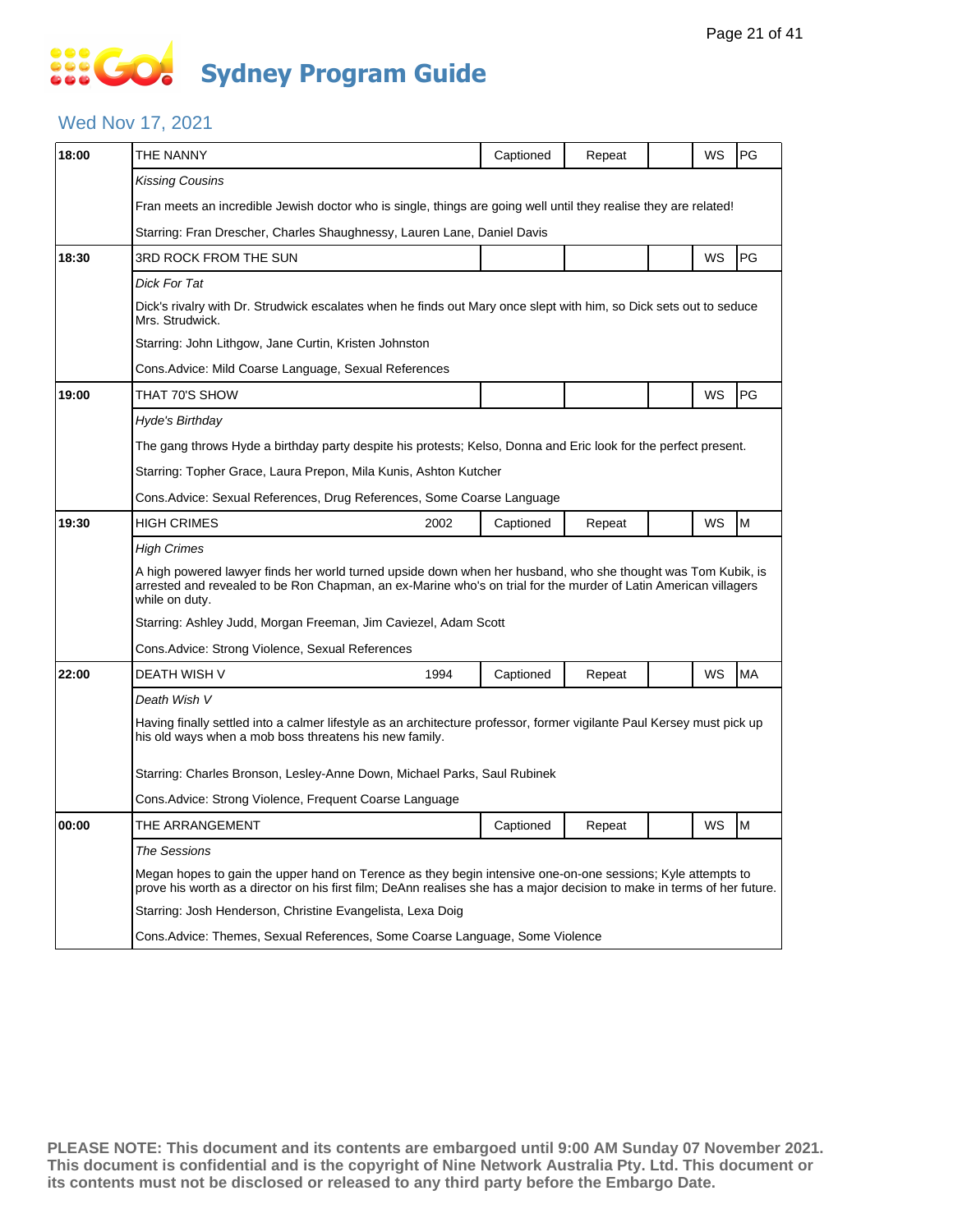### Wed Nov 17, 2021

| 01:00 | VANDERPUMP RULES                                                                                                                                                                                                                                    |  | Repeat |  | WS | M   |  |  |  |
|-------|-----------------------------------------------------------------------------------------------------------------------------------------------------------------------------------------------------------------------------------------------------|--|--------|--|----|-----|--|--|--|
|       | Nothing Here For Me                                                                                                                                                                                                                                 |  |        |  |    |     |  |  |  |
|       | Jax blindsides Brittany with the news he is considering moving to Florida for a job; Sandoval and Schwartz impress<br>Lisa by creating innovative cocktails for TomTom; Stassi and Lala take Jax to task for putting his needs above<br>Brittany's. |  |        |  |    |     |  |  |  |
|       | Starring: Katie Maloney, Kristen Doute, Stassi Schroeder                                                                                                                                                                                            |  |        |  |    |     |  |  |  |
|       | Cons.Advice: Some Coarse Language, Sexual References                                                                                                                                                                                                |  |        |  |    |     |  |  |  |
| 02:00 | REVENGE BODY WITH KHLOE<br>KARDASHIAN                                                                                                                                                                                                               |  | Repeat |  | WS | M   |  |  |  |
|       | Softball Sweethearts & Former Footballer                                                                                                                                                                                                            |  |        |  |    |     |  |  |  |
|       | In an attempt to save their relationship, Sam and Nicole try to lose weight together. But once they begin, Sam<br>doubts Nicole's commitment to shaping up.                                                                                         |  |        |  |    |     |  |  |  |
| 02:50 | <b>CLARENCE</b>                                                                                                                                                                                                                                     |  | Repeat |  | WS | PG  |  |  |  |
|       | <b>Brain TV</b>                                                                                                                                                                                                                                     |  |        |  |    |     |  |  |  |
|       | Clarence is a boy who sees the best in everything. His unique perspective on life transforms even a mundane<br>situation into a wild one. Epic dirt fights, awkward crushes and secret tree forts are all par for the course for the<br>youngster.  |  |        |  |    |     |  |  |  |
|       | Cons.Advice: Themes                                                                                                                                                                                                                                 |  |        |  |    |     |  |  |  |
| 03:00 | TEEN TITANS GO!                                                                                                                                                                                                                                     |  | Repeat |  | WS | PG  |  |  |  |
|       | Kabooms: Pt 1 / Kabooms: Pt. 2                                                                                                                                                                                                                      |  |        |  |    |     |  |  |  |
|       | The Titans save a boring movie. / The Titans try to make a film.                                                                                                                                                                                    |  |        |  |    |     |  |  |  |
|       | Cons.Advice: Themes, Mild Violence, Scary Scenes                                                                                                                                                                                                    |  |        |  |    |     |  |  |  |
| 03:30 | KAIJUDO: RISE OF THE DUEL MASTERS                                                                                                                                                                                                                   |  | Repeat |  | WS | PG  |  |  |  |
|       | Betrayal                                                                                                                                                                                                                                            |  |        |  |    |     |  |  |  |
|       | The Choten and his underlings attack Ray's apartment to get the 5th and final Creature Artifact. Making matters<br>worse, the Choten activates a Summoning Inhibitor that prevents anyone or anything from crossing through the Veil.               |  |        |  |    |     |  |  |  |
|       | Cons.Advice: Animated Violence, Themes, Scary Scenes                                                                                                                                                                                                |  |        |  |    |     |  |  |  |
| 04:00 | POKEMON THE SERIES SUN & MOON -<br><b>ULTRA LEGENDS</b>                                                                                                                                                                                             |  | Repeat |  | WS | G   |  |  |  |
|       | <b>Evolving Research!</b>                                                                                                                                                                                                                           |  |        |  |    |     |  |  |  |
|       | Ash has completed three of his four grand trials in the Alola region, and more adventures await as he and his<br>classmates acquire new Z-Crystals, make new Pokémon friends, and learn how to Mantine Surf!                                        |  |        |  |    |     |  |  |  |
|       | Cons.Advice: Animated Violence                                                                                                                                                                                                                      |  |        |  |    |     |  |  |  |
| 04:30 | TRANSFORMERS: CYBERVERSE                                                                                                                                                                                                                            |  | Repeat |  | WS | PG. |  |  |  |
|       | Perfect Storm/The Crossroads                                                                                                                                                                                                                        |  |        |  |    |     |  |  |  |
|       | Grimlock and Arcee look for adventure and find more than they expected. / Seeking a shortcut to Cybertron, the<br>Autobots use a damaged SpaceBridge that takes them somewhere completely unexpected.                                               |  |        |  |    |     |  |  |  |
|       | Cons.Advice: Animated Violence, Themes                                                                                                                                                                                                              |  |        |  |    |     |  |  |  |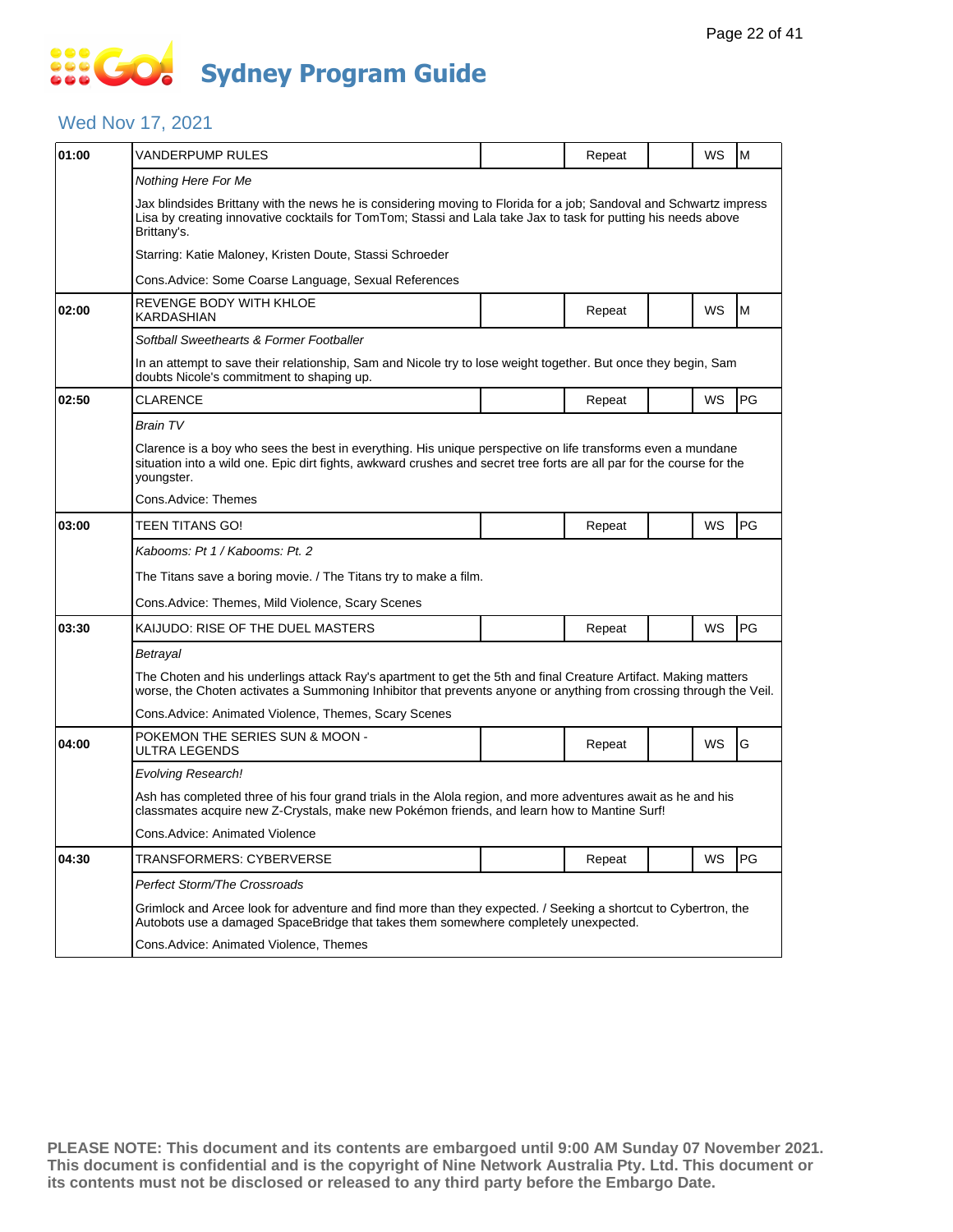#### Wed Nov 17, 2021

| 04:50 | <b>BAKUGAN: ARMORED ALLIANCE</b>                                                                                                                                                                                                                                                                         |  | Repeat |  | WS | PG        |  |  |  |
|-------|----------------------------------------------------------------------------------------------------------------------------------------------------------------------------------------------------------------------------------------------------------------------------------------------------------|--|--------|--|----|-----------|--|--|--|
|       | Bakugan Battle League, Tokyo Edition/Battle Royal                                                                                                                                                                                                                                                        |  |        |  |    |           |  |  |  |
|       | It's the start of the Bakugan Battle League - Toyko edition! The first round will be a Battle Royale style competition,<br>where only half the competitors will make it through to the next round. Along with the Awesome brawlers the field of<br>competitors is filled with familiar friends and foes. |  |        |  |    |           |  |  |  |
|       | Cons.Advice: Animated Violence, Themes                                                                                                                                                                                                                                                                   |  |        |  |    |           |  |  |  |
| 05:10 | YU-GI-OH! ARC-V                                                                                                                                                                                                                                                                                          |  | Repeat |  | WS | <b>PG</b> |  |  |  |
|       | <b>Rush to Revenge</b>                                                                                                                                                                                                                                                                                   |  |        |  |    |           |  |  |  |
|       | Yuya's got his dueltaining cut out for him as he tries to convince Kite he's not the enemy!                                                                                                                                                                                                              |  |        |  |    |           |  |  |  |
|       | Cons.Advice: Animated Violence, Supernatural Themes                                                                                                                                                                                                                                                      |  |        |  |    |           |  |  |  |
| 05:30 | YU-GI-OH! CLASSIC                                                                                                                                                                                                                                                                                        |  | Repeat |  | WS | PG        |  |  |  |
|       | Lights, Camera, Duel                                                                                                                                                                                                                                                                                     |  |        |  |    |           |  |  |  |
|       | It's the game of love as Hollywood heartthrob Jean-Claude Magnum challenges Mai to a duel in order to win her<br>hand in marriage! Will Mai succumb to Jean-Claude's charm, not to mention his cadre of ninja monsters, or will she<br>send him packing back to Tinseltown?                              |  |        |  |    |           |  |  |  |
|       | Cons.Advice: Mild Violence                                                                                                                                                                                                                                                                               |  |        |  |    |           |  |  |  |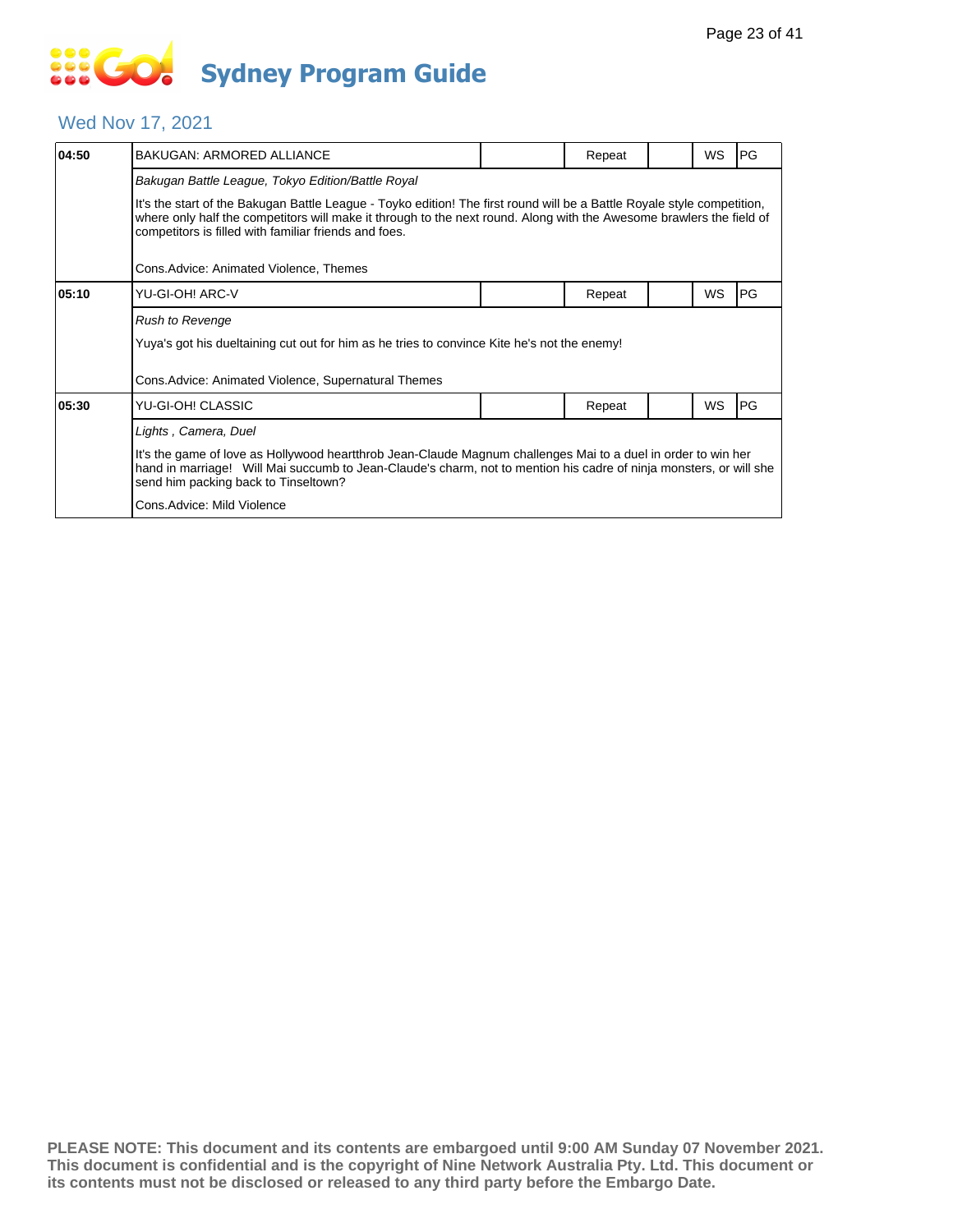# **SOCOL Sydney Program Guide**

### Thu Nov 18, 2021

| 06:00 | <b>RAINBOW RANGERS</b>                                                                                                                                                                                                                                                                                                  |           | Repeat |  | WS        | G            |  |  |  |
|-------|-------------------------------------------------------------------------------------------------------------------------------------------------------------------------------------------------------------------------------------------------------------------------------------------------------------------------|-----------|--------|--|-----------|--------------|--|--|--|
|       | Bunny Buddies/I Wasn't Borneo Yesterday                                                                                                                                                                                                                                                                                 |           |        |  |           |              |  |  |  |
|       | The Rangers save pet bunnies that have been let out into the wild. / The Rangers work to solve problems with a<br>palm oil plantation.                                                                                                                                                                                  |           |        |  |           |              |  |  |  |
| 06:30 | MY LITTLE PONY: PONY LIFE                                                                                                                                                                                                                                                                                               |           | Repeat |  | WS        | G            |  |  |  |
|       | The Trial Less Trotten/Death of a sales-Pony/Bighoof Walking/The Fluttershy Effect                                                                                                                                                                                                                                      |           |        |  |           |              |  |  |  |
|       | As Pinkie Pie practices for the Royal Jelly Juggernaut, Fluttershy makes an adorable new friend with a dark sense of<br>humor.                                                                                                                                                                                          |           |        |  |           |              |  |  |  |
|       | Cons.Advice: Themes                                                                                                                                                                                                                                                                                                     |           |        |  |           |              |  |  |  |
| 07:00 | POLLY POCKET                                                                                                                                                                                                                                                                                                            |           | Repeat |  | WS        | G            |  |  |  |
|       | Sherlocket Holmes/Shani Like A Star                                                                                                                                                                                                                                                                                     |           |        |  |           |              |  |  |  |
|       | With her shrinking-powered magic locket around her neck and her friends by her side, Polly Pocket proves there's<br>no adventure too big for "tiny power!" Our pint-sized heroes use their unique point-of-view to help the neighbourhood<br>animals, conquer school assignments, and discover a big world full of fun. |           |        |  |           |              |  |  |  |
| 07:30 | TRANSFORMERS BUMBLEBEE:<br><b>CYBERVERSE ADVENTURES</b>                                                                                                                                                                                                                                                                 |           | Repeat |  | WS        | PG           |  |  |  |
|       | Battle for Cybertron I/Battle for Cybertron II                                                                                                                                                                                                                                                                          |           |        |  |           |              |  |  |  |
|       | Follow the adventures of Bumblebee as he and Windblade try to recover his missing memories after damaging his<br>memory chip. With the Decepticons after their friends, Bumblebee must find his missing memories to remember his<br>mission on Earth.                                                                   |           |        |  |           |              |  |  |  |
|       | Cons. Advice: Animated Violence, Themes                                                                                                                                                                                                                                                                                 |           |        |  |           |              |  |  |  |
| 08:00 | SMASHHDOWN!                                                                                                                                                                                                                                                                                                             | Captioned | Repeat |  | WS        | $\mathsf{C}$ |  |  |  |
|       | Match Day 3, Pool D - Mimi vs. Cookie                                                                                                                                                                                                                                                                                   |           |        |  |           |              |  |  |  |
|       | We're ready roll in our on-wheels spectacular, with our players racing remote-control cars all over the stadium, we<br>try the Japanese sport of office-chair racing and Nick goes indoor go-karting!                                                                                                                   |           |        |  |           |              |  |  |  |
| 08:30 | RICKY ZOOM                                                                                                                                                                                                                                                                                                              |           | Repeat |  | <b>WS</b> | G            |  |  |  |
|       | Shining/SantaCycle Down                                                                                                                                                                                                                                                                                                 |           |        |  |           |              |  |  |  |
|       | Little red rescue motorbike Ricky Zoom, along with his loyal and enthusiastic bike buddies Loop, Scootio and DJ,<br>race around the sports track, try new stunts at the park, and zoom into adventures.                                                                                                                 |           |        |  |           |              |  |  |  |
| 09:00 | SPIDEY AND HIS AMAZING FRIENDS                                                                                                                                                                                                                                                                                          |           |        |  | WS        | G            |  |  |  |
|       | Superhero Hiccups/Lost and Found                                                                                                                                                                                                                                                                                        |           |        |  |           |              |  |  |  |
|       | Spin gets discouraged when his hiccups keep the team from stopping Green Goblin / Spidey is in over his head<br>when he has not one, not two, but three things to do in one night.                                                                                                                                      |           |        |  |           |              |  |  |  |
| 09:30 | TRUE AND THE RAINBOW KINGDOM                                                                                                                                                                                                                                                                                            |           | Repeat |  | WS        | G            |  |  |  |
|       | Friendship Day                                                                                                                                                                                                                                                                                                          |           |        |  |           |              |  |  |  |
|       | Fearless eight-year old guardian True uses wishes from the Wishing Tree to help protect the citizens of the colourful<br>land of the Rainbow Kingdom.                                                                                                                                                                   |           |        |  |           |              |  |  |  |
|       | Cons.Advice: Themes                                                                                                                                                                                                                                                                                                     |           |        |  |           |              |  |  |  |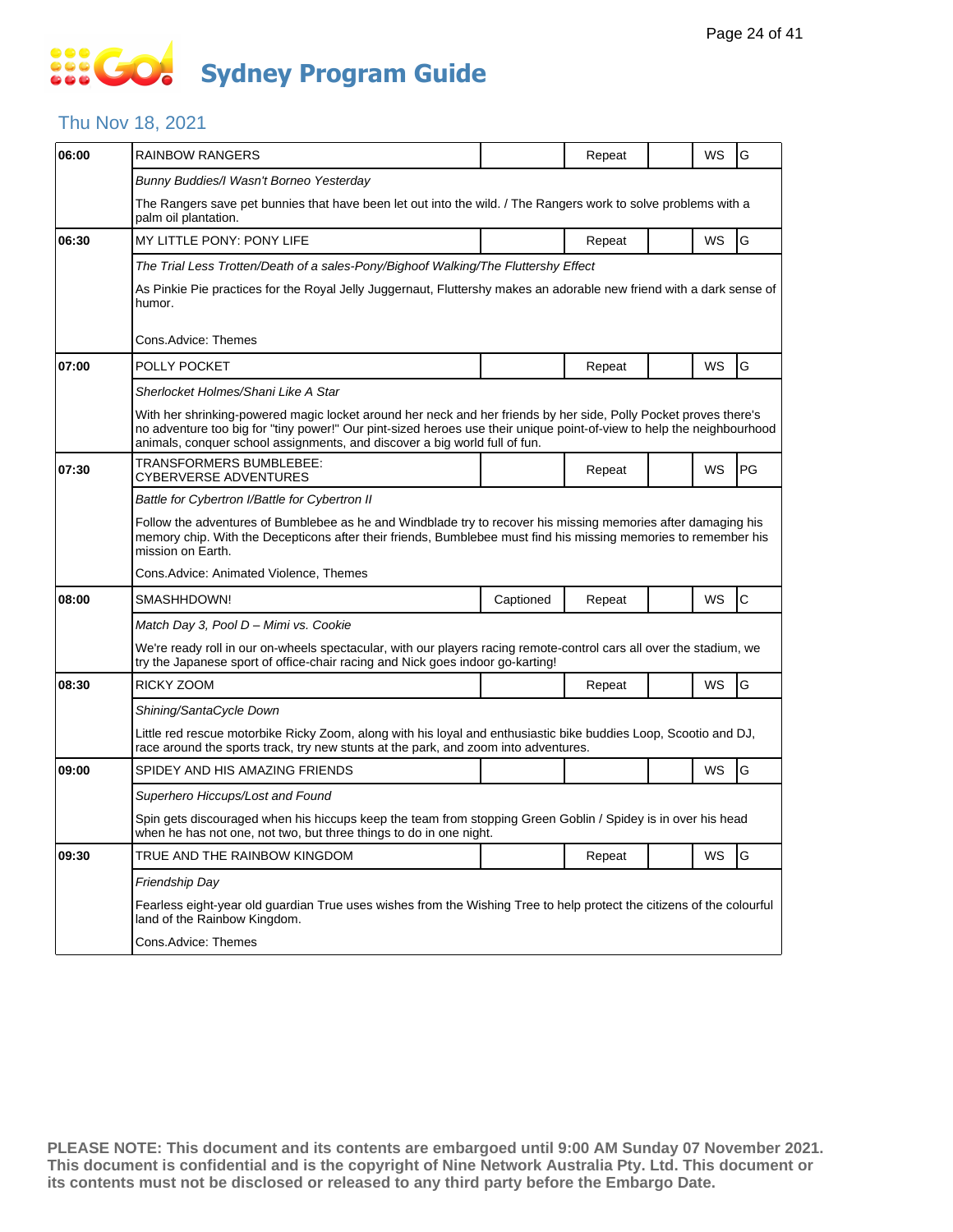### Thu Nov 18, 2021

| 10:00 | <b>MONKIE KID</b>                                                                                                                                                                                                                                                                            |  | Repeat |  | WS        | <b>PG</b> |  |  |  |
|-------|----------------------------------------------------------------------------------------------------------------------------------------------------------------------------------------------------------------------------------------------------------------------------------------------|--|--------|--|-----------|-----------|--|--|--|
|       | 72 Transformations/This is the End                                                                                                                                                                                                                                                           |  |        |  |           |           |  |  |  |
|       | MK has learned the power of transformation! Kind of When Spider-Bots steal Pigsy's sign, MK needs to use his<br>new powers to get it back. After gathering all the secret ingredients, Lady Bone Demon creates a powerful bone<br>mech which she uses to attack MK while he is out training. |  |        |  |           |           |  |  |  |
|       | Cons.Advice: Animated Violence, Themes                                                                                                                                                                                                                                                       |  |        |  |           |           |  |  |  |
| 10:30 | POKEMON THE SERIES SUN & MOON -<br>ULTRA LEGENDS                                                                                                                                                                                                                                             |  | Repeat |  | WS        | G         |  |  |  |
|       | Run, Heroes, Run!                                                                                                                                                                                                                                                                            |  |        |  |           |           |  |  |  |
|       | Ash has completed three of his four grand trials in the Alola region, and more adventures await as he and his<br>classmates acquire new Z-Crystals, make new Pokémon friends, and learn how to Mantine Surf!                                                                                 |  |        |  |           |           |  |  |  |
|       | Cons.Advice: Animated Violence                                                                                                                                                                                                                                                               |  |        |  |           |           |  |  |  |
| 11:00 | THE AMAZING WORLD OF GUMBALL                                                                                                                                                                                                                                                                 |  |        |  | WS        | <b>PG</b> |  |  |  |
|       | The Founder/The Schooling                                                                                                                                                                                                                                                                    |  |        |  |           |           |  |  |  |
|       | When Nicole decides to pay the cable bill in person at Chanax, she leaves specific instructions for Richard to stay in<br>the car. However he's far too tempted by the vending machine / Gumball and Darwin are at the convenience store<br>considering playing truant.                      |  |        |  |           |           |  |  |  |
|       | Cons.Advice: Mild Violence, Themes                                                                                                                                                                                                                                                           |  |        |  |           |           |  |  |  |
| 11:30 | <b>TEEN TITANS GO!</b>                                                                                                                                                                                                                                                                       |  |        |  | <b>WS</b> | PG        |  |  |  |
|       | Tower Renovation / Quantum Fun                                                                                                                                                                                                                                                               |  |        |  |           |           |  |  |  |
|       | The Titans try to replace Titans Tower. / The Titans explore the world of quantum physics.                                                                                                                                                                                                   |  |        |  |           |           |  |  |  |
|       | Cons.Advice: Themes, Mild Violence, Scary Scenes                                                                                                                                                                                                                                             |  |        |  |           |           |  |  |  |
| 12:00 | <b>SUPERGIRL</b>                                                                                                                                                                                                                                                                             |  |        |  | WS        | M         |  |  |  |
|       | Supergirl Lives                                                                                                                                                                                                                                                                              |  |        |  |           |           |  |  |  |
|       | When Kara investigates the story of a missing woman, she and Mon-El end up being thrust through a portal to<br>another planet where the downtrodden are sold as slaves.                                                                                                                      |  |        |  |           |           |  |  |  |
|       | Starring: Melissa Benoist, Chyler Leigh, David Harewood                                                                                                                                                                                                                                      |  |        |  |           |           |  |  |  |
|       | Cons.Advice: Mature Themes, Some Violence                                                                                                                                                                                                                                                    |  |        |  |           |           |  |  |  |
| 13:00 | VANDERPUMP RULES                                                                                                                                                                                                                                                                             |  | Repeat |  | WS        | M         |  |  |  |
|       | Sur Going South                                                                                                                                                                                                                                                                              |  |        |  |           |           |  |  |  |
|       | The Mexico adventure continues as the group explores a natural water park and the nightlife in Playa del Carmen;<br>James tries to remain in Jax's favor by exposing Scheana's role in hooking up Brittany with the hot new bartender's<br>assistant.                                        |  |        |  |           |           |  |  |  |
|       | Starring: Katie Maloney, Kristen Doute, Stassi Schroeder                                                                                                                                                                                                                                     |  |        |  |           |           |  |  |  |
|       | Cons.Advice: Some Coarse Language, Sexual References, Nudity                                                                                                                                                                                                                                 |  |        |  |           |           |  |  |  |
|       |                                                                                                                                                                                                                                                                                              |  |        |  |           |           |  |  |  |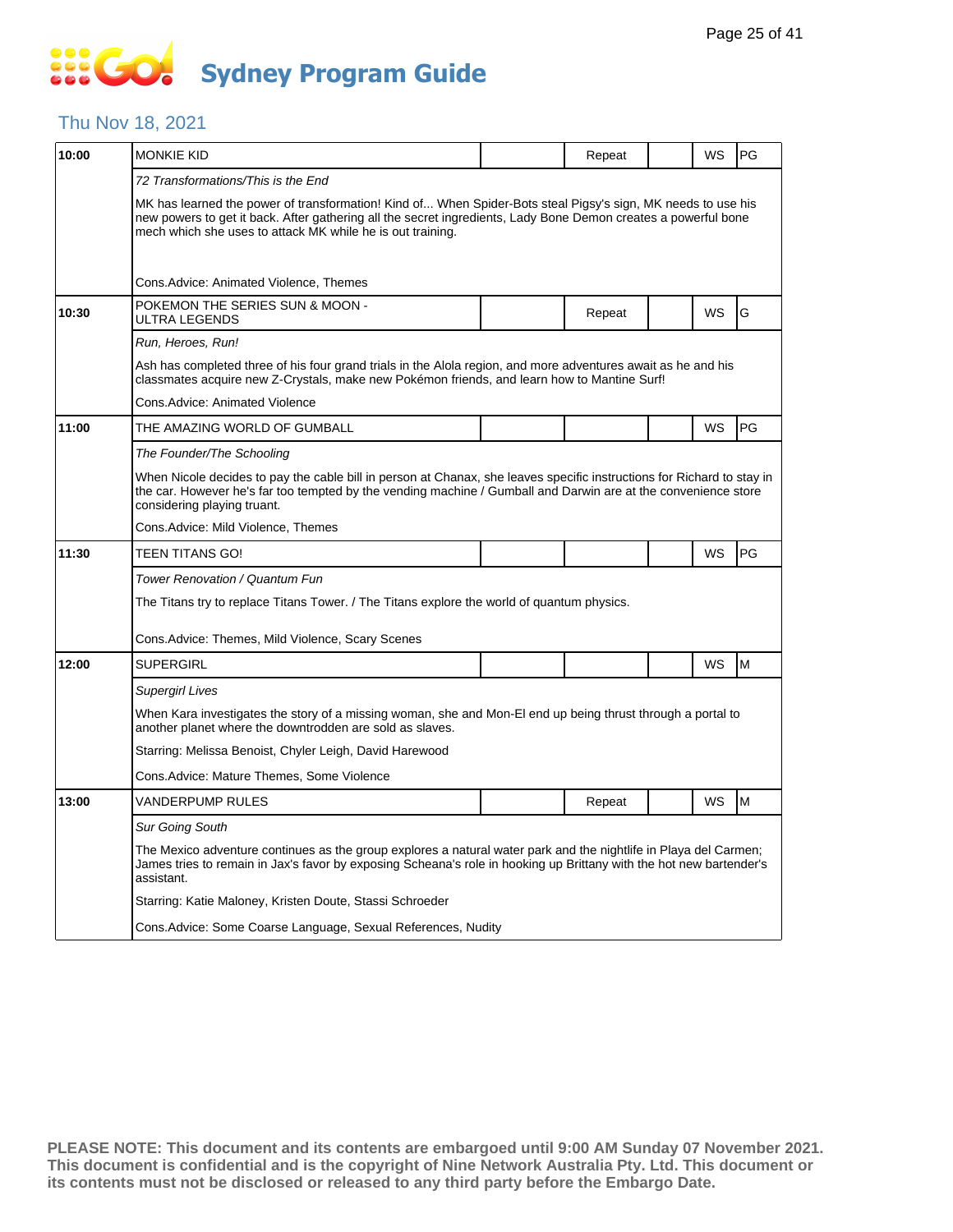### Thu Nov 18, 2021

| 14:00 | REVENGE BODY WITH KHLOE<br>KARDASHIAN                                                                                                                                                                                                                           |           | Repeat |  | WS        | M  |  |  |
|-------|-----------------------------------------------------------------------------------------------------------------------------------------------------------------------------------------------------------------------------------------------------------------|-----------|--------|--|-----------|----|--|--|
|       | Revenge-ance & Uber-Entitled                                                                                                                                                                                                                                    |           |        |  |           |    |  |  |
|       | Having lost both parents as a teen, Jill has long been an emotional eater. Khloé and her hand-picked experts,<br>including celebrity trainer Simone de la Rue, help Jill rediscover her true self, and show her sister that she's back on<br>her feet for good. |           |        |  |           |    |  |  |
| 15:00 | <b>MALCOLM IN THE MIDDLE</b>                                                                                                                                                                                                                                    | Captioned | Repeat |  | WS        | PG |  |  |
|       | <b>Clip Show</b>                                                                                                                                                                                                                                                |           |        |  |           |    |  |  |
|       | Convinced the boys damaged the car while joyriding, Hal takes them to see a therapist.                                                                                                                                                                          |           |        |  |           |    |  |  |
|       | Starring: Jane Kaczmarek, Bryan Cranston, Christopher Masterson, Frankie Muniz                                                                                                                                                                                  |           |        |  |           |    |  |  |
| 15:30 | THE NANNY                                                                                                                                                                                                                                                       | Captioned | Repeat |  | WS        | PG |  |  |
|       | <b>Kissing Cousins</b>                                                                                                                                                                                                                                          |           |        |  |           |    |  |  |
|       | Fran meets an incredible Jewish doctor who is single, things are going well until they realise they are related!                                                                                                                                                |           |        |  |           |    |  |  |
|       | Starring: Fran Drescher, Charles Shaughnessy, Lauren Lane, Daniel Davis                                                                                                                                                                                         |           |        |  |           |    |  |  |
| 16:00 | <b>3RD ROCK FROM THE SUN</b>                                                                                                                                                                                                                                    |           | Repeat |  | WS        | PG |  |  |
|       | Dick For Tat                                                                                                                                                                                                                                                    |           |        |  |           |    |  |  |
|       | Dick's rivalry with Dr. Strudwick escalates when he finds out Mary once slept with him, so Dick sets out to seduce<br>Mrs. Strudwick.                                                                                                                           |           |        |  |           |    |  |  |
|       | Starring: John Lithgow, Jane Curtin, Kristen Johnston                                                                                                                                                                                                           |           |        |  |           |    |  |  |
|       | Cons. Advice: Mild Coarse Language, Sexual References                                                                                                                                                                                                           |           |        |  |           |    |  |  |
| 16:30 | THAT 70'S SHOW                                                                                                                                                                                                                                                  |           | Repeat |  | WS        | PG |  |  |
|       | Hyde's Birthday                                                                                                                                                                                                                                                 |           |        |  |           |    |  |  |
|       | The gang throws Hyde a birthday party despite his protests; Kelso, Donna and Eric look for the perfect present.                                                                                                                                                 |           |        |  |           |    |  |  |
|       | Starring: Topher Grace, Laura Prepon, Mila Kunis, Ashton Kutcher                                                                                                                                                                                                |           |        |  |           |    |  |  |
|       | Cons. Advice: Sexual References, Drug References, Some Coarse Language                                                                                                                                                                                          |           |        |  |           |    |  |  |
| 17:00 | <b>MALCOLM IN THE MIDDLE</b>                                                                                                                                                                                                                                    | Captioned | Repeat |  | <b>WS</b> | PG |  |  |
|       | Cliques                                                                                                                                                                                                                                                         |           |        |  |           |    |  |  |
|       | Malcolm and the other Krelboynes hang out with the Jocks, Goths, Posers and other cliques when they are forced to<br>attend regular classes, while Hal and Reese race to see who will be the first to knock down Dewey's domino set-up.                         |           |        |  |           |    |  |  |
|       | Starring: Jane Kaczmarek, Bryan Cranston, Christopher Masterson, Frankie Muniz                                                                                                                                                                                  |           |        |  |           |    |  |  |
| 17:30 | <b>MALCOLM IN THE MIDDLE</b>                                                                                                                                                                                                                                    | Captioned | Repeat |  | WS        | PG |  |  |
|       | Monkey                                                                                                                                                                                                                                                          |           |        |  |           |    |  |  |
|       | Craig's new helper monkey turns vicious, Reese tries to control the neighbourhood after successfully subduing a<br>prowler, and Francis's wife and best friend hate each other.                                                                                 |           |        |  |           |    |  |  |
|       | Starring: Jane Kaczmarek, Bryan Cranston, Christopher Masterson, Frankie Muniz                                                                                                                                                                                  |           |        |  |           |    |  |  |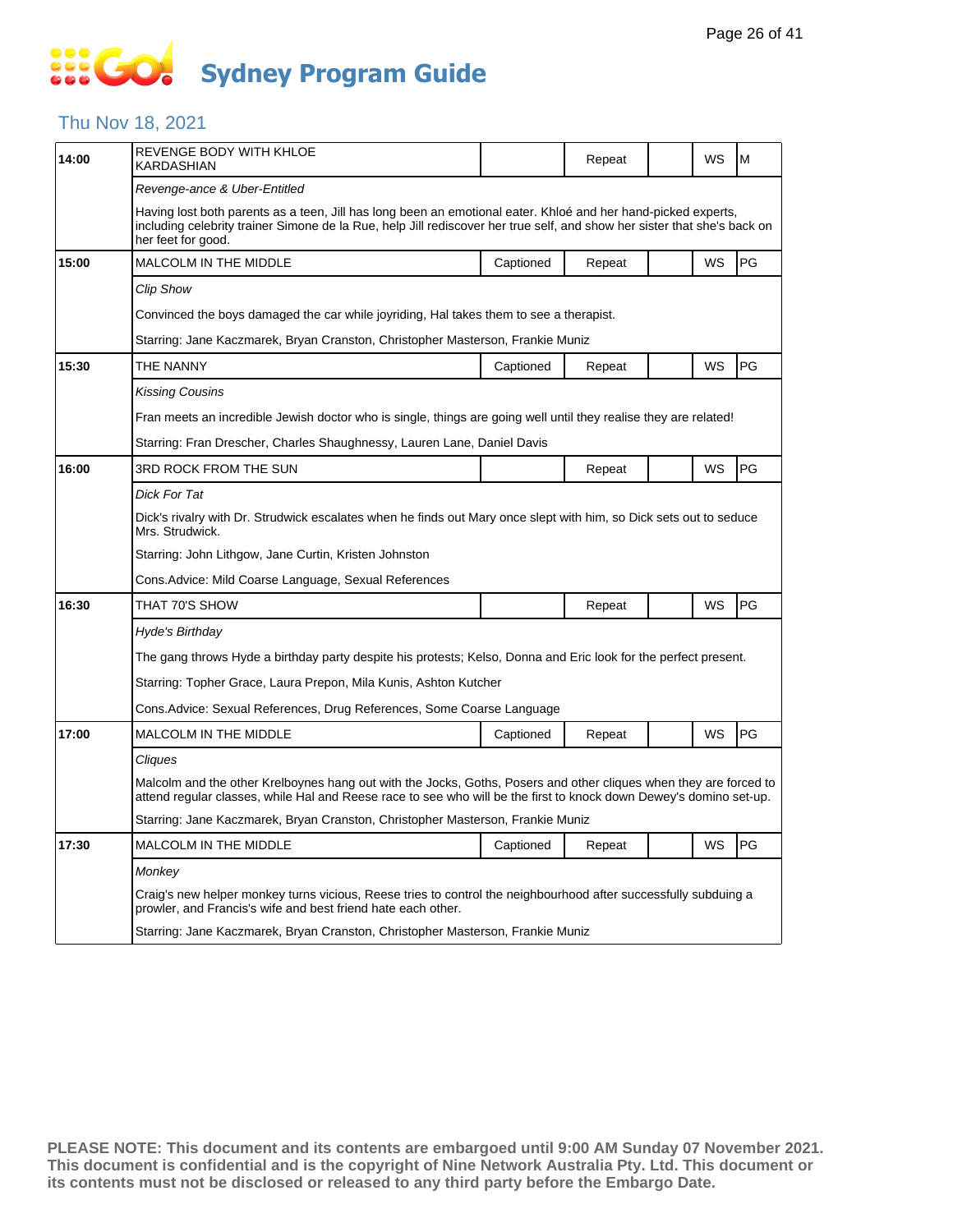# **SOCOL Sydney Program Guide**

### Thu Nov 18, 2021

| 18:00 | THE NANNY                                                                                                                                                                                                                                | Captioned | Repeat |  | WS | PG |  |  |  |
|-------|------------------------------------------------------------------------------------------------------------------------------------------------------------------------------------------------------------------------------------------|-----------|--------|--|----|----|--|--|--|
|       | The Fifth Wheel                                                                                                                                                                                                                          |           |        |  |    |    |  |  |  |
|       | Fran decides to stop chasing men and goes on a girls night with Val and Ms Babcock.                                                                                                                                                      |           |        |  |    |    |  |  |  |
|       | Starring: Fran Drescher, Charles Shaughnessy, Lauren Lane, Daniel Davis                                                                                                                                                                  |           |        |  |    |    |  |  |  |
| 18:30 | 3RD ROCK FROM THE SUN                                                                                                                                                                                                                    |           |        |  | WS | PG |  |  |  |
|       | The Fifth Solomon                                                                                                                                                                                                                        |           |        |  |    |    |  |  |  |
|       | Dick crashes his car into a tree, and pretends he uses the same insurance company as Mary rather than admit he is<br>uninsured.                                                                                                          |           |        |  |    |    |  |  |  |
|       | Starring: John Lithgow, Jane Curtin, Kristen Johnston                                                                                                                                                                                    |           |        |  |    |    |  |  |  |
|       | Cons. Advice: Mild Coarse Language, Sexual References                                                                                                                                                                                    |           |        |  |    |    |  |  |  |
| 19:00 | THAT 70'S SHOW                                                                                                                                                                                                                           |           |        |  | WS | PG |  |  |  |
|       | That '70s Musical                                                                                                                                                                                                                        |           |        |  |    |    |  |  |  |
|       | The high-school's overbearing music teacher prepares the gang for the annual choral concert.                                                                                                                                             |           |        |  |    |    |  |  |  |
|       | Starring: Topher Grace, Laura Prepon, Mila Kunis, Ashton Kutcher                                                                                                                                                                         |           |        |  |    |    |  |  |  |
|       | Cons. Advice: Sexual References, Drug References, Some Coarse Language                                                                                                                                                                   |           |        |  |    |    |  |  |  |
| 19:30 | SURVIVOR 41                                                                                                                                                                                                                              |           |        |  | WS | PG |  |  |  |
|       | Survivor 41 will see 18 all-new players and be fast-paced with new advantages and controversial twists. Castaways<br>will have to outwit, outplay and outlast each other to become the sole Survivor and take out the \$1 million prize. |           |        |  |    |    |  |  |  |
| 20:30 | NOW YOU SEE ME 2<br>2016                                                                                                                                                                                                                 | Captioned |        |  | WS | M  |  |  |  |
|       | Now You See Me 2                                                                                                                                                                                                                         |           |        |  |    |    |  |  |  |
|       | The Four Horsemen resurface, and are forcibly recruited by a tech genius to pull off their most impossible heist yet.                                                                                                                    |           |        |  |    |    |  |  |  |
|       | Starring: Jesse Eisenberg, Mark Ruffalo, Woody Harrelson                                                                                                                                                                                 |           |        |  |    |    |  |  |  |
|       | Cons.Advice: Some Violence                                                                                                                                                                                                               |           |        |  |    |    |  |  |  |
| 23:05 | YOUNG SHELDON                                                                                                                                                                                                                            | Captioned | Repeat |  | WS | PG |  |  |  |
|       | Body Glitter and a Mall Safety Kit                                                                                                                                                                                                       |           |        |  |    |    |  |  |  |
|       | Sheldon learns to listen when an emotional Paige struggles with her parents' divorce; George Sr. is furious when<br>Georgie tries to buy his way out of chores.                                                                          |           |        |  |    |    |  |  |  |
|       | Starring: Iain Armitage, Jim Parsons, Zoe Perry                                                                                                                                                                                          |           |        |  |    |    |  |  |  |
| 23:30 | 3RD ROCK FROM THE SUN                                                                                                                                                                                                                    |           | Repeat |  | WS | PG |  |  |  |
|       | The Fifth Solomon                                                                                                                                                                                                                        |           |        |  |    |    |  |  |  |
|       | Dick crashes his car into a tree, and pretends he uses the same insurance company as Mary rather than admit he is<br>uninsured.                                                                                                          |           |        |  |    |    |  |  |  |
|       | Starring: John Lithgow, Jane Curtin, Kristen Johnston                                                                                                                                                                                    |           |        |  |    |    |  |  |  |
|       | Cons. Advice: Mild Coarse Language, Sexual References                                                                                                                                                                                    |           |        |  |    |    |  |  |  |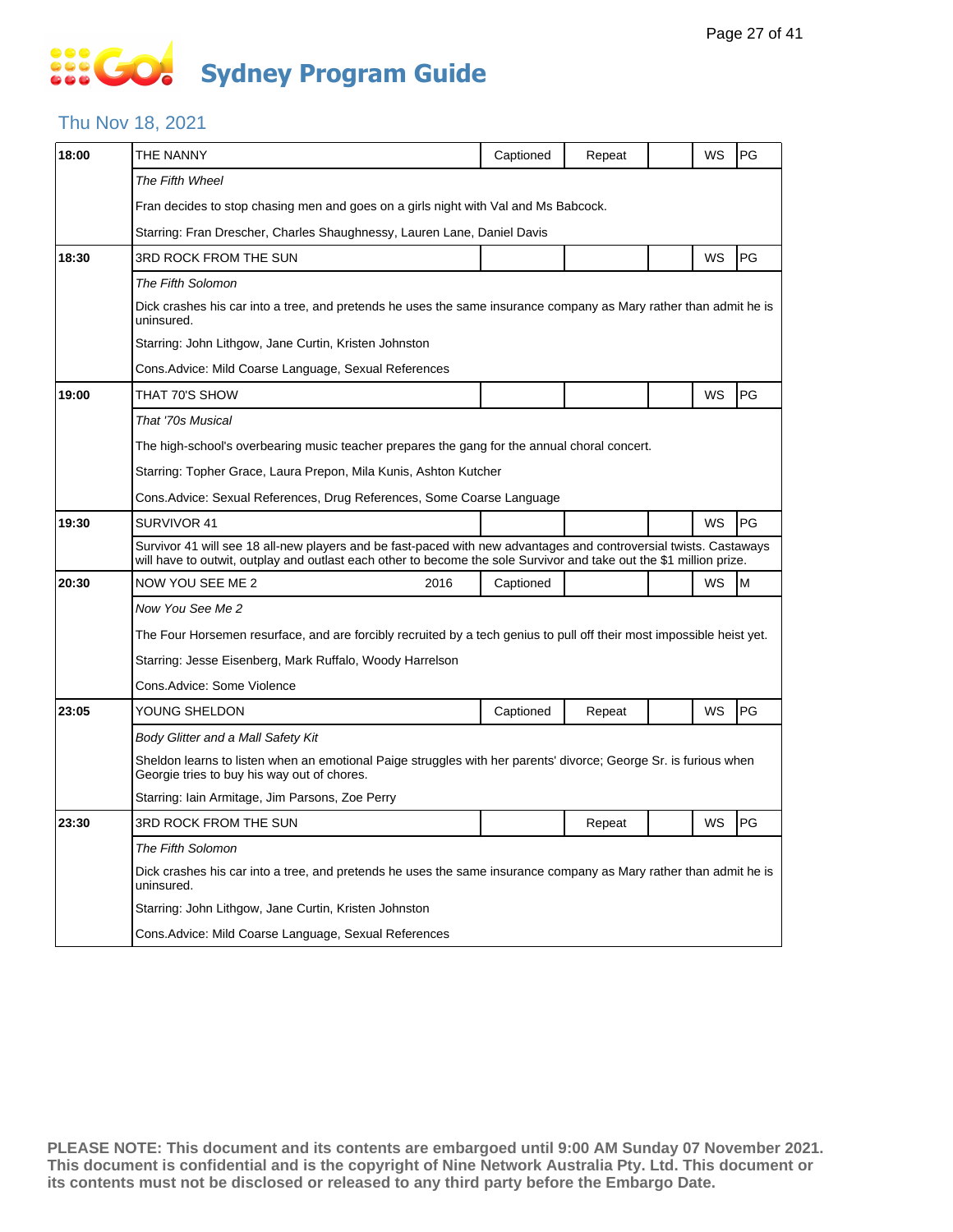### Thu Nov 18, 2021

| 00:00 | THE ARRANGEMENT                                                                                                                                                                                                                                                 | Captioned | Repeat |  | WS        | M  |  |  |  |
|-------|-----------------------------------------------------------------------------------------------------------------------------------------------------------------------------------------------------------------------------------------------------------------|-----------|--------|--|-----------|----|--|--|--|
|       | Scene 23                                                                                                                                                                                                                                                        |           |        |  |           |    |  |  |  |
|       | Kyle balances his duties as a director while also dealing with the media pressure surrounding "The Kill Plan"; Megan<br>decides to connect with someone from her past in her quest to find dirt on IHM; DeAnn embarks in a new direction<br>with her marriage.  |           |        |  |           |    |  |  |  |
|       | Starring: Josh Henderson, Christine Evangelista, Lexa Doig                                                                                                                                                                                                      |           |        |  |           |    |  |  |  |
|       | Cons. Advice: Themes, Sexual References, Some Coarse Language, Some Violence                                                                                                                                                                                    |           |        |  |           |    |  |  |  |
| 01:00 | VANDERPUMP RULES                                                                                                                                                                                                                                                |           | Repeat |  | <b>WS</b> | M  |  |  |  |
|       | <b>Sur Going South</b>                                                                                                                                                                                                                                          |           |        |  |           |    |  |  |  |
|       | The Mexico adventure continues as the group explores a natural water park and the nightlife in Playa del Carmen;<br>James tries to remain in Jax's favor by exposing Scheana's role in hooking up Brittany with the hot new bartender's<br>assistant.           |           |        |  |           |    |  |  |  |
|       | Starring: Katie Maloney, Kristen Doute, Stassi Schroeder                                                                                                                                                                                                        |           |        |  |           |    |  |  |  |
|       | Cons.Advice: Some Coarse Language, Sexual References, Nudity                                                                                                                                                                                                    |           |        |  |           |    |  |  |  |
| 02:00 | REVENGE BODY WITH KHLOE<br><b>KARDASHIAN</b>                                                                                                                                                                                                                    |           | Repeat |  | WS        | M  |  |  |  |
|       | Revenge-ance & Uber-Entitled                                                                                                                                                                                                                                    |           |        |  |           |    |  |  |  |
|       | Having lost both parents as a teen, Jill has long been an emotional eater. Khloé and her hand-picked experts,<br>including celebrity trainer Simone de la Rue, help Jill rediscover her true self, and show her sister that she's back on<br>her feet for good. |           |        |  |           |    |  |  |  |
| 03:00 | <b>TEEN TITANS GO!</b>                                                                                                                                                                                                                                          |           | Repeat |  | WS        | PG |  |  |  |
|       | Tower Renovation / Quantum Fun                                                                                                                                                                                                                                  |           |        |  |           |    |  |  |  |
|       | The Titans try to replace Titans Tower. / The Titans explore the world of quantum physics.                                                                                                                                                                      |           |        |  |           |    |  |  |  |
|       | Cons. Advice: Themes, Mild Violence, Scary Scenes                                                                                                                                                                                                               |           |        |  |           |    |  |  |  |
| 03:30 | KAIJUDO: RISE OF THE DUEL MASTERS                                                                                                                                                                                                                               |           | Repeat |  | WS        | PG |  |  |  |
|       | The Rising: Part 1                                                                                                                                                                                                                                              |           |        |  |           |    |  |  |  |
|       | Escaping from the Creature Realm, the kids help the Masters plan an attack on the Choten's lair. However, the<br>Choten is prepared for them --- and ready to put his plan to control both worlds into action!                                                  |           |        |  |           |    |  |  |  |
|       | Cons. Advice: Animated Violence, Themes, Scary Scenes                                                                                                                                                                                                           |           |        |  |           |    |  |  |  |
| 04:00 | POKEMON THE SERIES SUN & MOON -<br>ULTRA LEGENDS                                                                                                                                                                                                                |           | Repeat |  | WS        | G  |  |  |  |
|       | Run, Heroes, Run!                                                                                                                                                                                                                                               |           |        |  |           |    |  |  |  |
|       | Ash has completed three of his four grand trials in the Alola region, and more adventures await as he and his<br>classmates acquire new Z-Crystals, make new Pokémon friends, and learn how to Mantine Surf!                                                    |           |        |  |           |    |  |  |  |
|       | Cons.Advice: Animated Violence                                                                                                                                                                                                                                  |           |        |  |           |    |  |  |  |
| 04:30 | TRANSFORMERS BUMBLEBEE:<br>CYBERVERSE ADVENTURES                                                                                                                                                                                                                |           | Repeat |  | WS        | PG |  |  |  |
|       | Battle for Cybertron I/Battle for Cybertron II                                                                                                                                                                                                                  |           |        |  |           |    |  |  |  |
|       | Follow the adventures of Bumblebee as he and Windblade try to recover his missing memories after damaging his<br>memory chip. With the Decepticons after their friends, Bumblebee must find his missing memories to remember his<br>mission on Earth.           |           |        |  |           |    |  |  |  |
|       | Cons.Advice: Animated Violence, Themes                                                                                                                                                                                                                          |           |        |  |           |    |  |  |  |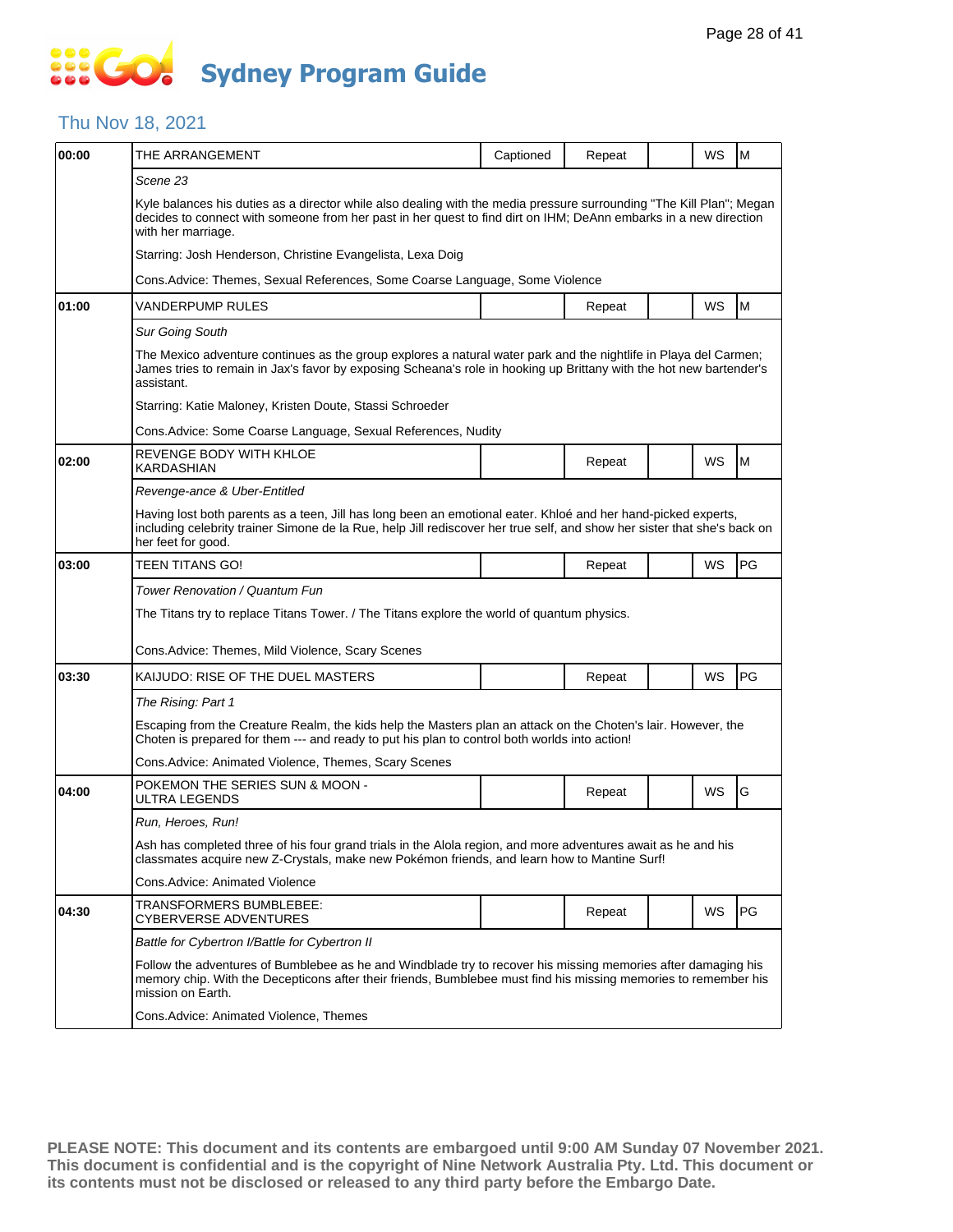### Thu Nov 18, 2021

| 04:50 | <b>BAKUGAN: ARMORED ALLIANCE</b>                                                                                                                                                                                                                                        |  | Repeat |  | <b>WS</b> | PG |  |  |  |
|-------|-------------------------------------------------------------------------------------------------------------------------------------------------------------------------------------------------------------------------------------------------------------------------|--|--------|--|-----------|----|--|--|--|
|       | The Second Stage Begins/Mechanoids Attack!                                                                                                                                                                                                                              |  |        |  |           |    |  |  |  |
|       | With half of the brawlers eliminated, the second stage of the Bakugan Battle league begins. This round will be a<br>timed race to the finish, with all kinds of tricks and traps that will slow down even the best brawlers.                                            |  |        |  |           |    |  |  |  |
|       | Cons.Advice: Animated Violence, Themes                                                                                                                                                                                                                                  |  |        |  |           |    |  |  |  |
| 05:10 | YU-GI-OH! ARC-V                                                                                                                                                                                                                                                         |  | Repeat |  | <b>WS</b> | PG |  |  |  |
|       | Rise of the Resistance                                                                                                                                                                                                                                                  |  |        |  |           |    |  |  |  |
|       | While Yuya learns troubling news about his dad in one dimension, Zuzu is on the run against Duel Academy in<br>another!                                                                                                                                                 |  |        |  |           |    |  |  |  |
|       | Cons.Advice: Animated Violence, Supernatural Themes                                                                                                                                                                                                                     |  |        |  |           |    |  |  |  |
| 05:30 | YU-GI-OH! CLASSIC                                                                                                                                                                                                                                                       |  | Repeat |  |           | PG |  |  |  |
|       | Let the Finals Begin!                                                                                                                                                                                                                                                   |  |        |  |           |    |  |  |  |
|       | Let the Battle City Finals begin! The eight finalists will have their skill and endurance put to the ultimate test in a<br>dueling arena thousands of feet in the sky! Yugi and friends finally meet the other finalists, but none of them are<br>who they appear to be |  |        |  |           |    |  |  |  |
|       | Cons.Advice: Mild Violence                                                                                                                                                                                                                                              |  |        |  |           |    |  |  |  |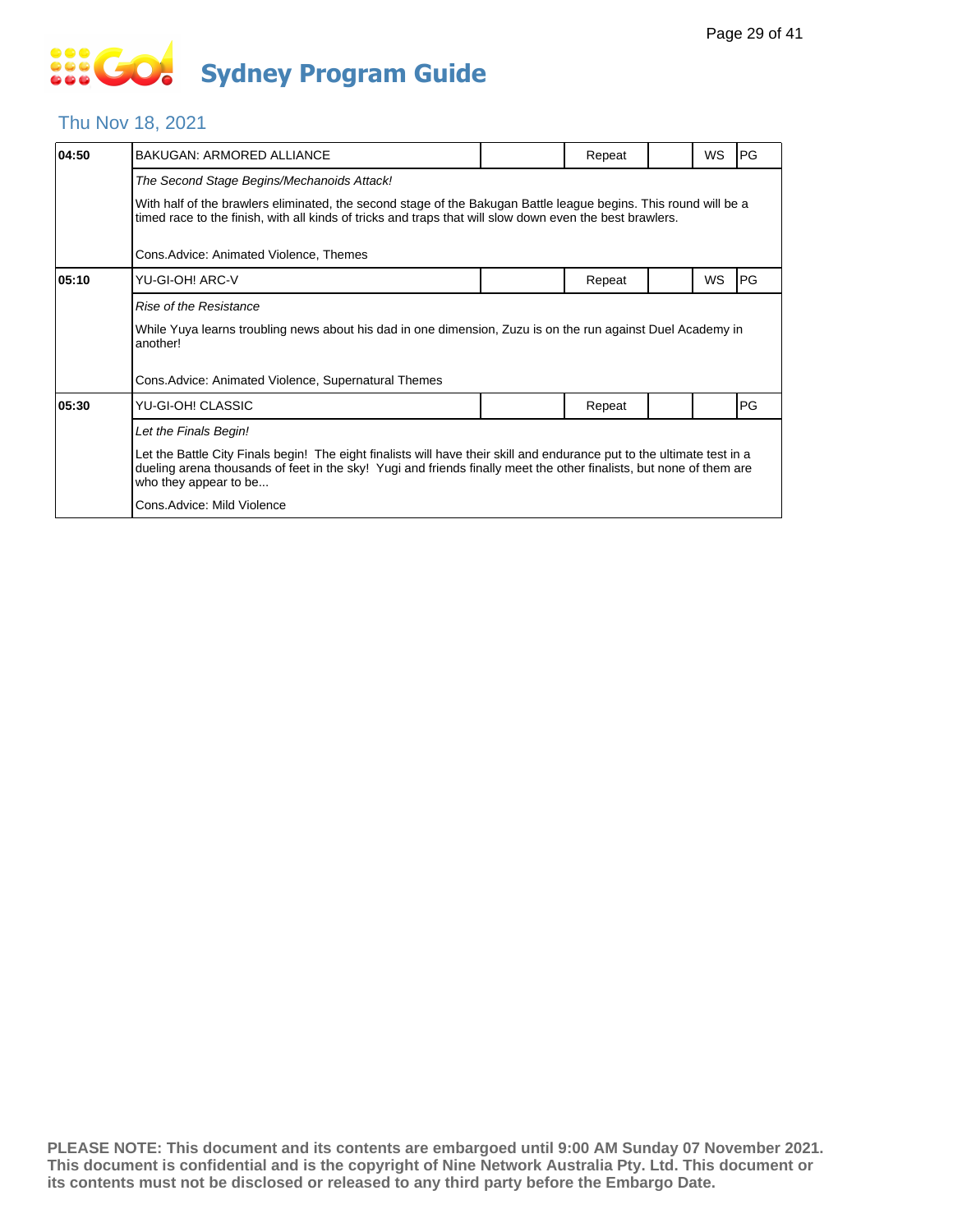### Fri Nov 19, 2021

| 06:00 | RAINBOW RANGERS                                                                                                                                                                                                                                                                                                                     |           | Repeat |  | WS | G            |  |  |
|-------|-------------------------------------------------------------------------------------------------------------------------------------------------------------------------------------------------------------------------------------------------------------------------------------------------------------------------------------|-----------|--------|--|----|--------------|--|--|
|       | Teacup Tigers/Glass Warfare                                                                                                                                                                                                                                                                                                         |           |        |  |    |              |  |  |
|       | When Preston tries to shrink his own "teacup" tigers to take home to Patty, the Rangers have to stop him and<br>restore the tigers to their proper size! / The Rangers save an entire desert and its inhabitants from Priscilla, who's<br>trying to turn it all into her new glass palace.                                          |           |        |  |    |              |  |  |
| 06:30 | MY LITTLE PONY: PONY LIFE                                                                                                                                                                                                                                                                                                           |           | Repeat |  | WS | G            |  |  |
|       | The Fast and the Furriest/Disappearing Act/Badge of Shame/Discord's Peak                                                                                                                                                                                                                                                            |           |        |  |    |              |  |  |
|       | Rarity tries to get rid of her bad luck before it can ruin her relationship with a new friend.                                                                                                                                                                                                                                      |           |        |  |    |              |  |  |
|       | Cons.Advice: Themes                                                                                                                                                                                                                                                                                                                 |           |        |  |    |              |  |  |
| 07:00 | POLLY POCKET                                                                                                                                                                                                                                                                                                                        |           | Repeat |  | WS | G            |  |  |
|       | Putt-Putt Pet Care/The Great Swim-Posal                                                                                                                                                                                                                                                                                             |           |        |  |    |              |  |  |
|       | With her shrinking-powered magic locket around her neck and her friends by her side, Polly Pocket proves there's<br>no adventure too big for "tiny power!" Our pint-sized heroes use their unique point-of-view to help the neighbourhood<br>animals, conquer school assignments, and discover a big world full of fun.             |           |        |  |    |              |  |  |
| 07:30 | TRANSFORMERS BUMBLEBEE:<br><b>CYBERVERSE ADVENTURES</b>                                                                                                                                                                                                                                                                             |           | Repeat |  | WS | PG           |  |  |
|       | Battle for Cybertron III/Battle for Cybertron IV                                                                                                                                                                                                                                                                                    |           |        |  |    |              |  |  |
|       | Follow the adventures of Bumblebee as he and Windblade try to recover his missing memories after damaging his<br>memory chip. With the Decepticons after their friends, Bumblebee must find his missing memories to remember his<br>mission on Earth.                                                                               |           |        |  |    |              |  |  |
|       | Cons. Advice: Animated Violence, Themes                                                                                                                                                                                                                                                                                             |           |        |  |    |              |  |  |
| 08:00 | SMASHHDOWN!                                                                                                                                                                                                                                                                                                                         | Captioned | Repeat |  | WS | $\mathsf{C}$ |  |  |
|       | Match Day 4, Pool D - Tornado Tyler vs. Smeato                                                                                                                                                                                                                                                                                      |           |        |  |    |              |  |  |
|       | It's Russian Day as Nick heads out to try figure skating, our players force down a disgusting Russian smoothie, then<br>a hectic bungee-basketball battle and a bruising bout of bubble-soccer!                                                                                                                                     |           |        |  |    |              |  |  |
| 08:30 | RICKY ZOOM                                                                                                                                                                                                                                                                                                                          |           | Repeat |  | WS | G            |  |  |
|       | The Mega-Whirely-Leap/Trike Trials                                                                                                                                                                                                                                                                                                  |           |        |  |    |              |  |  |
|       | Little red rescue motorbike Ricky Zoom, along with his loyal and enthusiastic bike buddies Loop, Scootio and DJ,<br>race around the sports track, try new stunts at the park, and zoom into adventures.                                                                                                                             |           |        |  |    |              |  |  |
| 09:00 | SPIDEY AND HIS AMAZING FRIENDS                                                                                                                                                                                                                                                                                                      |           |        |  | WS | G            |  |  |
|       | Doc Ock's Super Octopus/Attack of the Green Giggles                                                                                                                                                                                                                                                                                 |           |        |  |    |              |  |  |
|       | When Doc Ock's growth serum is used on a baby octopus, the Spidey Team has to stop her from accidentally<br>rampaging the city / Green Goblin blasts goblin gas all over the city.                                                                                                                                                  |           |        |  |    |              |  |  |
| 09:30 | NINJAGO: MASTERS OF SPINJITZU: DAY<br>OF THE DEPARTED                                                                                                                                                                                                                                                                               |           | Repeat |  | WS | PG.          |  |  |
|       | Ninjago: Masters of Spinjitzu: Day Of The Departed                                                                                                                                                                                                                                                                                  |           |        |  |    |              |  |  |
|       | On the Ninjago holiday: Day of the Departed, the ninja remember those who have departed. Cole is still a ghost and<br>struggles with his identity. Meanwhile, something is happening in the Museum of History. This year happens to be a<br>rare lunar eclipse, giving Yang the power to bring back Ninjago's most feared villains. |           |        |  |    |              |  |  |
|       | Cons.Advice: Mild Violence                                                                                                                                                                                                                                                                                                          |           |        |  |    |              |  |  |
|       |                                                                                                                                                                                                                                                                                                                                     |           |        |  |    |              |  |  |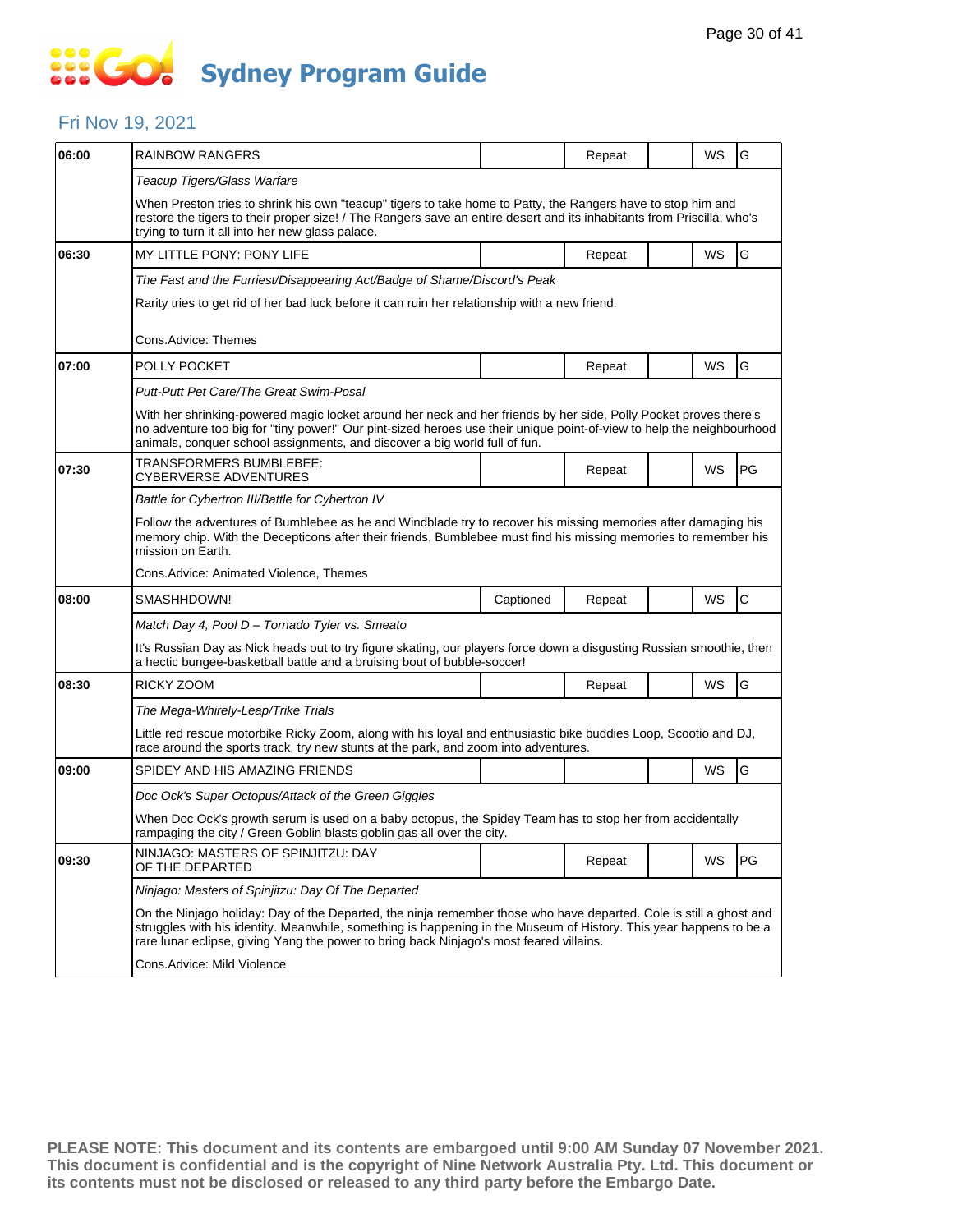# **SEC Sydney Program Guide**

### Fri Nov 19, 2021

| 10:30 | POKEMON THE SERIES SUN & MOON -<br>ULTRA LEGENDS                                                                                                                                                                                                 |           | Repeat |  | WS | G  |  |  |
|-------|--------------------------------------------------------------------------------------------------------------------------------------------------------------------------------------------------------------------------------------------------|-----------|--------|--|----|----|--|--|
|       | <i>Memories in the Mist!</i>                                                                                                                                                                                                                     |           |        |  |    |    |  |  |
|       | Ash has completed three of his four grand trials in the Alola region, and more adventures await as he and his<br>classmates acquire new Z-Crystals, make new Pokémon friends, and learn how to Mantine Surf!                                     |           |        |  |    |    |  |  |
|       | Cons.Advice: Animated Violence                                                                                                                                                                                                                   |           |        |  |    |    |  |  |
| 11:00 | THE AMAZING WORLD OF GUMBALL                                                                                                                                                                                                                     |           |        |  | WS | PG |  |  |
|       | The Intelligence/The Potion                                                                                                                                                                                                                      |           |        |  |    |    |  |  |
|       | Gumball and Darwin argue with the Internet and make him mad. So mad in fact that he seeks to wipe out humanity<br>and, while doing so, malfunctions! / Gumball and Darwin learn that Hector is not so happy being giant-sized.                   |           |        |  |    |    |  |  |
|       | Cons.Advice: Mild Violence, Themes                                                                                                                                                                                                               |           |        |  |    |    |  |  |
| 11:30 | TEEN TITANS GO!                                                                                                                                                                                                                                  |           |        |  | WS | PG |  |  |
|       | The Fight / Genie President                                                                                                                                                                                                                      |           |        |  |    |    |  |  |
|       | The Titans look for a fight. / Robin has a plan to get rich.                                                                                                                                                                                     |           |        |  |    |    |  |  |
|       | Cons.Advice: Themes, Mild Violence, Scary Scenes                                                                                                                                                                                                 |           |        |  |    |    |  |  |
| 12:00 | SUPERGIRL                                                                                                                                                                                                                                        |           |        |  | WS | M  |  |  |
|       | We Can Be Heroes                                                                                                                                                                                                                                 |           |        |  |    |    |  |  |
|       | Livewire seemingly breaks out of prison; Supergirl takes Mon-El with her when she sees Livewire attack the NCPD;<br>James wants to come clean with Kara; M'Gann has a psychic attack.                                                            |           |        |  |    |    |  |  |
|       | Starring: Melissa Benoist, Chyler Leigh, David Harewood                                                                                                                                                                                          |           |        |  |    |    |  |  |
|       | Cons.Advice: Mature Themes, Some Violence                                                                                                                                                                                                        |           |        |  |    |    |  |  |
| 13:00 | VANDERPUMP RULES                                                                                                                                                                                                                                 |           | Repeat |  | WS | M  |  |  |
|       | <b>The Smoking Gun</b>                                                                                                                                                                                                                           |           |        |  |    |    |  |  |
|       | The Playa del Carmen party continues as James takes over the DJ booth at a Mexican club; Lisa adopts a new dog;<br>Schwartz horrifies Katie with a drunken blackout; Stassi realizes her relationship is in trouble.                             |           |        |  |    |    |  |  |
|       | Starring: Katie Maloney, Kristen Doute, Stassi Schroeder                                                                                                                                                                                         |           |        |  |    |    |  |  |
|       | Cons. Advice: Some Coarse Language, Sexual References, Nudity                                                                                                                                                                                    |           |        |  |    |    |  |  |
| 14:00 | MAKING A MODEL WITH YOLANDA HADID                                                                                                                                                                                                                |           | Repeat |  | WS | PG |  |  |
|       | Model TKO                                                                                                                                                                                                                                        |           |        |  |    |    |  |  |
|       | Gigi and Bella's favourite boxing gym brings the fighting spirit out of the girls ahead of a photo shoot for the new<br>Tommy x Gigi collection; Tommy Hilfiger and Gigi help Yolanda decide who will win the campaign as the new<br>Tommy Girl. |           |        |  |    |    |  |  |
|       | Cons.Advice: Mild Coarse Language                                                                                                                                                                                                                |           |        |  |    |    |  |  |
| 15:00 | MALCOLM IN THE MIDDLE                                                                                                                                                                                                                            | Captioned | Repeat |  | WS | PG |  |  |
|       | Cliques                                                                                                                                                                                                                                          |           |        |  |    |    |  |  |
|       | Malcolm and the other Krelboynes hang out with the Jocks, Goths, Posers and other cliques when they are forced to<br>attend regular classes, while Hal and Reese race to see who will be the first to knock down Dewey's domino set-up.          |           |        |  |    |    |  |  |
|       | Starring: Jane Kaczmarek, Bryan Cranston, Christopher Masterson, Frankie Muniz                                                                                                                                                                   |           |        |  |    |    |  |  |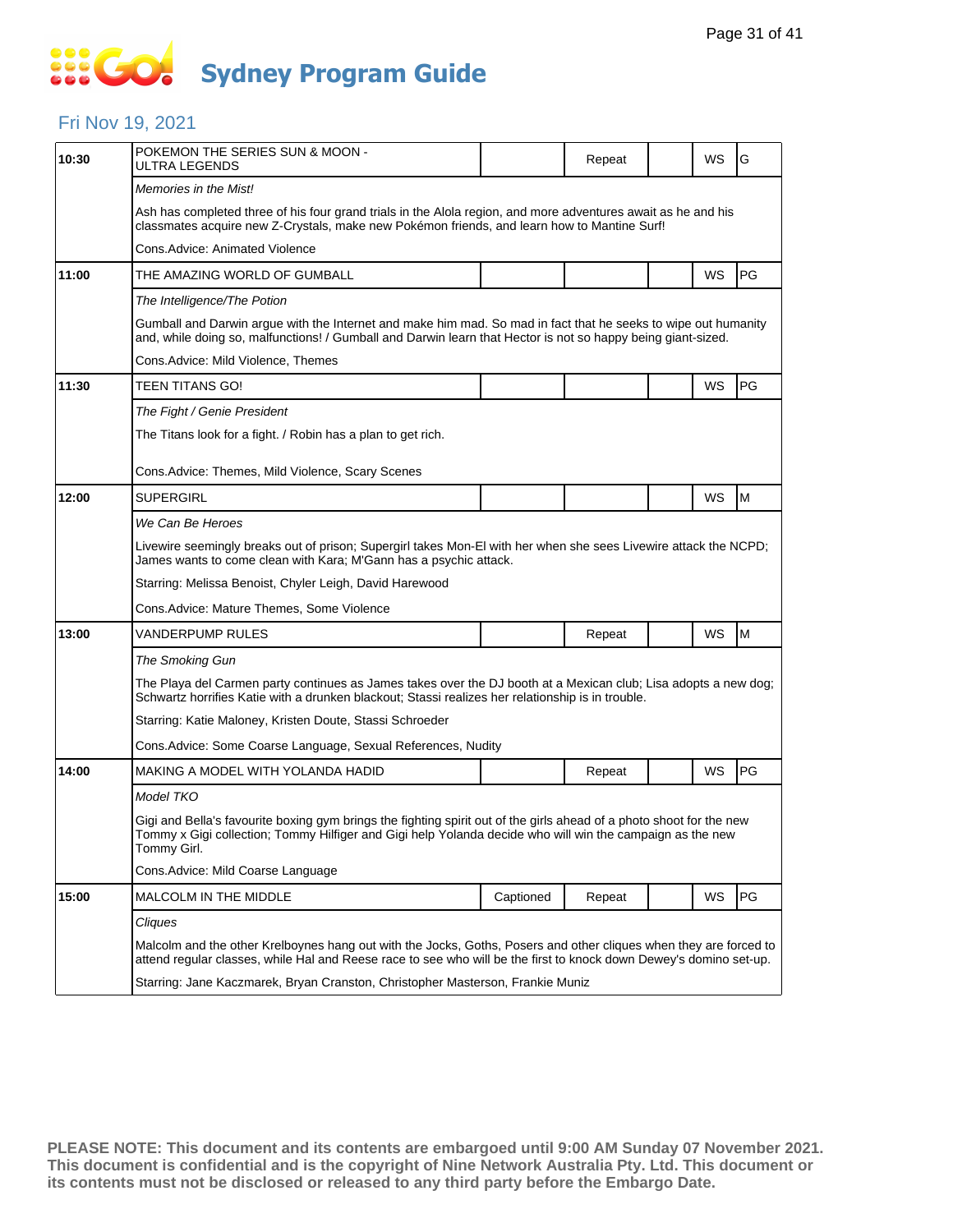# **... Go Sydney Program Guide**

### Fri Nov 19, 2021

| 15:30 | THE NANNY                                                                                                                                                                                | Captioned | Repeat |  | <b>WS</b> | PG |  |  |
|-------|------------------------------------------------------------------------------------------------------------------------------------------------------------------------------------------|-----------|--------|--|-----------|----|--|--|
|       | The Fifth Wheel                                                                                                                                                                          |           |        |  |           |    |  |  |
|       | Fran decides to stop chasing men and goes on a girls night with Val and Ms Babcock.                                                                                                      |           |        |  |           |    |  |  |
|       | Starring: Fran Drescher, Charles Shaughnessy, Lauren Lane, Daniel Davis                                                                                                                  |           |        |  |           |    |  |  |
| 16:00 | 3RD ROCK FROM THE SUN                                                                                                                                                                    |           | Repeat |  | WS        | PG |  |  |
|       | The Fifth Solomon                                                                                                                                                                        |           |        |  |           |    |  |  |
|       | Dick crashes his car into a tree, and pretends he uses the same insurance company as Mary rather than admit he is<br>uninsured.                                                          |           |        |  |           |    |  |  |
|       | Starring: John Lithgow, Jane Curtin, Kristen Johnston                                                                                                                                    |           |        |  |           |    |  |  |
|       | Cons. Advice: Mild Coarse Language, Sexual References                                                                                                                                    |           |        |  |           |    |  |  |
| 16:30 | THAT 70'S SHOW                                                                                                                                                                           |           | Repeat |  | WS        | PG |  |  |
|       | That '70s Musical                                                                                                                                                                        |           |        |  |           |    |  |  |
|       | The high-school's overbearing music teacher prepares the gang for the annual choral concert.                                                                                             |           |        |  |           |    |  |  |
|       | Starring: Topher Grace, Laura Prepon, Mila Kunis, Ashton Kutcher                                                                                                                         |           |        |  |           |    |  |  |
|       | Cons. Advice: Sexual References, Drug References, Some Coarse Language                                                                                                                   |           |        |  |           |    |  |  |
| 17:00 | <b>MALCOLM IN THE MIDDLE</b>                                                                                                                                                             | Captioned | Repeat |  | WS        | PG |  |  |
|       | Zoo                                                                                                                                                                                      |           |        |  |           |    |  |  |
|       | The boys unleash pandemonium during a visit to the zoo; Francis and Piama befriend a German couple looking for<br>a young man with a strong back to work on their dude ranch.            |           |        |  |           |    |  |  |
|       | Starring: Jane Kaczmarek, Bryan Cranston, Christopher Masterson, Frankie Muniz                                                                                                           |           |        |  |           |    |  |  |
| 17:30 | <b>MALCOLM IN THE MIDDLE</b>                                                                                                                                                             | Captioned | Repeat |  | WS        | PG |  |  |
|       | Humilithon                                                                                                                                                                               |           |        |  |           |    |  |  |
|       | Malcolm suffers extreme humiliation during his first week as a high school freshman, while Dewey loves being a<br>latchkey kid and scarily, Francis becomes the responsible one at work. |           |        |  |           |    |  |  |
|       | Starring: Jane Kaczmarek, Bryan Cranston, Christopher Masterson, Frankie Muniz                                                                                                           |           |        |  |           |    |  |  |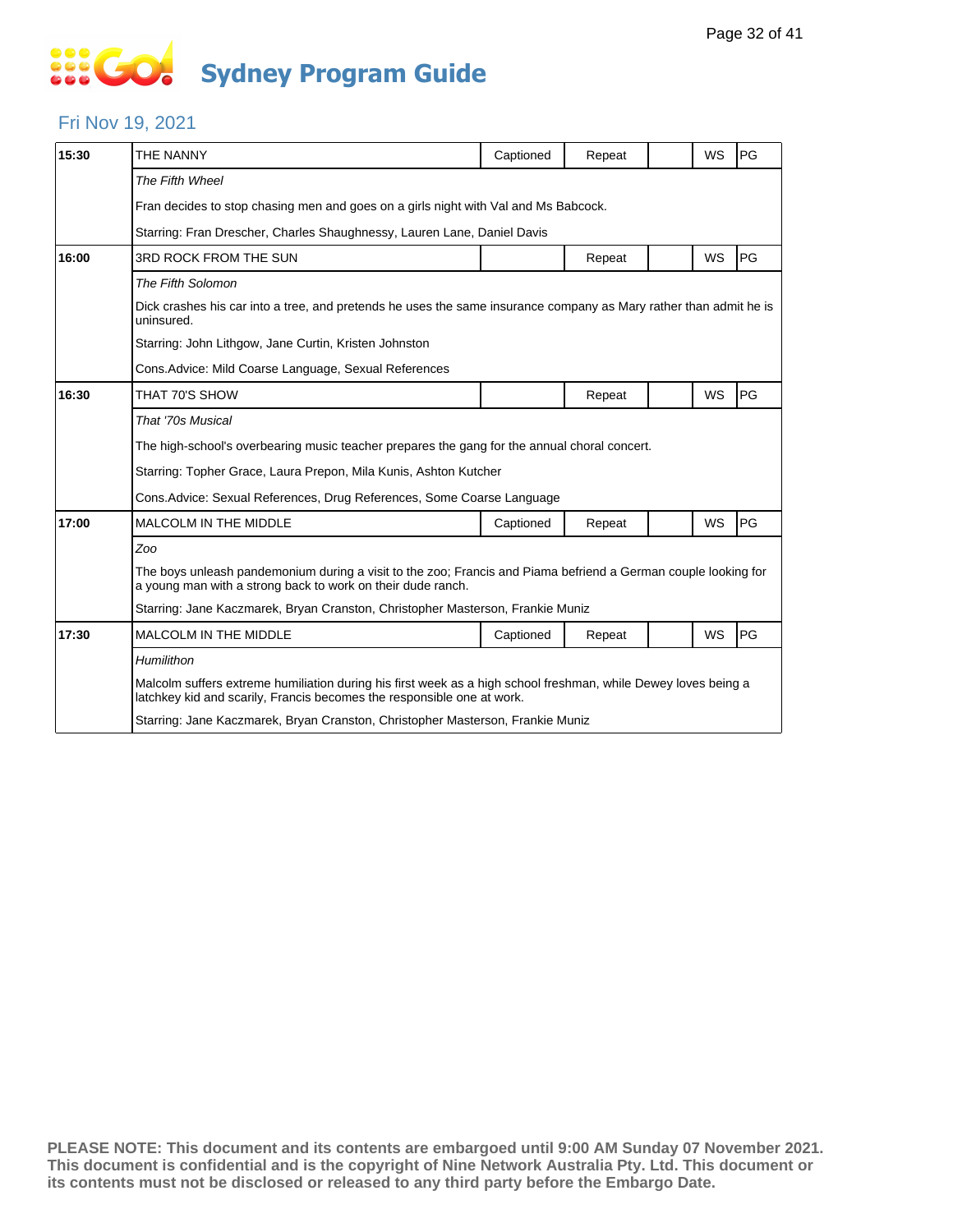### Fri Nov 19, 2021

| 18:00 | YOUNG SHELDON                                                                                                                                                                                                                                                                                     |      | Captioned | Repeat |  | WS | PG |  |  |
|-------|---------------------------------------------------------------------------------------------------------------------------------------------------------------------------------------------------------------------------------------------------------------------------------------------------|------|-----------|--------|--|----|----|--|--|
|       | Body Glitter and a Mall Safety Kit                                                                                                                                                                                                                                                                |      |           |        |  |    |    |  |  |
|       | Sheldon learns to listen when an emotional Paige struggles with her parents' divorce; George Sr. is furious when<br>Georgie tries to buy his way out of chores.                                                                                                                                   |      |           |        |  |    |    |  |  |
|       | Starring: Iain Armitage, Jim Parsons, Zoe Perry                                                                                                                                                                                                                                                   |      |           |        |  |    |    |  |  |
| 18:30 | LEMONY SNICKET'S A SERIES OF<br>UNFORTUNATE EVENTS                                                                                                                                                                                                                                                | 2004 |           | Repeat |  | WS | PG |  |  |
|       | Lemony Snicket's A Series of Unfortunate Events                                                                                                                                                                                                                                                   |      |           |        |  |    |    |  |  |
|       | After the three young Baudelaire siblings are left orphaned by a fire in their mansion, they are carted off to live with<br>their distant relative, Count Olaf. Unfortunately, Olaf is a cruel, scheming man only after the inheritance that the<br>eldest Baudelaire, Violet, is set to receive. |      |           |        |  |    |    |  |  |
|       | Starring: Jim Carrey, Meryl Streep, Jude Law                                                                                                                                                                                                                                                      |      |           |        |  |    |    |  |  |
|       | Cons.Advice: Mature Themes, Frightening Scenes                                                                                                                                                                                                                                                    |      |           |        |  |    |    |  |  |
| 20:40 | SPIDER-MAN: HOMECOMING                                                                                                                                                                                                                                                                            | 2017 | Captioned | Repeat |  | WS | M  |  |  |
|       | Spider-Man: Homecoming                                                                                                                                                                                                                                                                            |      |           |        |  |    |    |  |  |
|       | Peter Parker balances his life as an ordinary high school student in Queens with his superhero alter-ego Spider-Man<br>and finds himself on the trail of a new menace prowling the skies of New York City.                                                                                        |      |           |        |  |    |    |  |  |
|       | Starring: Tom Holland, Michael Keaton, Robert Downey Jr                                                                                                                                                                                                                                           |      |           |        |  |    |    |  |  |
|       | <b>Cons.Advice: Action Violence</b>                                                                                                                                                                                                                                                               |      |           |        |  |    |    |  |  |
| 23:20 | YOUNG SHELDON                                                                                                                                                                                                                                                                                     |      | Captioned | Repeat |  | WS | PG |  |  |
|       | Contracts, Rules and a Little Bit of Pig Brain                                                                                                                                                                                                                                                    |      |           |        |  |    |    |  |  |
|       | George Sr. and Georgie go camping with Meemaw's new boyfriend, but things get complicated when her ex-<br>boyfriend tags along; Sheldon and Missy invent a game.                                                                                                                                  |      |           |        |  |    |    |  |  |
|       | Starring: Iain Armitage, Jim Parsons, Zoe Perry                                                                                                                                                                                                                                                   |      |           |        |  |    |    |  |  |
| 23:45 | <b>MALCOLM IN THE MIDDLE</b>                                                                                                                                                                                                                                                                      |      | Captioned | Repeat |  | WS | PG |  |  |
|       | <b>Hal Coaches</b>                                                                                                                                                                                                                                                                                |      |           |        |  |    |    |  |  |
|       | Hal begins coaching Dewey's soccer team, much to Dewey's horror, and Malcolm gets unexpected results when he<br>programs his new computer to act out the lives of his family.                                                                                                                     |      |           |        |  |    |    |  |  |
|       | Starring: Jane Kaczmarek, Bryan Cranston, Christopher Masterson, Frankie Muniz                                                                                                                                                                                                                    |      |           |        |  |    |    |  |  |
| 00:15 | THE ARRANGEMENT                                                                                                                                                                                                                                                                                   |      | Captioned | Repeat |  | WS | M  |  |  |
|       | You Are Not Alone                                                                                                                                                                                                                                                                                 |      |           |        |  |    |    |  |  |
|       | Kyle and Megan must weather a huge rumour that threatens to upend both their careers. Meanwhile, Terence learns<br>something surprising about DeAnn.                                                                                                                                              |      |           |        |  |    |    |  |  |
|       | Starring: Josh Henderson, Christine Evangelista, Lexa Doig                                                                                                                                                                                                                                        |      |           |        |  |    |    |  |  |
|       | Cons. Advice: Themes, Sexual References, Some Coarse Language, Some Violence                                                                                                                                                                                                                      |      |           |        |  |    |    |  |  |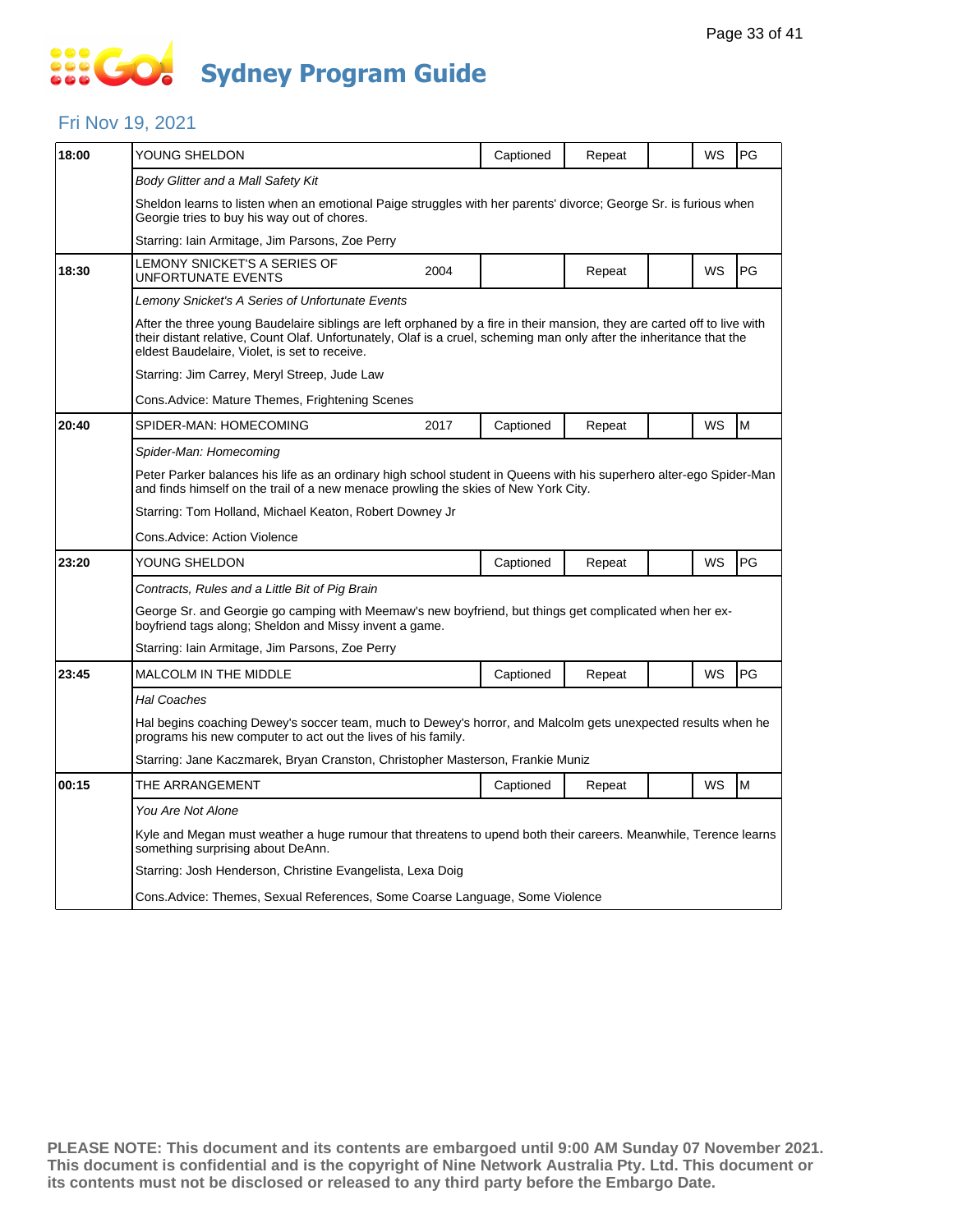### Fri Nov 19, 2021

| 01:15 | VANDERPUMP RULES                                                                                                                                                                                                                                       |  | Repeat |  | WS | M  |  |  |  |
|-------|--------------------------------------------------------------------------------------------------------------------------------------------------------------------------------------------------------------------------------------------------------|--|--------|--|----|----|--|--|--|
|       | The Smoking Gun                                                                                                                                                                                                                                        |  |        |  |    |    |  |  |  |
|       | The Playa del Carmen party continues as James takes over the DJ booth at a Mexican club; Lisa adopts a new dog;<br>Schwartz horrifies Katie with a drunken blackout; Stassi realizes her relationship is in trouble.                                   |  |        |  |    |    |  |  |  |
|       | Starring: Katie Maloney, Kristen Doute, Stassi Schroeder                                                                                                                                                                                               |  |        |  |    |    |  |  |  |
|       | Cons. Advice: Some Coarse Language, Sexual References, Nudity                                                                                                                                                                                          |  |        |  |    |    |  |  |  |
| 02:10 | MAKING A MODEL WITH YOLANDA HADID                                                                                                                                                                                                                      |  | Repeat |  | WS | PG |  |  |  |
|       | Model TKO                                                                                                                                                                                                                                              |  |        |  |    |    |  |  |  |
|       | Gigi and Bella's favourite boxing gym brings the fighting spirit out of the girls ahead of a photo shoot for the new<br>Tommy x Gigi collection; Tommy Hilfiger and Gigi help Yolanda decide who will win the campaign as the new<br>Tommy Girl.       |  |        |  |    |    |  |  |  |
|       | Cons. Advice: Mild Coarse Language                                                                                                                                                                                                                     |  |        |  |    |    |  |  |  |
| 03:00 | TEEN TITANS GO!                                                                                                                                                                                                                                        |  | Repeat |  | WS | PG |  |  |  |
|       | The Fight / Genie President                                                                                                                                                                                                                            |  |        |  |    |    |  |  |  |
|       | The Titans look for a fight. / Robin has a plan to get rich.                                                                                                                                                                                           |  |        |  |    |    |  |  |  |
|       | Cons.Advice: Themes, Mild Violence, Scary Scenes                                                                                                                                                                                                       |  |        |  |    |    |  |  |  |
| 03:30 | KAIJUDO: RISE OF THE DUEL MASTERS                                                                                                                                                                                                                      |  |        |  | WS | PG |  |  |  |
|       | The Rising: Part 2                                                                                                                                                                                                                                     |  | Repeat |  |    |    |  |  |  |
|       | As the Choten's plan appears to be falling into place, Ray, Bob, Gabe, Gargle, Allie, Squeaky and the Masters must                                                                                                                                     |  |        |  |    |    |  |  |  |
|       | do everything in their power to save Earth from a Kaiju apocalypse!                                                                                                                                                                                    |  |        |  |    |    |  |  |  |
|       | Cons.Advice: Animated Violence, Themes, Scary Scenes                                                                                                                                                                                                   |  |        |  |    |    |  |  |  |
| 04:00 | POKEMON THE SERIES SUN & MOON -<br>ULTRA LEGENDS                                                                                                                                                                                                       |  | Repeat |  | WS | G  |  |  |  |
|       | Memories in the Mist!                                                                                                                                                                                                                                  |  |        |  |    |    |  |  |  |
|       | Ash has completed three of his four grand trials in the Alola region, and more adventures await as he and his<br>classmates acquire new Z-Crystals, make new Pokémon friends, and learn how to Mantine Surf!                                           |  |        |  |    |    |  |  |  |
|       | Cons.Advice: Animated Violence                                                                                                                                                                                                                         |  |        |  |    |    |  |  |  |
| 04:30 | TRANSFORMERS BUMBLEBEE:<br>CYBERVERSE ADVENTURES                                                                                                                                                                                                       |  | Repeat |  | WS | PG |  |  |  |
|       | Battle for Cybertron III/Battle for Cybertron IV                                                                                                                                                                                                       |  |        |  |    |    |  |  |  |
|       | Follow the adventures of Bumblebee as he and Windblade try to recover his missing memories after damaging his<br>memory chip. With the Decepticons after their friends, Bumblebee must find his missing memories to remember his<br>mission on Earth.  |  |        |  |    |    |  |  |  |
|       | Cons. Advice: Animated Violence, Themes                                                                                                                                                                                                                |  |        |  |    |    |  |  |  |
| 04:50 | BAKUGAN: ARMORED ALLIANCE                                                                                                                                                                                                                              |  | Repeat |  | WS | PG |  |  |  |
|       | The Other Fight Part 1/ The Other Fight Part 2                                                                                                                                                                                                         |  |        |  |    |    |  |  |  |
|       | Eliminated from the Bakugan Battle League, Ajit is airlifted by drone to a massive cargo ship in the middle of Tokyo<br>Bay. Now that he's on board the cargo ship, he must rescue Dan and Drago, and stop whoever is sabotaging the<br>Battle League. |  |        |  |    |    |  |  |  |
|       | Cons. Advice: Animated Violence, Themes                                                                                                                                                                                                                |  |        |  |    |    |  |  |  |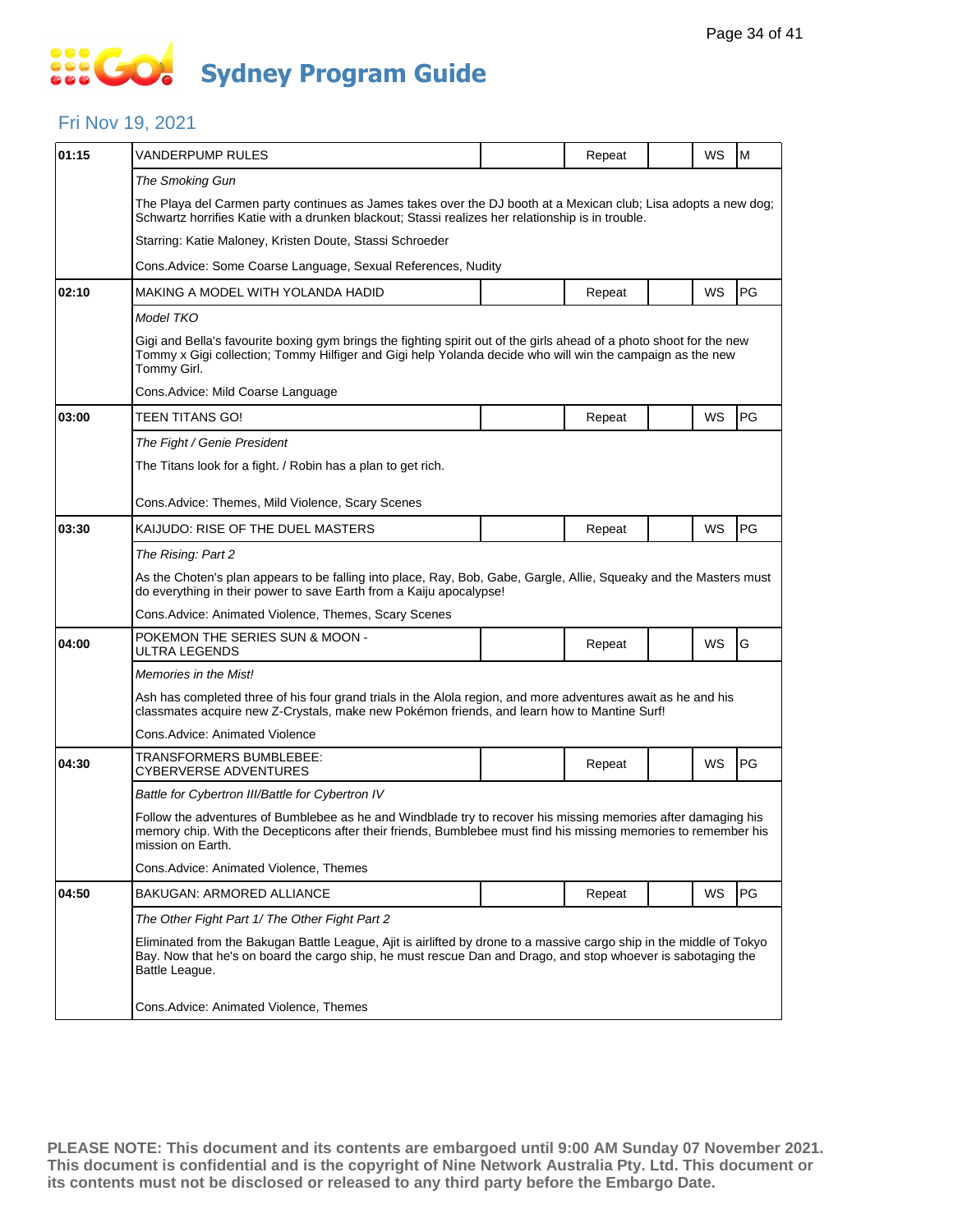# **... Go Sydney Program Guide**

### Fri Nov 19, 2021

| 05:10 | YU-GI-OH! ARC-V                                                                                                                                                                                                                                                    |  | Repeat |  | <b>WS</b> | IPG. |  |  |  |
|-------|--------------------------------------------------------------------------------------------------------------------------------------------------------------------------------------------------------------------------------------------------------------------|--|--------|--|-----------|------|--|--|--|
|       | Rumble in the Rubble                                                                                                                                                                                                                                               |  |        |  |           |      |  |  |  |
|       | Yuya stumbles across one of Duel Academy's most dangerous duelists and his dad's #1 enemy!                                                                                                                                                                         |  |        |  |           |      |  |  |  |
|       | Cons. Advice: Animated Violence, Supernatural Themes                                                                                                                                                                                                               |  |        |  |           |      |  |  |  |
| 05:30 | YU-GI-OH! CLASSIC                                                                                                                                                                                                                                                  |  | Repeat |  |           | PG   |  |  |  |
|       | The Dark Spirit Revealed: Yugi vs. Bakura - Part 1                                                                                                                                                                                                                 |  |        |  |           |      |  |  |  |
|       | It's the first duel of the Battle City Finals as Yugi squares off against the evil spirit of the Millennium Ring that's<br>possessing Bakura! Yugi guickly dispatches Bakura's grotesque ghouls, but Bakura has a sinister strategy straight<br>from the graveyard |  |        |  |           |      |  |  |  |
|       | Cons.Advice: Mild Violence                                                                                                                                                                                                                                         |  |        |  |           |      |  |  |  |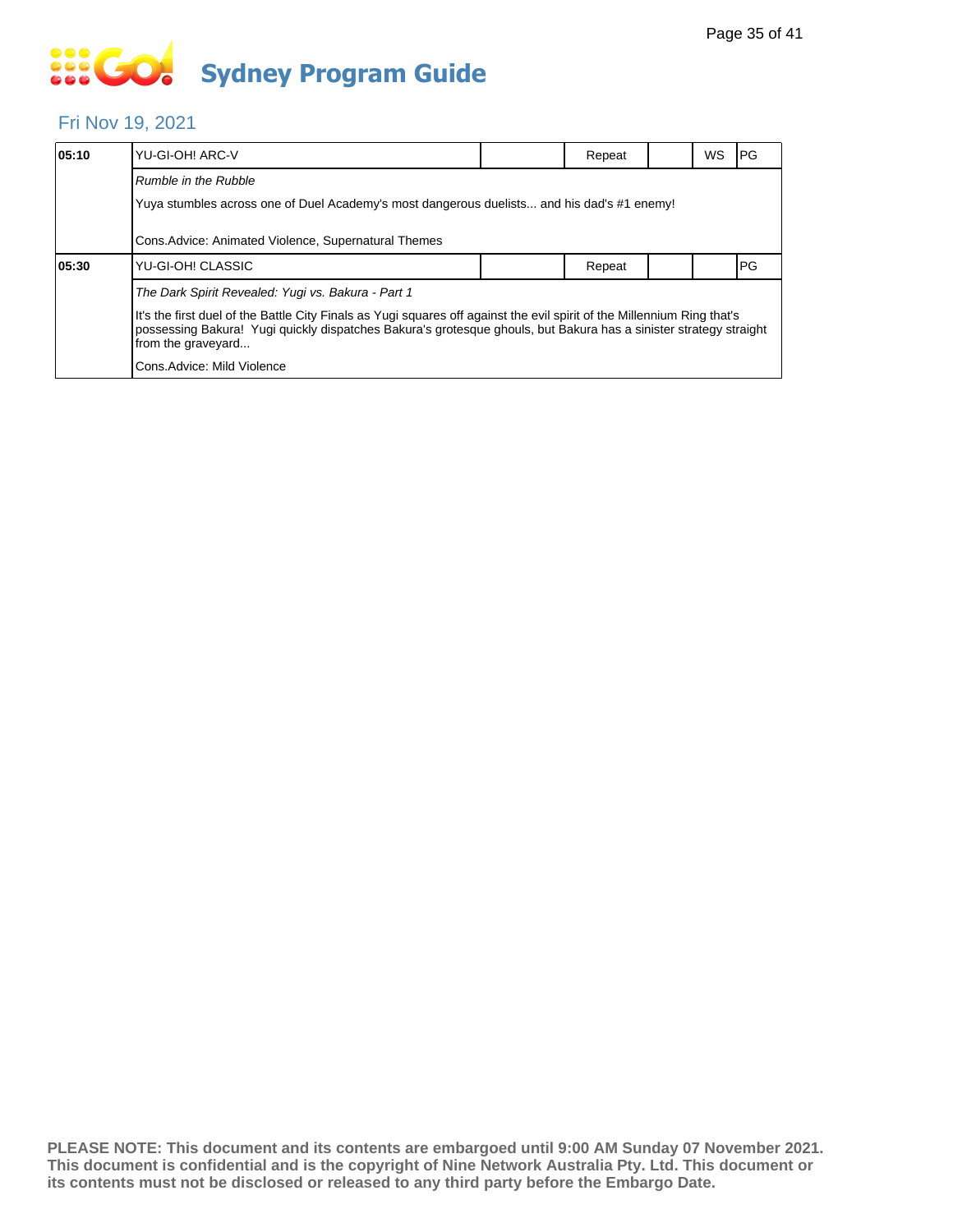### Sat Nov 20, 2021

| 06:00 | POLLY POCKET                                                                                                                                                                                                                                                                                                            |           | Repeat |  | WS        | G            |  |  |
|-------|-------------------------------------------------------------------------------------------------------------------------------------------------------------------------------------------------------------------------------------------------------------------------------------------------------------------------|-----------|--------|--|-----------|--------------|--|--|
|       | Ant Polly/Halloween Queen                                                                                                                                                                                                                                                                                               |           |        |  |           |              |  |  |
|       | With her shrinking-powered magic locket around her neck and her friends by her side, Polly Pocket proves there's<br>no adventure too big for "tiny power!" Our pint-sized heroes use their unique point-of-view to help the neighbourhood<br>animals, conquer school assignments, and discover a big world full of fun. |           |        |  |           |              |  |  |
| 06:30 | CARE BEARS: UNLOCK THE MAGIC                                                                                                                                                                                                                                                                                            |           | Repeat |  | WS        | G            |  |  |
|       | Neon Beach Party                                                                                                                                                                                                                                                                                                        |           |        |  |           |              |  |  |
|       | Bluster and his Bad Crowd arrive at a lakeside beach for his summer vacation, only to discover that the Care Bears<br>are having their vacation on the opposite shore.                                                                                                                                                  |           |        |  |           |              |  |  |
| 07:00 | GIGANTOSAURUS                                                                                                                                                                                                                                                                                                           |           | Repeat |  | WS        | G            |  |  |
|       | Coco Bill/Brothers and Sisters                                                                                                                                                                                                                                                                                          |           |        |  |           |              |  |  |
|       | Four curious young dinosaur friends explore the mystery of Gigantosaurus, the largest, fiercest dinosaur of all, as<br>they face their individual fears and work together to solve problems during their many adventures.                                                                                               |           |        |  |           |              |  |  |
| 07:30 | <b>SPACE NOVA</b>                                                                                                                                                                                                                                                                                                       | Captioned | Repeat |  | <b>WS</b> | $\mathsf{C}$ |  |  |
|       | Over Being A Nova                                                                                                                                                                                                                                                                                                       |           |        |  |           |              |  |  |
|       | It's 2162 and life is a blast for space adventurer siblings, Jet and Adelaide Nova. After all, what tween wouldn't want<br>to divide their days between living on an international space station and accompanying their parents on awesome<br>interstellar missions!                                                    |           |        |  |           |              |  |  |
| 08:00 | TRUE AND THE RAINBOW KINGDOM                                                                                                                                                                                                                                                                                            |           | Repeat |  | <b>WS</b> | G            |  |  |
|       | <b>Super Duper Dance Party</b>                                                                                                                                                                                                                                                                                          |           |        |  |           |              |  |  |
|       | True and Bartleby team up to get a dejected DJ back in the groove after Grizelda shakes his confidence on the day<br>of the Rainbow King's dance party.                                                                                                                                                                 |           |        |  |           |              |  |  |
| 08:30 | THE TOM & JERRY SHOW                                                                                                                                                                                                                                                                                                    |           | Repeat |  | WS        | G            |  |  |
|       | Eagle Eye Jerry/ Not My Tyke/ A Head For Science                                                                                                                                                                                                                                                                        |           |        |  |           |              |  |  |
|       | The iconic cat and mouse rivals are back in THE TOM AND JERRY SHOW, a fresh take on the classic series.                                                                                                                                                                                                                 |           |        |  |           |              |  |  |
|       | Cons.Advice: Animated Violence                                                                                                                                                                                                                                                                                          |           |        |  |           |              |  |  |
| 09:00 | TEEN TITANS GO!                                                                                                                                                                                                                                                                                                         |           | Repeat |  | WS        | PG           |  |  |
|       | Chapter One: I Saw You Dance/Chapter Two: The Story In Your Eyes                                                                                                                                                                                                                                                        |           |        |  |           |              |  |  |
|       | Cyborg's trapped in an alternate reality. / Beast Boy finds a music legend.                                                                                                                                                                                                                                             |           |        |  |           |              |  |  |
|       | Cons.Advice: Themes, Mild Violence, Scary Scenes                                                                                                                                                                                                                                                                        |           |        |  |           |              |  |  |
| 09:30 | THE AMAZING WORLD OF GUMBALL                                                                                                                                                                                                                                                                                            |           | Repeat |  | WS        | PG           |  |  |
|       | The Singing/The Puppets                                                                                                                                                                                                                                                                                                 |           |        |  |           |              |  |  |
|       | Follow the misadventures of Gumball and his family in their weird and wonderful town of Elmore. Dad's a six-foot<br>stay-at-home pink rabbit; Mom works hard in the rainbow factory; and Gumball's friends include a T-rex, a<br>cheerleading peanut and a banana.                                                      |           |        |  |           |              |  |  |
|       | Cons.Advice: Mild Violence, Themes                                                                                                                                                                                                                                                                                      |           |        |  |           |              |  |  |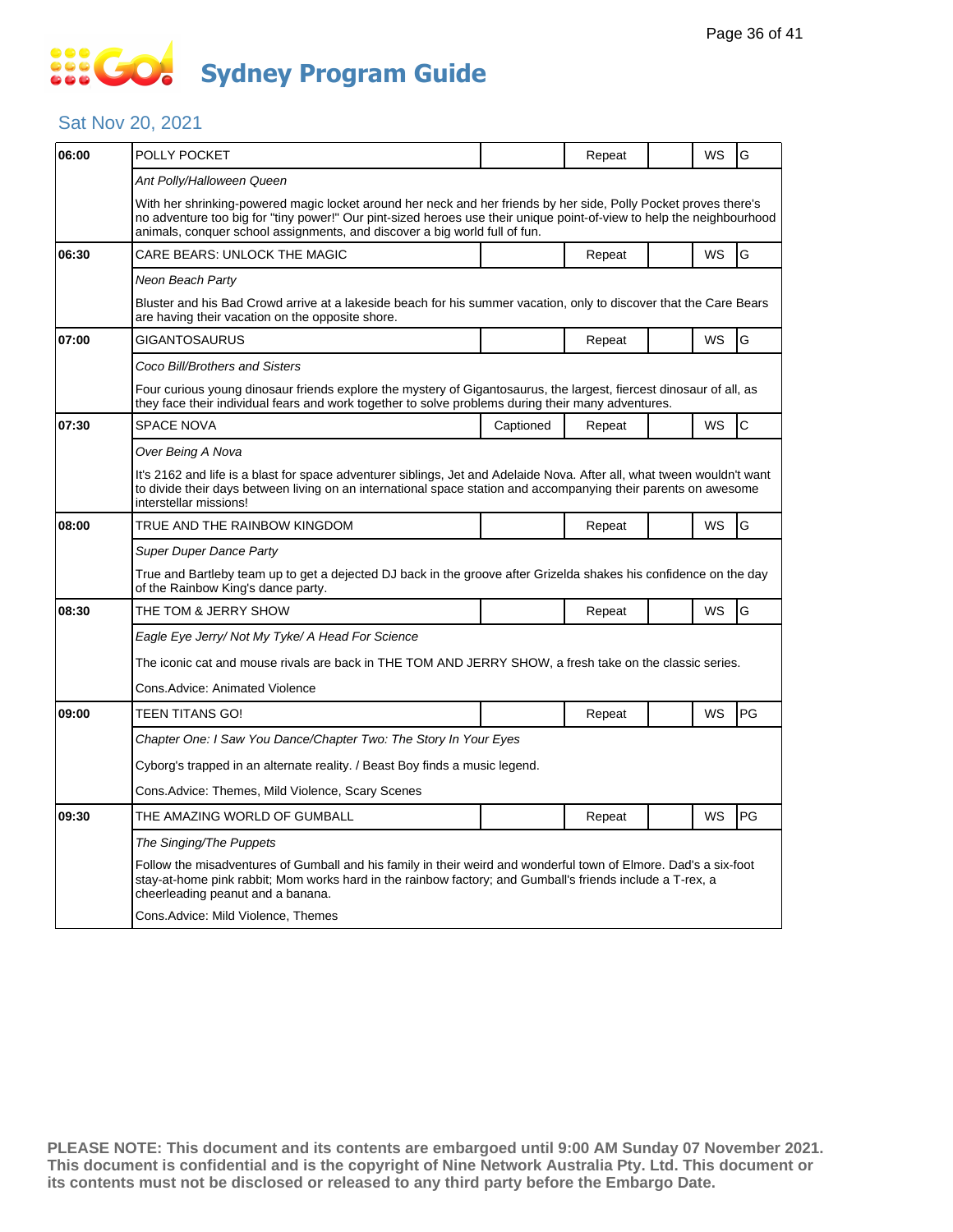# **SOCO Sydney Program Guide**

### Sat Nov 20, 2021

| 10:00 | NINJAGO: MASTERS OF SPINJITZU                                                                                                                                                                                 |           | Repeat |  | WS        | <b>PG</b>   |  |  |  |
|-------|---------------------------------------------------------------------------------------------------------------------------------------------------------------------------------------------------------------|-----------|--------|--|-----------|-------------|--|--|--|
|       | Lessons for a Master                                                                                                                                                                                          |           |        |  |           |             |  |  |  |
|       | When Iron Baron forces Wu to retrieve the Dragon Armour, things do not go as planned; Lloyd can only endure so<br>much as he holds onto hope for the Ninjas' return.                                          |           |        |  |           |             |  |  |  |
|       | Cons.Advice: Themes, Animated Violence                                                                                                                                                                        |           |        |  |           |             |  |  |  |
| 10:30 | <b>NINJAGO</b>                                                                                                                                                                                                |           | Repeat |  | WS        | <b>PG</b>   |  |  |  |
|       | Powerless/Ancient History                                                                                                                                                                                     |           |        |  |           |             |  |  |  |
|       | The ninja rush to the NINJAGO Museum of History to recover a dangerous scroll before it falls into the hands of the<br>Serpentine Sorceress Aspheera.                                                         |           |        |  |           |             |  |  |  |
|       | Cons.Advice: Themes, Animated Violence                                                                                                                                                                        |           |        |  |           |             |  |  |  |
| 11:00 | <b>BERRY BEES</b>                                                                                                                                                                                             | Captioned | Repeat |  | WS        | $\mathsf C$ |  |  |  |
|       | A Prank is Not a Crime/Action! BBs on the Movie Set                                                                                                                                                           |           |        |  |           |             |  |  |  |
|       | The Berry Bees investigate an Australian town, which has been rampaged by mysterious "creatures".                                                                                                             |           |        |  |           |             |  |  |  |
| 11:30 | KAIJUDO: RISE OF THE DUEL MASTERS                                                                                                                                                                             |           | Repeat |  | WS        | PG          |  |  |  |
|       | The Rising: Part 2                                                                                                                                                                                            |           |        |  |           |             |  |  |  |
|       | As the Choten's plan appears to be falling into place, Ray, Bob, Gabe, Gargle, Allie, Squeaky and the Masters must<br>do everything in their power to save Earth from a Kaiju apocalypse!                     |           |        |  |           |             |  |  |  |
|       | Cons.Advice: Animated Violence, Themes, Scary Scenes                                                                                                                                                          |           |        |  |           |             |  |  |  |
| 12:00 | <b>BAKUGAN: GEOGAN RISING</b>                                                                                                                                                                                 |           | Repeat |  | WS        | PG          |  |  |  |
|       | The Battle of Haora!/Chase the Haora Artifact!                                                                                                                                                                |           |        |  |           |             |  |  |  |
|       | Dan Kouzo and his pals bond with the mysterious creatures known as Bakugan while fighting sinister forces out to<br>control the world.                                                                        |           |        |  |           |             |  |  |  |
|       | Cons.Advice: Animated Violence, Themes                                                                                                                                                                        |           |        |  |           |             |  |  |  |
| 12:30 | <b>BEYBLADE BURST SURGE</b>                                                                                                                                                                                   |           | Repeat |  | <b>WS</b> | PG          |  |  |  |
|       | Valt vs Lain                                                                                                                                                                                                  |           |        |  |           |             |  |  |  |
|       | The Legend Festival is finally coming to a close with a Grand Finale of epic proportions! With Lain's Flare growing<br>stronger battle after battle, it looks like Valt's the only one who can take him down. |           |        |  |           |             |  |  |  |
|       | Cons.Advice: Mild Violence                                                                                                                                                                                    |           |        |  |           |             |  |  |  |
| 13:00 | POWER RANGERS BEAST MORPHERS                                                                                                                                                                                  |           | Repeat |  | WS        | <b>PG</b>   |  |  |  |
|       | Boxed In                                                                                                                                                                                                      |           |        |  |           |             |  |  |  |
|       | The Pan Global Games have arrived in Coral Harbor, but Ranger duties prevents the teens from attending any of<br>the events.                                                                                  |           |        |  |           |             |  |  |  |
|       | Cons. Advice: Themes, Mild Violence, Scary Scenes                                                                                                                                                             |           |        |  |           |             |  |  |  |
| 13:30 | MALCOLM IN THE MIDDLE                                                                                                                                                                                         | Captioned | Repeat |  | WS        | PG          |  |  |  |
|       | Poker#2                                                                                                                                                                                                       |           |        |  |           |             |  |  |  |
|       | One-upmanship's the name of the game at Hal's poker night, while Reese plays the sympathy card to set Stevie up<br>with a girl, and Malcolm finds a gun in her friend's bag.                                  |           |        |  |           |             |  |  |  |
|       | Starring: Jane Kaczmarek, Bryan Cranston, Christopher Masterson, Frankie Muniz                                                                                                                                |           |        |  |           |             |  |  |  |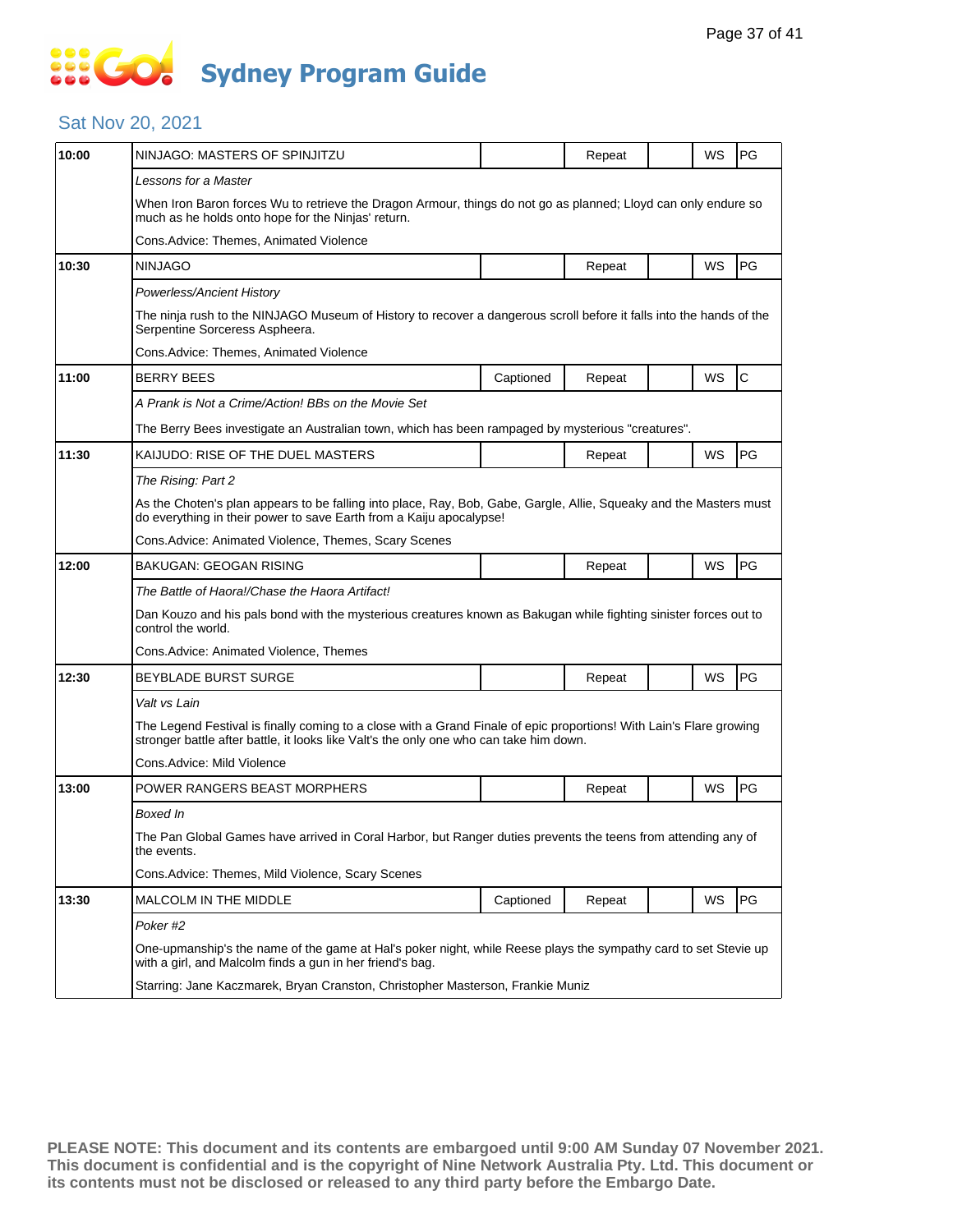### Sat Nov 20, 2021

| 14:00 | <b>MALCOLM IN THE MIDDLE</b>                                                                                                                                                                                                                        | Captioned                                                                                                       | Repeat |  | WS | PG |  |  |  |
|-------|-----------------------------------------------------------------------------------------------------------------------------------------------------------------------------------------------------------------------------------------------------|-----------------------------------------------------------------------------------------------------------------|--------|--|----|----|--|--|--|
|       | <b>Jury Duty</b><br>While Lois is on jury duty, Hal tries desperately to solve the high profile murder case he thinks she is working on.<br>Also, Reese reveals the poet within after the boys get lost in the storm drains.                        |                                                                                                                 |        |  |    |    |  |  |  |
|       | Starring: Jane Kaczmarek, Bryan Cranston, Christopher Masterson, Frankie Muniz                                                                                                                                                                      |                                                                                                                 |        |  |    |    |  |  |  |
| 14:30 | YOUNG SHELDON                                                                                                                                                                                                                                       | Captioned                                                                                                       | Repeat |  | WS | PG |  |  |  |
|       | A Slump, A Cross and Roadside Gravel                                                                                                                                                                                                                |                                                                                                                 |        |  |    |    |  |  |  |
|       | with a batting slump.                                                                                                                                                                                                                               | Sheldon and Georgie mine for platinum in roadside gravel; Mary is concerned when Missy misuses religion to help |        |  |    |    |  |  |  |
|       | Starring: Iain Armitage, Jim Parsons, Zoe Perry                                                                                                                                                                                                     |                                                                                                                 |        |  |    |    |  |  |  |
| 15:00 | YOUNG SHELDON                                                                                                                                                                                                                                       | Captioned                                                                                                       | Repeat |  | WS | PG |  |  |  |
|       | A Boyfriend's Ex-Wife and a Good Luck Head Rub                                                                                                                                                                                                      |                                                                                                                 |        |  |    |    |  |  |  |
|       | Meemaw meets Dale's ex-wife, June; Sheldon is forced to work on a group project with reluctant college students.                                                                                                                                    |                                                                                                                 |        |  |    |    |  |  |  |
|       | Starring: Iain Armitage, Jim Parsons, Zoe Perry                                                                                                                                                                                                     |                                                                                                                 |        |  |    |    |  |  |  |
|       | Cons. Advice: Mild Coarse Language                                                                                                                                                                                                                  |                                                                                                                 |        |  |    |    |  |  |  |
| 15:30 | YOUNG SHELDON                                                                                                                                                                                                                                       | Captioned                                                                                                       | Repeat |  | WS | PG |  |  |  |
|       | Pasadena                                                                                                                                                                                                                                            |                                                                                                                 |        |  |    |    |  |  |  |
|       | Sheldon visits the California Institute of Technology for the very first time; Georgie is furious when Mary listens in on<br>a phone call with his girlfriend; Meemaw tries to cheer up a jealous Missy.                                            |                                                                                                                 |        |  |    |    |  |  |  |
|       | Starring: Iain Armitage, Jim Parsons, Zoe Perry                                                                                                                                                                                                     |                                                                                                                 |        |  |    |    |  |  |  |
| 16:00 | YOUNG SHELDON                                                                                                                                                                                                                                       | Captioned                                                                                                       | Repeat |  | WS | PG |  |  |  |
|       | An Academic Crime and a More Romantic Taco Bell                                                                                                                                                                                                     |                                                                                                                 |        |  |    |    |  |  |  |
|       | Dr. Sturgis is furious when Sheldon accuses him of plagiarism; Mary sets out to find a "girl trophy" for Missy's end-<br>of-season baseball ceremony; Georgie has an awkward run-in with Veronica while on a date with his new girlfriend,<br>Jana. |                                                                                                                 |        |  |    |    |  |  |  |
|       | Starring: Iain Armitage, Jim Parsons, Zoe Perry                                                                                                                                                                                                     |                                                                                                                 |        |  |    |    |  |  |  |
| 16:25 | YOUNG SHELDON                                                                                                                                                                                                                                       | Captioned                                                                                                       | Repeat |  | WS | PG |  |  |  |
|       | A Couple of Bruised Ribs and a Cereal Box Ghost Detector                                                                                                                                                                                            |                                                                                                                 |        |  |    |    |  |  |  |
|       | When George Sr. accidentally lands the school librarian in the hospital, the Cooper family must nurse her back to<br>health; Meemaw gives Georgie relationship advice.                                                                              |                                                                                                                 |        |  |    |    |  |  |  |
|       | Starring: Iain Armitage, Jim Parsons, Zoe Perry                                                                                                                                                                                                     |                                                                                                                 |        |  |    |    |  |  |  |
|       | Cons.Advice: Mild Coarse Language                                                                                                                                                                                                                   |                                                                                                                 |        |  |    |    |  |  |  |
| 16:50 | YOUNG SHELDON                                                                                                                                                                                                                                       | Captioned                                                                                                       | Repeat |  | WS | PG |  |  |  |
|       | A House for Sale and Serious Woman Stuff                                                                                                                                                                                                            |                                                                                                                 |        |  |    |    |  |  |  |
|       | When Sheldon learns the house next door is for sale, he takes it upon himself to find the perfect neighbors; Missy is<br>torn when she's forced to pitch against her boyfriend at the baseball game.                                                |                                                                                                                 |        |  |    |    |  |  |  |
|       | Starring: Iain Armitage, Jim Parsons, Zoe Perry                                                                                                                                                                                                     |                                                                                                                 |        |  |    |    |  |  |  |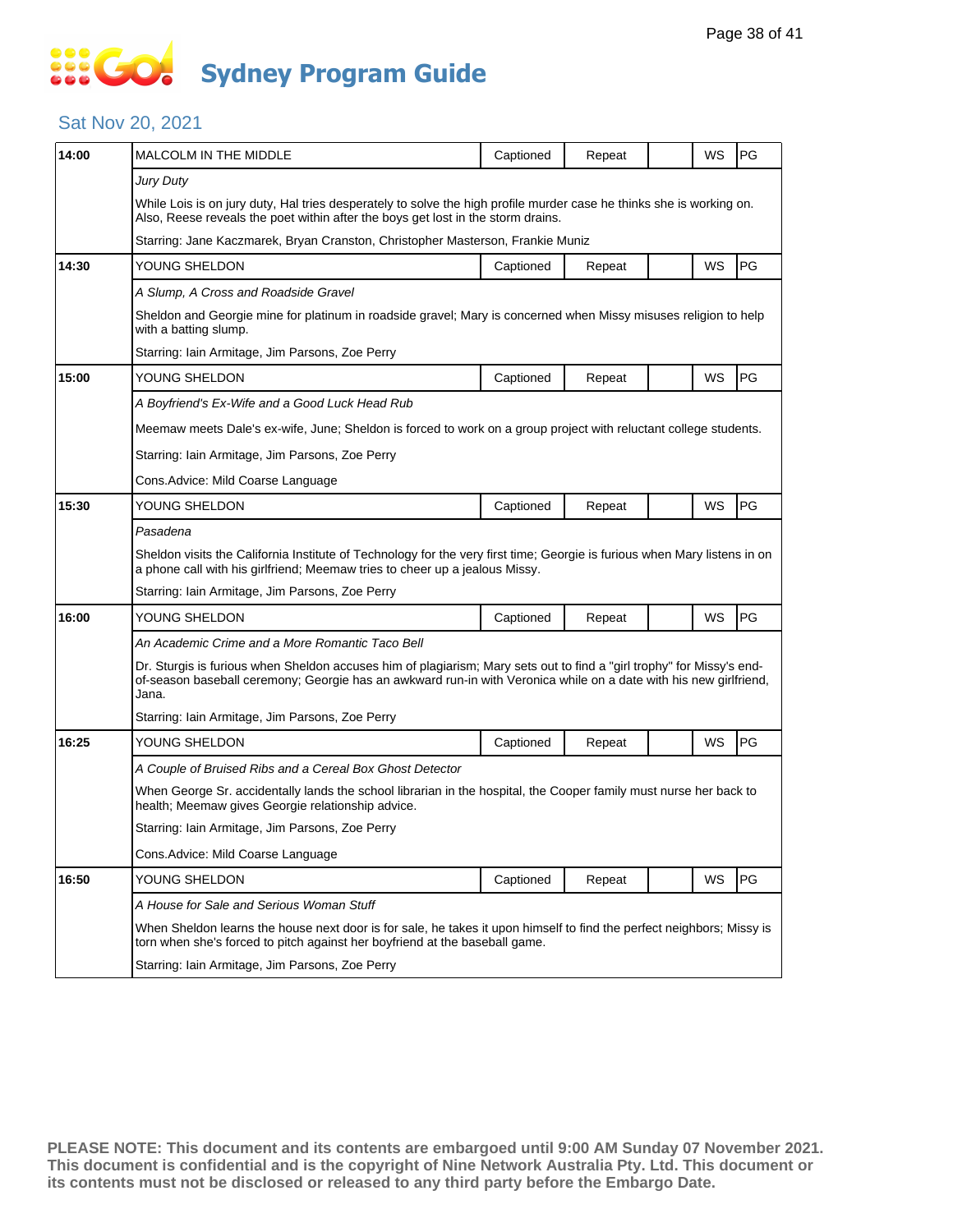# **... Go Sydney Program Guide**

### Sat Nov 20, 2021

| 17:15 | ALVIN AND THE CHIPMUNKS:<br><b>CHIPWRECKED</b>                                                                                                                                                                                                    | 2011 | Captioned | Repeat |  | WS | IG |
|-------|---------------------------------------------------------------------------------------------------------------------------------------------------------------------------------------------------------------------------------------------------|------|-----------|--------|--|----|----|
|       | Alvin And The Chipmunks: Chipwrecked                                                                                                                                                                                                              |      |           |        |  |    |    |
|       | On their nuttiest adventure yet, the Chipmunks and Chipettes accidentally go overboard while on a cruise and end<br>up marooned in a tropical paradise. A relative paradise, they soon discover their new turf is not as deserted as it<br>seems. |      |           |        |  |    |    |
|       | Starring: Justin Long, Jesse McCartney, Matthew Gray Gubler                                                                                                                                                                                       |      |           |        |  |    |    |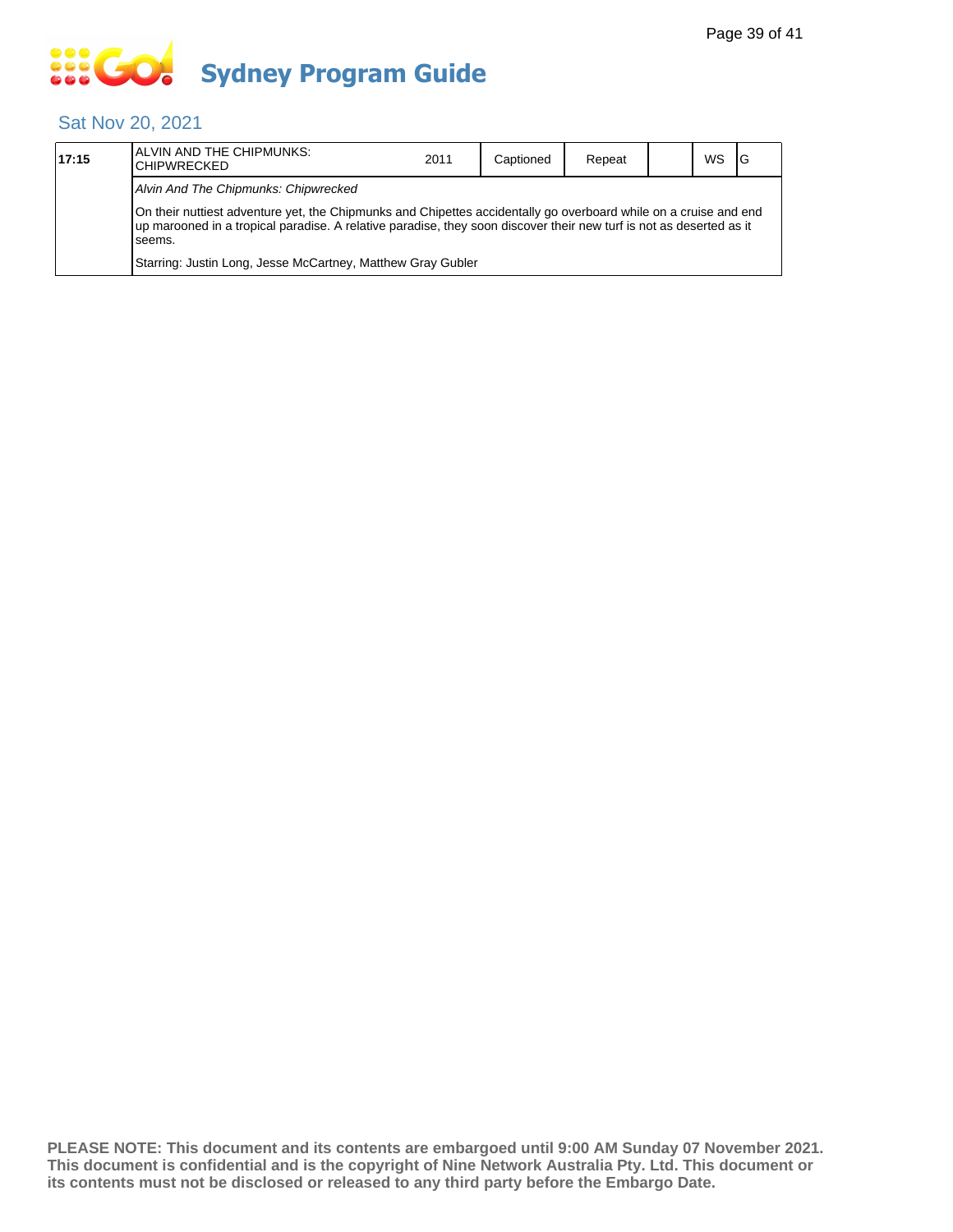# **SOCOL Sydney Program Guide**

### Sat Nov 20, 2021

| 19:00 | SHREK 2                                                                                                                                                                                                                                                                                                                             | 2004                                                                                                                                                                                                                                         | Captioned | Repeat |  | WS | PG |  |  |
|-------|-------------------------------------------------------------------------------------------------------------------------------------------------------------------------------------------------------------------------------------------------------------------------------------------------------------------------------------|----------------------------------------------------------------------------------------------------------------------------------------------------------------------------------------------------------------------------------------------|-----------|--------|--|----|----|--|--|
|       | Shrek 2                                                                                                                                                                                                                                                                                                                             |                                                                                                                                                                                                                                              |           |        |  |    |    |  |  |
|       | Shrek faces his greatest challenge: the in-laws! Shrek and Princess Fiona return from their honeymoon to find an<br>invitation to visit Fiona's parents, the King and Queen of Far, Far Away. Nothing could have prepared her parents for<br>the sight of Fiona's new prince not to mention how much their little girl has changed. |                                                                                                                                                                                                                                              |           |        |  |    |    |  |  |
|       |                                                                                                                                                                                                                                                                                                                                     | Starring: Mike Myers, Cameron Diaz, Julie Andrews, Eddie Murphy                                                                                                                                                                              |           |        |  |    |    |  |  |
|       | Cons.Advice: Adult Themes                                                                                                                                                                                                                                                                                                           |                                                                                                                                                                                                                                              |           |        |  |    |    |  |  |
| 20:55 | 50 FIRST DATES                                                                                                                                                                                                                                                                                                                      | 2004                                                                                                                                                                                                                                         | Captioned | Repeat |  | WS | M  |  |  |
|       | 50 First Dates                                                                                                                                                                                                                                                                                                                      |                                                                                                                                                                                                                                              |           |        |  |    |    |  |  |
|       |                                                                                                                                                                                                                                                                                                                                     | Henry Roth is a man afraid of commitment up until he meets the beautiful Lucy. They hit it off and Henry think he's<br>finally found the girl of his dreams, until he discovers she has short-term memory loss and forgets him the next day. |           |        |  |    |    |  |  |
|       | Starring: Adam Sandler, Drew Barrymore, Rob Schneider                                                                                                                                                                                                                                                                               |                                                                                                                                                                                                                                              |           |        |  |    |    |  |  |
|       | Cons. Advice: Sexual References                                                                                                                                                                                                                                                                                                     |                                                                                                                                                                                                                                              |           |        |  |    |    |  |  |
| 22:50 | YOUNG SHELDON                                                                                                                                                                                                                                                                                                                       |                                                                                                                                                                                                                                              | Captioned | Repeat |  | WS | PG |  |  |
|       | A Slump, A Cross and Roadside Gravel                                                                                                                                                                                                                                                                                                |                                                                                                                                                                                                                                              |           |        |  |    |    |  |  |
|       | Sheldon and Georgie mine for platinum in roadside gravel; Mary is concerned when Missy misuses religion to help<br>with a batting slump.                                                                                                                                                                                            |                                                                                                                                                                                                                                              |           |        |  |    |    |  |  |
|       | Starring: Iain Armitage, Jim Parsons, Zoe Perry                                                                                                                                                                                                                                                                                     |                                                                                                                                                                                                                                              |           |        |  |    |    |  |  |
| 23:20 | YOUNG SHELDON                                                                                                                                                                                                                                                                                                                       |                                                                                                                                                                                                                                              | Captioned | Repeat |  | WS | PG |  |  |
|       | A Boyfriend's Ex-Wife and a Good Luck Head Rub                                                                                                                                                                                                                                                                                      |                                                                                                                                                                                                                                              |           |        |  |    |    |  |  |
|       | Meemaw meets Dale's ex-wife, June; Sheldon is forced to work on a group project with reluctant college students.                                                                                                                                                                                                                    |                                                                                                                                                                                                                                              |           |        |  |    |    |  |  |
|       | Starring: Iain Armitage, Jim Parsons, Zoe Perry                                                                                                                                                                                                                                                                                     |                                                                                                                                                                                                                                              |           |        |  |    |    |  |  |
|       | Cons.Advice: Mild Coarse Language                                                                                                                                                                                                                                                                                                   |                                                                                                                                                                                                                                              |           |        |  |    |    |  |  |
| 23:45 | YOUNG SHELDON                                                                                                                                                                                                                                                                                                                       |                                                                                                                                                                                                                                              | Captioned | Repeat |  | WS | PG |  |  |
|       | Pasadena                                                                                                                                                                                                                                                                                                                            |                                                                                                                                                                                                                                              |           |        |  |    |    |  |  |
|       | Sheldon visits the California Institute of Technology for the very first time; Georgie is furious when Mary listens in on<br>a phone call with his girlfriend; Meemaw tries to cheer up a jealous Missy.                                                                                                                            |                                                                                                                                                                                                                                              |           |        |  |    |    |  |  |
|       | Starring: Iain Armitage, Jim Parsons, Zoe Perry                                                                                                                                                                                                                                                                                     |                                                                                                                                                                                                                                              |           |        |  |    |    |  |  |
| 00:10 | <b>WESTSIDE</b>                                                                                                                                                                                                                                                                                                                     |                                                                                                                                                                                                                                              | Captioned | Repeat |  | WS | M  |  |  |
|       | When an immovable object meets an unstoppable force all-out war is the inevitable result. As Ted lies in his hospital<br>bed, Rita calls the troops to arms, to see off those responsible. Many innocent letter-boxes will perish as a result.                                                                                      |                                                                                                                                                                                                                                              |           |        |  |    |    |  |  |
|       | Starring: Antonia Prebble, David De Lautour, Daniel Musgrove                                                                                                                                                                                                                                                                        |                                                                                                                                                                                                                                              |           |        |  |    |    |  |  |
|       | Cons.Advice: Some Violence, Some Coarse Language, Drug Use, Sex Scenes                                                                                                                                                                                                                                                              |                                                                                                                                                                                                                                              |           |        |  |    |    |  |  |